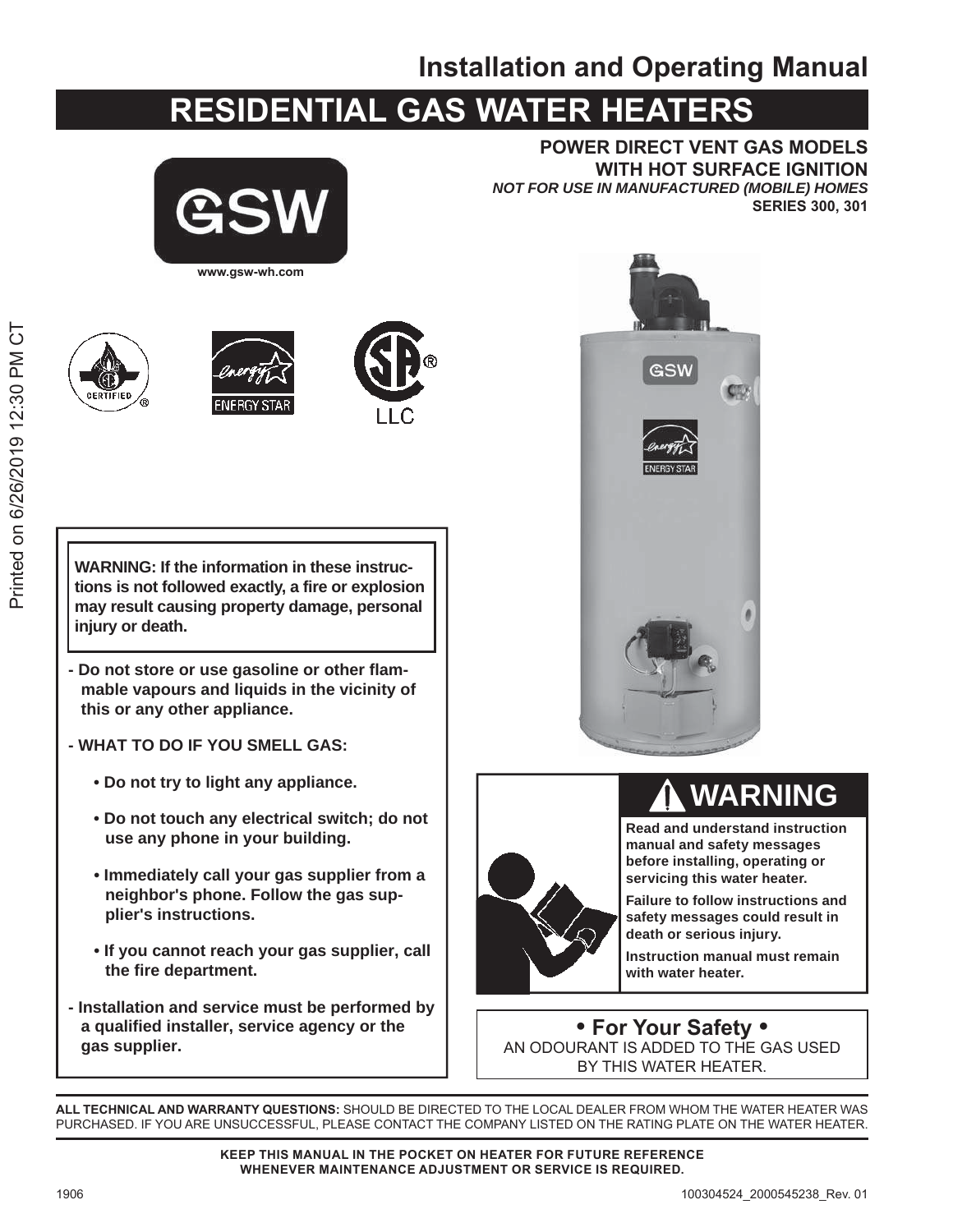## TABLE OF CONTENTS

| Safe Installation, Use And Service 3<br>Qualified Installer Or Service Agency 6<br>Preparing For The Installation 6<br>Get To Know Your Water Heater - Gas Models                                                                                                             |  |
|-------------------------------------------------------------------------------------------------------------------------------------------------------------------------------------------------------------------------------------------------------------------------------|--|
| Replacement Parts And Deliming Products 8<br>Combo Heating Inlet And Outlet Side Taps8<br>Water Piping - Mixing Valve Usage9<br><b>Mixing Valves</b>                                                                                                                          |  |
| Electrical Requirements & Wiring Diagram 11<br>High Limit Controls (Energy Cut Off). 12<br>Thermostat/Water Temperature                                                                                                                                                       |  |
| <b>Blower High Limit Switch</b><br>Blower Air Pressure Switches 12<br>Locating The New Water Heater 13<br>Facts To Consider About The Location 13<br><b>Clearances To Combustibles</b><br><b>Floors With Carpeting</b>                                                        |  |
| <b>Clearances For Servicing</b><br>High Ambient Temperature Installations 14<br><b>Important Notes and Warnings</b>                                                                                                                                                           |  |
| Installing The New Water Heater 16<br>Space Heating And Potable Water Systems 16<br><b>System Requirements</b><br>Installation                                                                                                                                                |  |
| Temperature-Pressure Relief Valve. 19<br>T&P Valve Discharge Pipe Requirements:<br>Temperature-Pressure Relief Valve And Pipe<br>Insulation                                                                                                                                   |  |
| Sediment Traps21                                                                                                                                                                                                                                                              |  |
| Termination Clearances (Side Wall) 24<br>Termination Types25<br>Side Wall Vent Termination (Standard) 25<br>Roof Vent Termination (Standard). 25<br>Side Wall Vent option For Cold Climates 26<br>Low Profile Side Wall Vent Termination. 27<br><b>Installation Procedure</b> |  |

| Concentric Vent Termination 28<br>Multiple Concentric Vent Termination 29<br>Tee Termination (Sidewall & Roof) 30<br>Vent Pipe Material31<br>Polypropylene Vent Systems 31<br>Vent Pipe Length And Sizing. 31<br><b>Vent Screens</b><br>Vent Pipe Installation                                                                                                                                               |  |
|--------------------------------------------------------------------------------------------------------------------------------------------------------------------------------------------------------------------------------------------------------------------------------------------------------------------------------------------------------------------------------------------------------------|--|
| Vent Pipe Runs<br><b>Vent Terminal Installations</b><br><b>Connections To The Blower And Air Duct</b><br>Condensate (Exhaust) 37<br>Operating The Temperature Control System 40<br>Gas Control Valve/Thermostat 41<br>Condensation<br>Smoke/Odour<br><b>Strange Sounds</b>                                                                                                                                   |  |
|                                                                                                                                                                                                                                                                                                                                                                                                              |  |
| <b>Smelly Water</b><br>"Air" In Hot-Water Faucets 42<br>Periodic Maintenance43<br>Burner Operation And Inspection 43<br>Combustion Chamber And Burner Cleaning44<br>Housekeeping $\ldots \ldots \ldots \ldots \ldots \ldots \ldots \ldots \ldots$<br>Temperature-Pressure Relief Valve Test44<br>Draining And Flushing45<br>To Drain The Water Heater Storage Tank<br>To Flush The Water Heater Storage Tank |  |
| Leakage Checkpoints47<br>Reference Parts Listing 48<br>Troubleshooting Guidelines 50<br>Soft Lockout<br><b>Hard Lockout</b>                                                                                                                                                                                                                                                                                  |  |
| Resetting The Heater Control 50<br>Ignition State And Timing 50<br>System Status And Error Codes 51<br>Reading The LED Flash Sequence. 51                                                                                                                                                                                                                                                                    |  |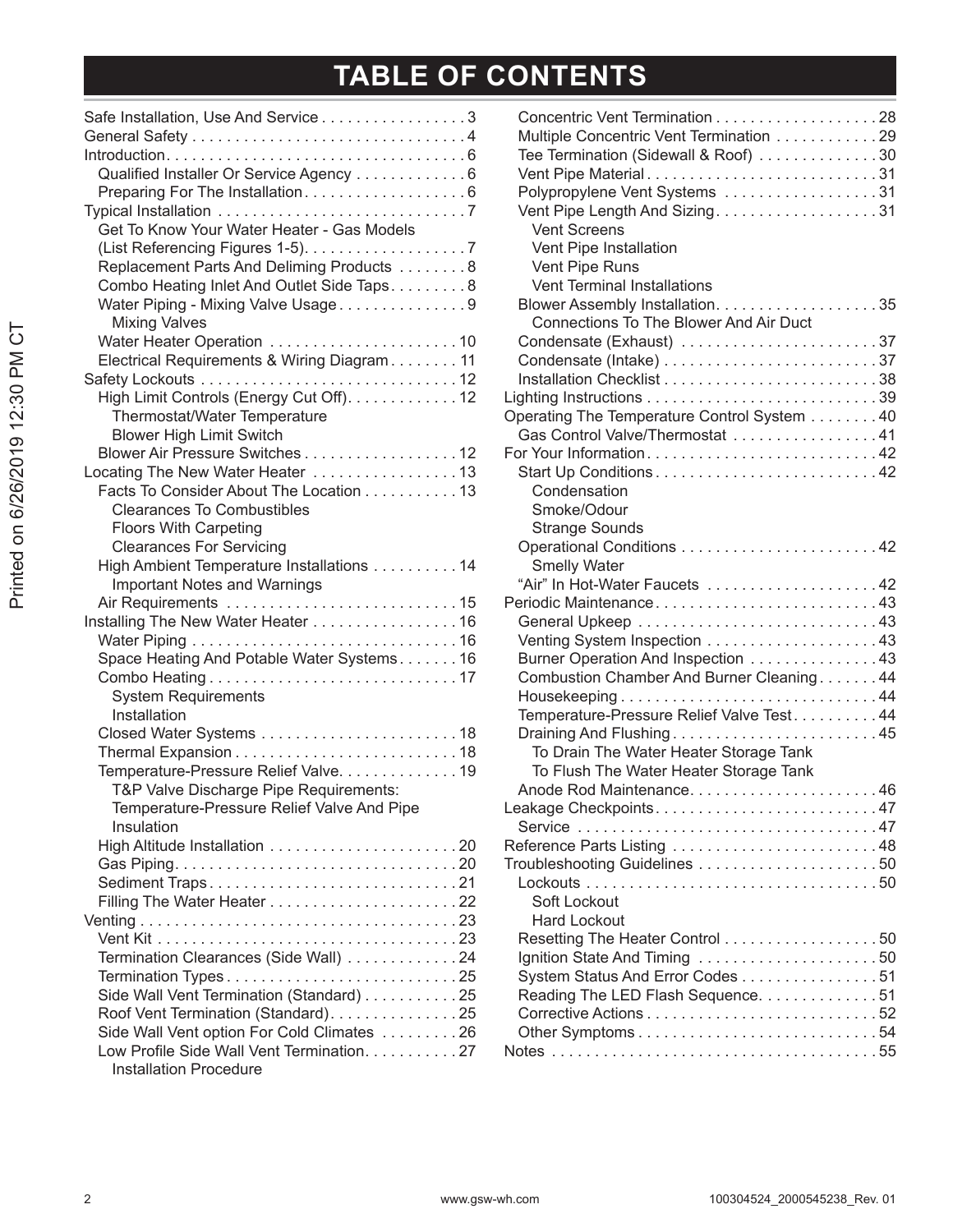### **SAFE INSTALLATION, USE AND SERVICE**

Your safety and the safety of others is extremely important in the installation, use and servicing of this water heater. Many safety-related messages and instructions have been provided in this manual and on your own water heater to warn you and others of a potential injury hazard. Read and obey all safety messages and instructions throughout this manual. It is very important that the meaning of each safety message is understood by you and others who install, use or service this water heater.



| <b>A DANGER</b>  | DANGER indicates an imminently<br>hazardous situation which, if not avoided,<br>will result in death or injury.                                          |
|------------------|----------------------------------------------------------------------------------------------------------------------------------------------------------|
| <b>A</b> WARNING | <b>WARNING indicates a potentially</b><br>hazardous situation which, if not avoided,<br>could result in death or injury.                                 |
| <b>A</b> CAUTION | <b>CAUTION</b> indicates a potentially<br>hazardous situation which, if not avoided,<br>could result in minor or moderate injury.                        |
| <b>CAUTION</b>   | CAUTION used without the safety alert<br>symbol indicates a potentially hazardous<br>situation which, if not avoided, could<br>result in property damage |

All safety messages will generally tell you about the type of hazard, what can happen if you do not follow the safety message and how to avoid the risk of injury.

This product is certified to comply with a maximum weighted average of 0.25% lead content as required in some areas.

#### IMPORTANT DEFINITIONS

**Qualified Installer:** A qualified installer must have ability equivalent to a licensed tradesman in the fields of plumbing, air supply, venting and gas supply, including a thorough understanding of the requirements of the "**Natural Gas and Propane Installation Code" B149.1** as it relates to the installation of gas fired water heaters. The qualified installer must also be familiar with the design features and use of flammable vapour ignition resistant water heaters and have a thorough understanding of this Installation and Operating manual.

**Service Agency:** A service agency also must have ability equivalent to a licensed tradesman in the fields of plumbing, air supply, venting and gas supply, including a thorough understanding of the requirements of the "**Natural Gas and Propane Installation Code" B149.1** as it relates to the installation of gas fired water heaters. The service agency must also have a thorough understanding of this Installation and Operating manual, and be able to perform repairs strictly in accordance with the service quidelines provided by the manufacturer.

Gas Supplier: The Natural Gas or Propane Utility or service who supplies gas for utilization by the gas burning appliances within this application. The gas supplier typically has responsibility for the inspection and code approval of gas piping up to and including the Natural Gas meter or Propane storage tank of a building. Many gas suppliers also offer service and inspection of appliances within the building.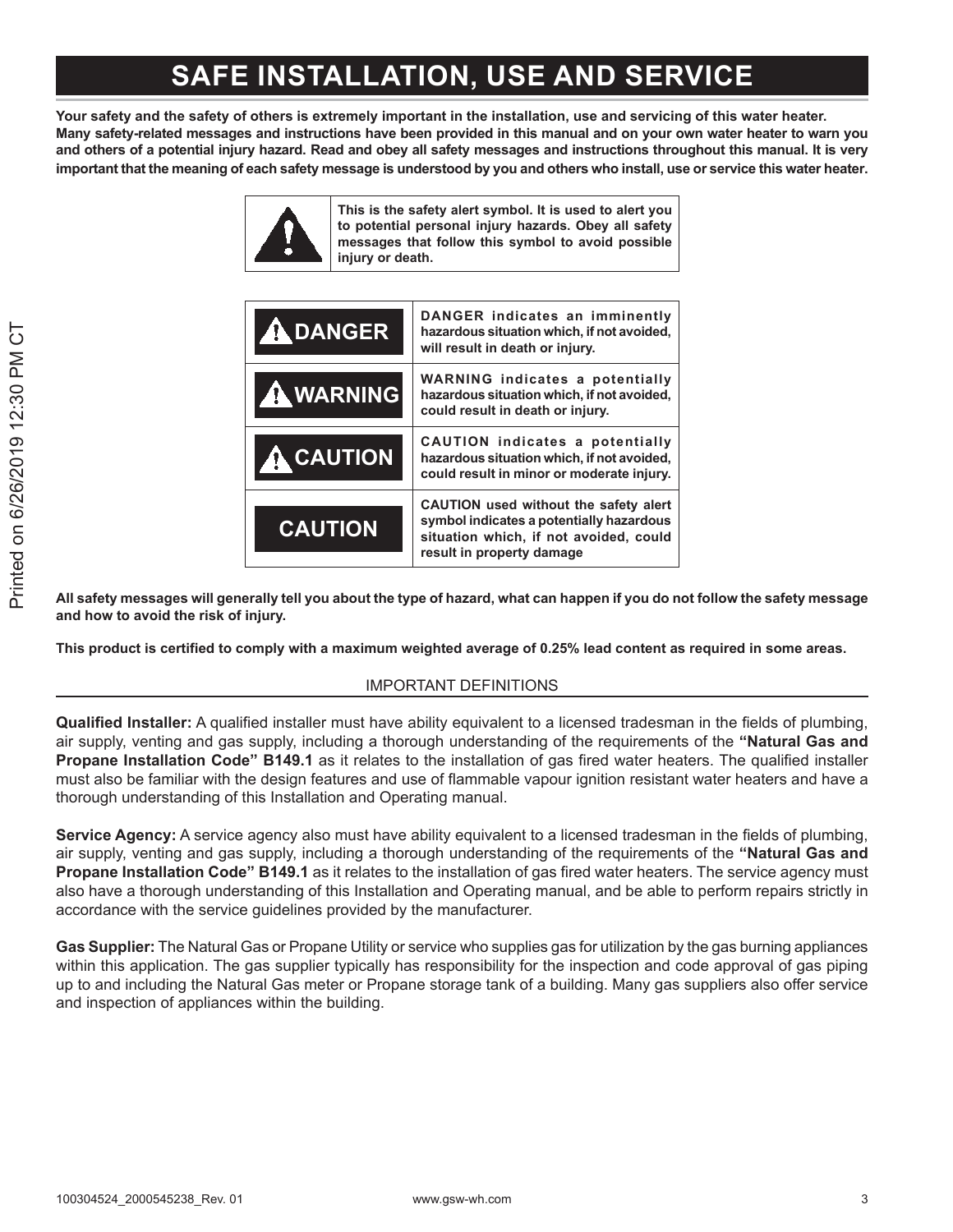### **GENERAL SAFETY**



### **WARNING**

**Read and understand instruction manual and safety messages before installing, operating or servicing this water heater.**

**Failure to follow instructions and safety messages could result in death or serious injury.**

**Instruction manual must remain with water heater.**



### **WARNING**

#### **Fire Hazard**

For continued protection against risk of fire:

- Do not install water heater on carpeted floor.
- Do not operate water heater if flood damaged.



**Water temperature over 52°C** (125°F) can cause severe **burns instantly resulting in** severe injury or death.

Children, the elderly and the disabled are at highest risk of scald injury.

**Feel water before bathing or** showering.

**Temperature limiting valves** are available.

**Read instruction manual for** safe temperature setting.



### **WARNING**

#### **Explosion Hazard**

- **•** Overheated water can cause water tank explosion.
- **•** Properly sized temperature and pressure relief valve must be installed in opening provided.

### **WARNING**

#### **Fire or Explosion Hazard**

- Do not store or use gasoline or other flammable vapours and liquids in the vicinity of this or any other appliance.
- Avoid all ignition sources if you smell gas.
- Do not expose water heater control to excessive gas pressure.
- Use only gas shown on rating plate.
- Maintain required clearances to combustibles.
- Keep ignition sources away from faucets after extended period of non-use.



**Read instruction manual before installing, using or servicing water heater.**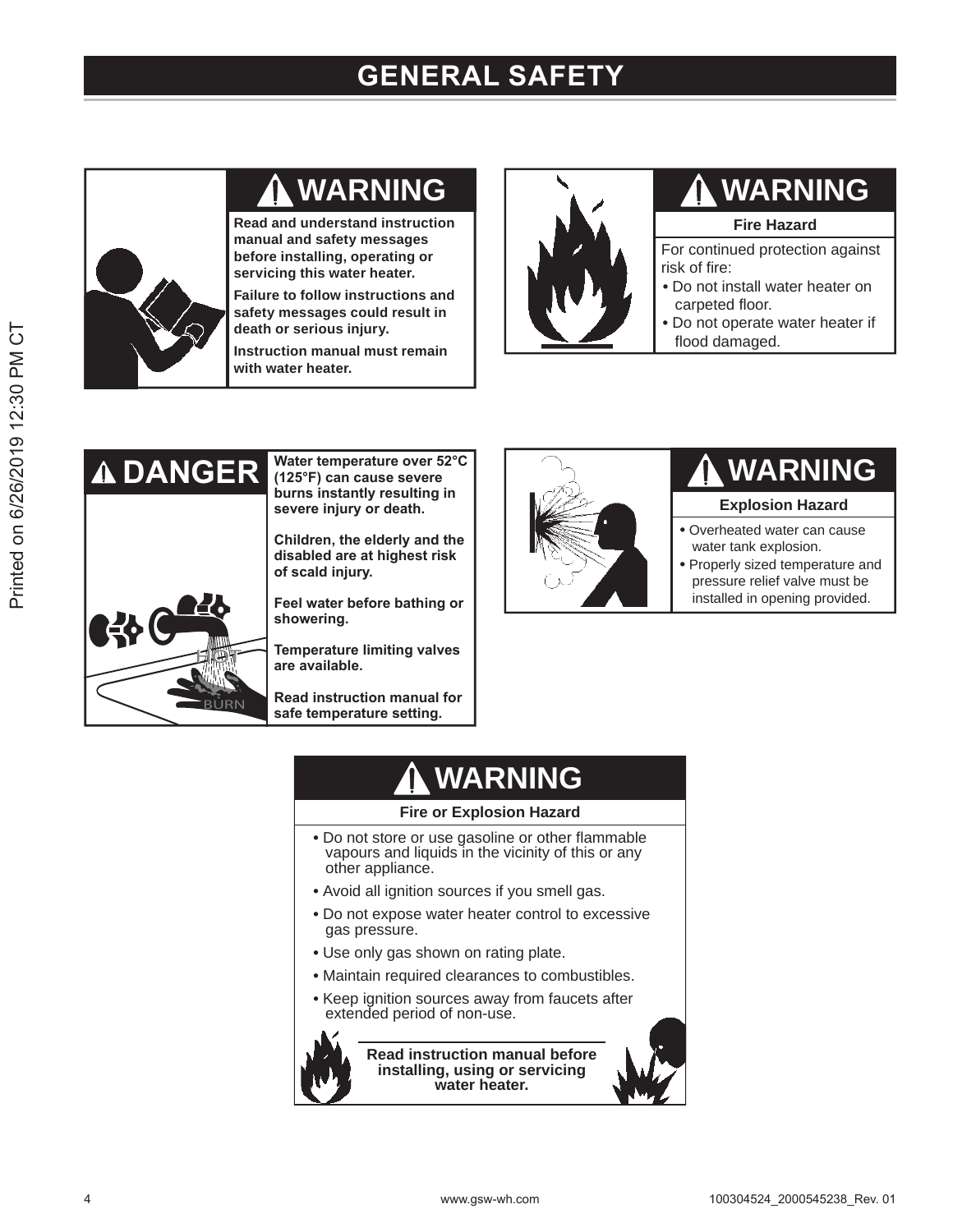### **GENERAL SAFETY**

### **CAUTION**

**Improper Installation, use and service may result in property damage.**

- Do not operate water heater if flood damaged.
- Inspect anode rods regularly, replace when significantly depleted.
- Install in location with drainage.
- Fill tank with water before operation.
- Properly sized thermal expansion tanks are required on all closed water systems.
	- Refer to this manual for installation and service.

### **WARNING**

- Before servicing the water heater, make sure the blower assembly is unplugged or the electrical supply to the water heater is tumed "OFF".
- Label all wires prior to disconnection when servicing controls. Wiring error can cause improper and dangerous operation. Verify proper operation after servicing.
- Failure to do this could result in death, serious bodily injury, or property damage.





Installation: Do not install the water heater where flammable products will be stored or used.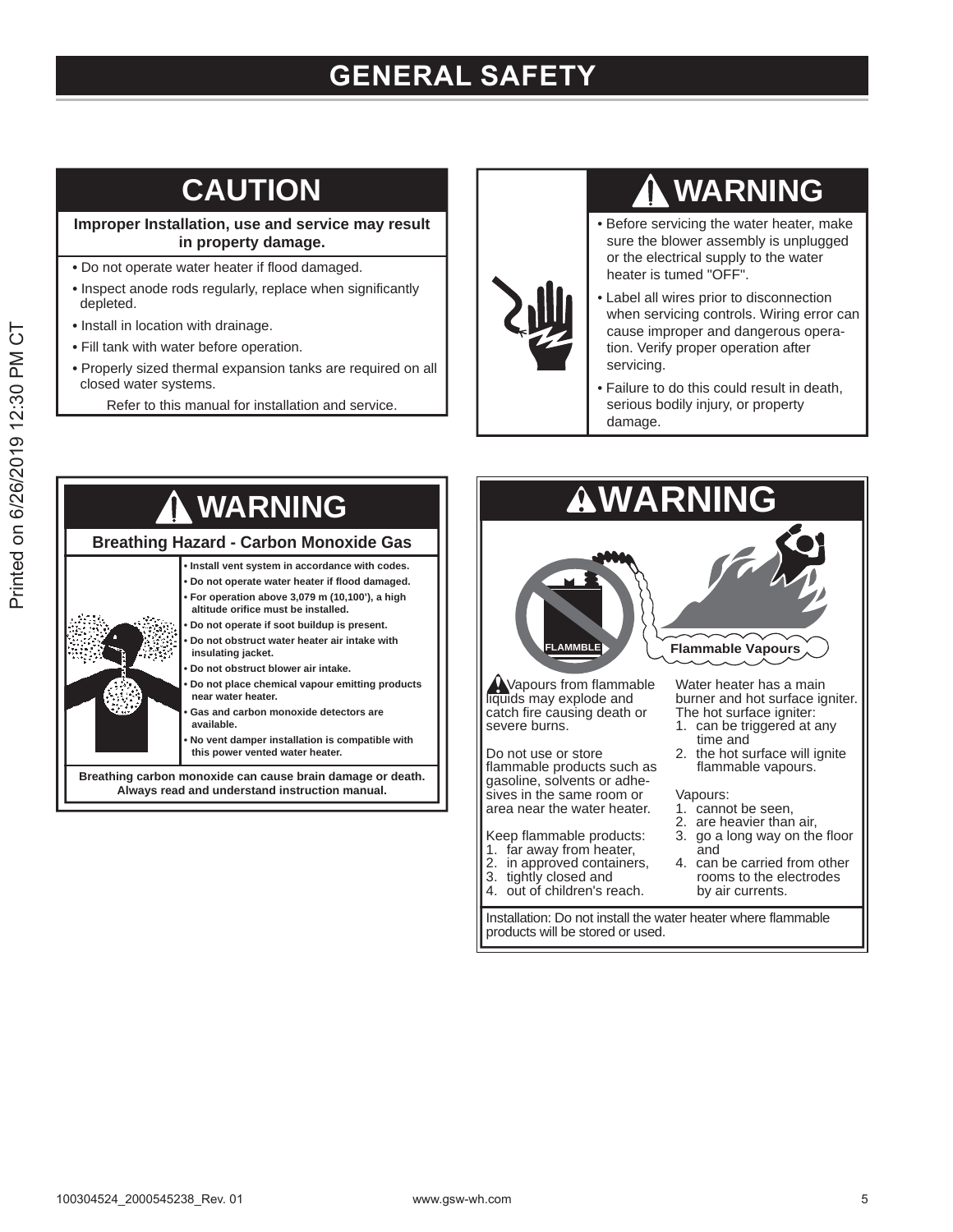### **INTRODUCTION**

Thank You for purchasing this water heater. Properly installed and maintained, it should give you years of trouble free service.

This water heater is suitable for potable water heating and space heating applications but not for space heating only applications.

Abbreviations found in this Installation and Operating manual:

- CSA Canadian Standards Association  $\bullet$
- **ANSI American National Standards Institute**
- **ASME American Society of Mechanical Engineers**

This gas-fired water heater is design certified by CSA International as a Category IV water heater, under Water Heater Standard ANSI Z21.10.1 . CSA 4.1 or ANSI Z21.10.3 • CSA 4.3 (current edition), as applicable.

#### **QUALIFIED INSTALLER OR SERVICE AGENCY**

Installation and service of this water heater requires ability equivalent to that of a Qualified Agency (as defined by ANSI below) in the field involved. Installation skills such as plumbing, air supply, venting, gas supply and electrical supply are required in addition to electrical testing skills when performing service.

ANSI Z223.1 2006 Sec. 3.3.83: "Qualified Agency" - "Any individual, firm, corporation or company that either in person or through a representative is engaged in and is responsible for (a) the installation, testing or replacement of gas piping or (b) the connection, installation, testing, repair or servicing of appliances and equipment; that is experienced in such work; that is familiar with all precautions required and that has complied with all the requirements of the authority having jurisdiction."

If you are not qualified (as defined by ANSI above) and licensed or certified as required by authority having jurisdiction to perform a given task, do not attempt to perform any of the procedures described in this manual. If you do not understand the instructions given in this manual do not attempt to perform any procedures outlined in this manual.

#### PREPARING FOR THE INSTALLATION

- 1. Read the "General Safety" section of this manual first and then entire manual carefully. If you don't follow safety rules, the water heater will not operate properly. It could cause DEATH, SERIOUS BODILY INJURY AND/OR PROPERTY DAMAGE. This manual contains instructions for installation, operation, and maintenance of the gas-fired water heater. It also contains warnings throughout the manual that you must read and be aware of. All warnings and instructions are essential to proper operation of the water heater and your safety. Since we cannot put everything on the first few pages, READ ENTIRE MANUAL BEFORE ATTEMPTING TO INSTALL OR OPFRATE THE WATER HEATER
- 2. The installation must conform with these instructions and local code authority having jurisdiction. In absence of local codes, installation must comply with current editions of the "Natural Gas and Propane Installation Code" B149.1 and "Canadian Electrical Code" (CSA C22.1), Part I. All documents are available from:

Canadian Standards Association www.shopcsa.ca

- 3. The water heater, when installed, must be electrically grounded in accordance with the local codes or in the absence of local codes: current edition of the "Canadian Electrical Code" (CSA C22.1), Part I.
- 4. If after reading this manual you have any questions or do not understand any portion of the instructions, call the local gas utility or the manufacturer whose name appears on the rating plate.
- Carefully plan the place where you are going to put  $5$ the water heater. Correct combustion, vent action, and vent pipe installation are very important in preventing death from possible carbon monoxide poisoning and fires (see Figure 13). Examine the location to ensure the water heater complies with the "Locating The New Water Heater" section in this manual.
- 6. For installation in areas subject to earthquakes, this water heater must be braced, anchored, or strapped to avoid falling or moving during an earthquake. Contact local utilities for code requirements in your area.
- 7. This product is certified to comply with a maximum weighted average of 0.25% lead content as required in some areas.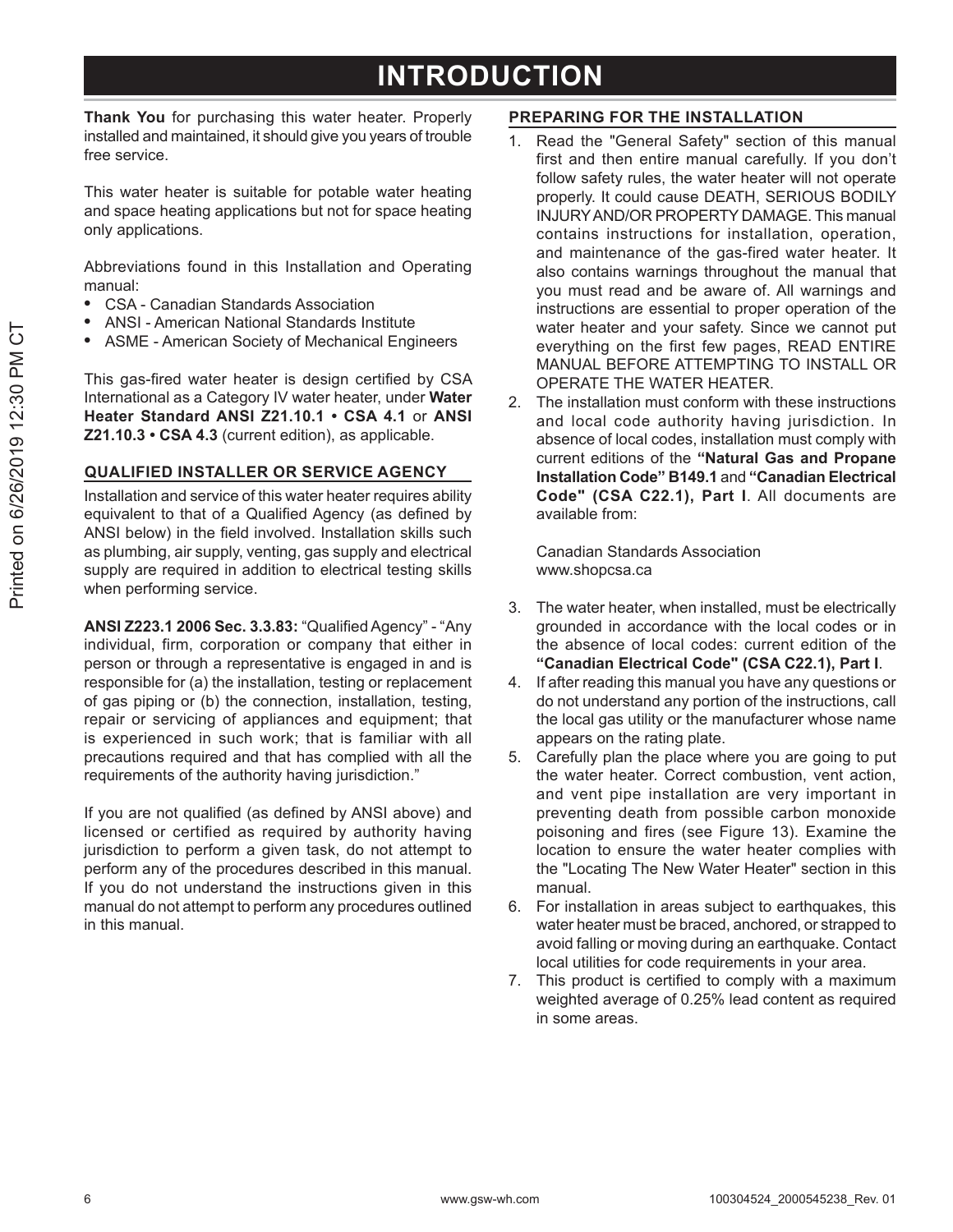### **TYPICAL INSTALLATION**

#### GET TO KNOW YOUR WATER HEATER - GAS MODELS (LIST REFERENCING FIGURES 1-5)

- $\overline{1}$ Termination Elbow with Vent Screen
- \*Vent Pipe  $\overline{2}$
- \*Vent Pipe Elbow (long radius) 3
- \*Union (Di-electric water connection) 18 \*Sediment Trap  $\overline{\mathcal{A}}$
- 5 Cold-Water Inlet Nipple/Diptube \*\* Combo Heating System Supply 6
- Outlet (Optional)  $\overline{7}$
- T&P Valve
- \*Discharge Pipe 8
- \*\*Combo Heating System Return  $\mathsf{Q}$ Inlet (Optional)
- 10 Gas Control Valve/Thermostat (Honeywell)
- 11 Drain Valve
- 12 Outer Gas Door
- 13 Manifold Door Assembly (behind outer door) (see Figure 3 & Figure 4)
- 14 \*Metal Drain Pan
- 15 \*Floor Drain
- & Figure 4)
- 17 \*\*\* Control Harness
- 
- 19 \*Ground Joint Union (gas connection)
- 20 \*Main Manual Gas Shut-off Valve
- 21 \*Gas Supply\*
- 22 Anode (under cap)
- 23 Baffle Assembly
- 24 Hot-Water Outlet Nipple/Anode
- 25 \*Inlet Water Shut-off Valve
- \*\*\*\*Rubber Coupling (see Figure 5) 26
- 27 Gear Clamp (see Figure 5)
- 28 \*\*\* Blower with Power Cord (see Figure 5)
- 29 Air Duct Adapter
- 30 Air Inlet Snorkel
- 31 Air Duct
- 32 \*Thermal Expansion Tank (see "Closed Water Systems" and "Thermal Expansion" sections)
- 33 Flame Sensor Rod (see Figure 3 & Figure 4)
- 34 Sheet Metal Burner (see Figure 3 & Figure 4)
- 16 Flexible Manifold Tube (see Figure 3 35 Gas Orifice (see Figure 3 & Figure 4)
	- 36 Gas Manifold (see Figure 3 & Figure 4)
	- 37 Hot-Surface Igniter (see Figure 3 & Figure 4)
	- 38 Manifold Door Gasket (see Figure 3 & Figure 4)
	- 39 Manifold Door (see Figure 3 & Figure 4)
	- 40 Two Piece Grommet With Clip (see Figure 3 & Figure 4)
	- 41 Viewport (see Figure 3 & Figure 4)
	- 42 Air Tubing (Intake) (see Figure 5)
	- 43 Blower High Limit Switch (see Figure 5)
	- 44 Intake Air Pressure Switch (NC) (inside box) (see Figure 5)
	- 45 Capacitor (see Figure 5)
	- 46 Air Tubing (Exhaust) (see Figure 5)
	- 47 Exhaust Air Pressure Switch (NO) (inside box) (see Figure 5)
	- \*\*, \*\*\*, \*\*\*\* see notes on following page



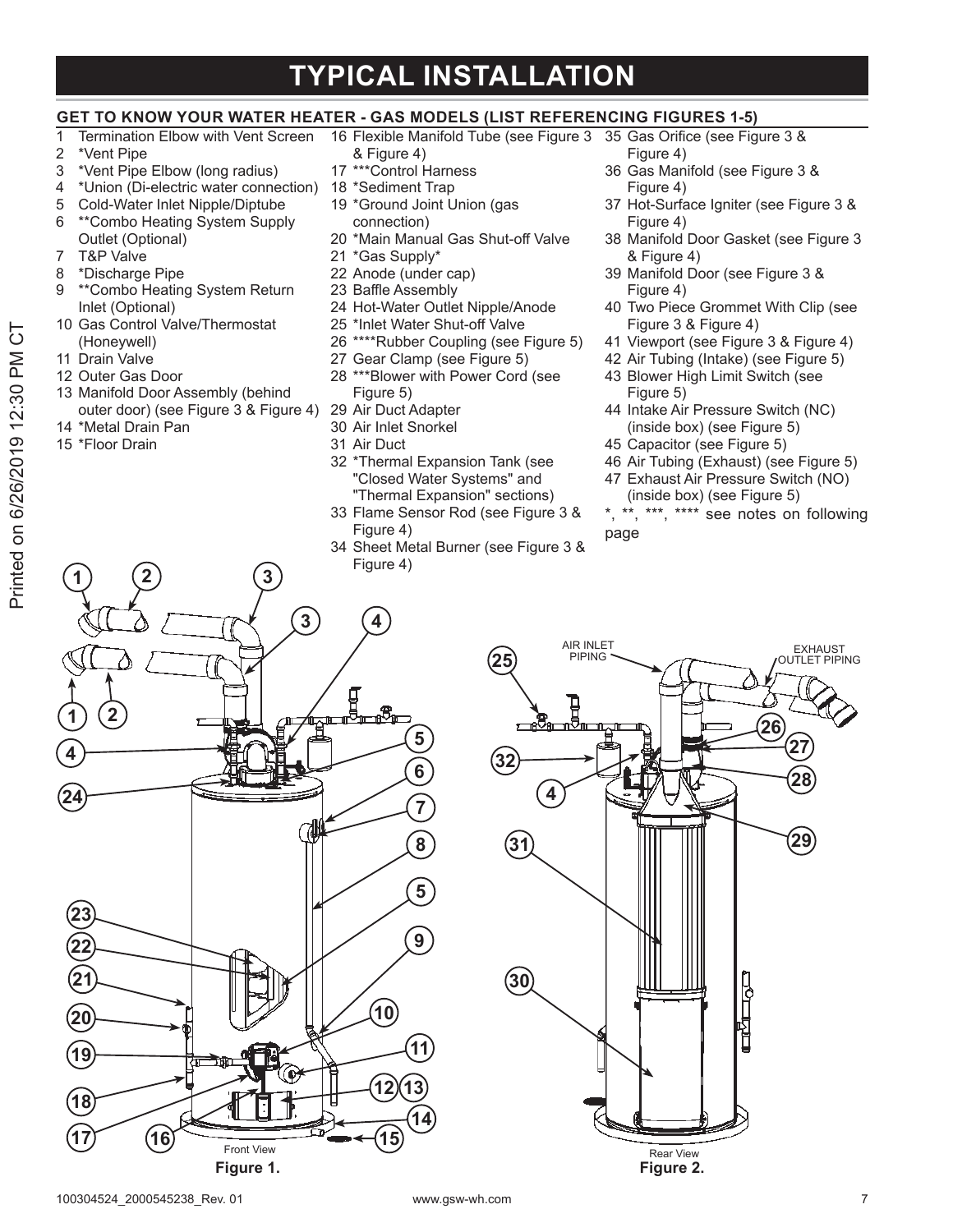

Figure 3.



Figure 4.



Figure 5.

Vacuum relief valve install per local codes (not<br>supplied with heater)



Figure 6.

#### Notes:

- Items not supplied with the water heater.
- The side recirculation loop connections may not be used as the primary water inlet and outlet connections. See "Combo Heating Inlet And Outlet Side Taps" below.
- \*\*\* Caution: harness has 120 VAC during operation.
- \*\*\*\* See "Vent Pipe Installation" for more information.
- The orifice on Natural gas models has Right-hand thread, the orifice on Propane (LP) models has Lefthand thread.
- †† For Natural gas models the Flare Nut has Right-hand thread. For Propane (LP) models the Flare Nut has Left-hand thread.

#### REPLACEMENT PARTS AND DELIMING PRODUCTS

Replacement parts and recommended delimer may be ordered through authorized servicers or distributors. When ordering parts, provide complete model and serial numbers (see rating plate), quantity and name of part desired. Standard hardware items may be purchased locally.

#### **COMBO HEATING INLET AND OUTLET SIDE TAPS**

Models equipped with Combo Heating capabilities are shipped with the two side plumbing taps **PLUGGED** (item 6 and item 9 in Figure 1). See also Figure 7. If the heater is to be operated using the side taps for combo heating, these taps must be opened by removing the two pipe plugs.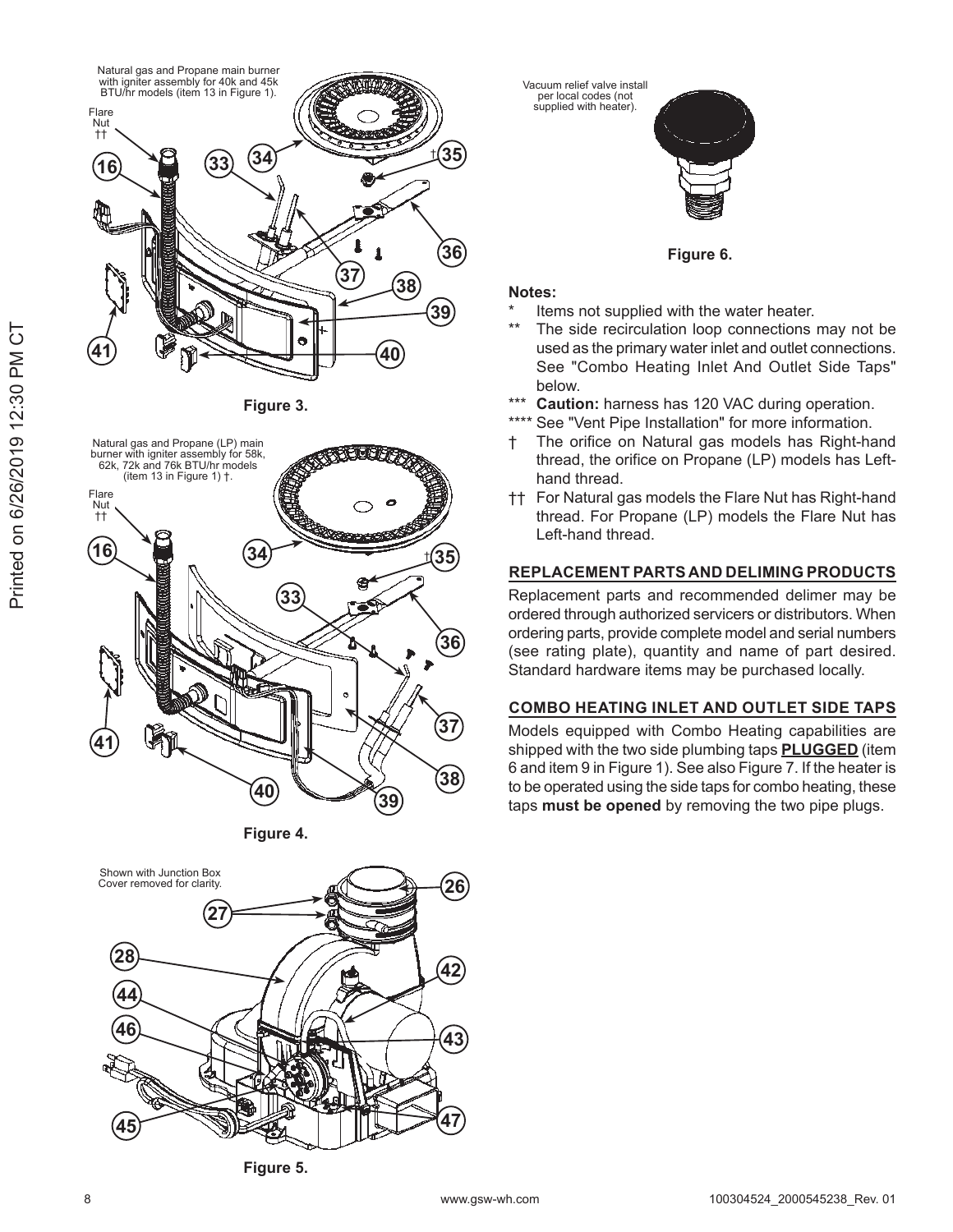#### **Mixing Valves**



Water heated to a temperature which satisfies space heating, clothes washing, dish washing, and other sanitizing needs can scald and cause permanent injury upon contact. Short repeated heating cycles caused by small hot-water uses can cause a temperature increase of the hot water by 11C° (20F°) higher than the heater's temperature settings.



Figure 7.

This appliance has been design certified as complying with CSA Standard for water heaters and are considered suitable for combination Water (Potable) Heating and Space Heating but not space heating only applications. The water supply pressure should not exceed 80 psi. If this occurs, a pressure reducing valve with a bypass should be installed in the cold water inlet line. This should be placed on the supply to the entire house in order to maintain equal hot and cold water pressures.



Figure 8.



Printed on 6/26/2019 12:30 PM CT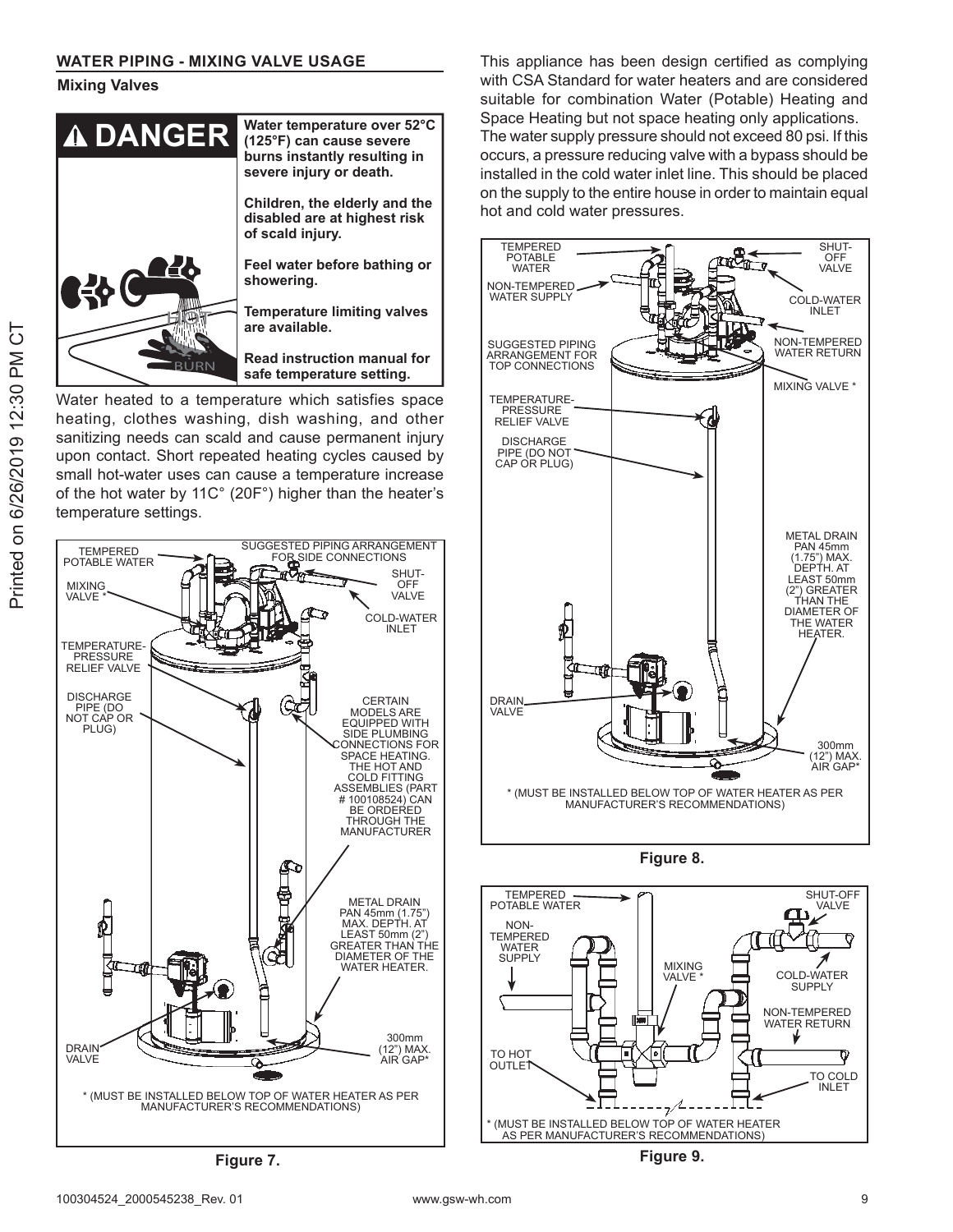Some people are more likely to be permanently injured by hot water than others. These include the elderly, children, the infirm and the physically/mentally disabled. Table 1 (published by U.S. Government Memorandum, 1978) shows the approximate time-to-burn relationship for normal adult skin. If anyone using hot water provided by the water heater being installed fits into one of these groups, special precautions must be taken.

| <b>Water</b><br>Temperature<br>$^{\circ}$ C ( $^{\circ}$ F)                  | <b>Time for 1st</b><br><b>Degree Burns</b><br>(Less Severe Burns) | <b>Time for Permanent</b><br>Burns 2nd & 3rd<br>Degree (Most<br><b>Severe Burns)</b> |  |  |  |  |  |
|------------------------------------------------------------------------------|-------------------------------------------------------------------|--------------------------------------------------------------------------------------|--|--|--|--|--|
| 44 (110)                                                                     | (normal shower temp.)                                             |                                                                                      |  |  |  |  |  |
| 47 (116)                                                                     | (pain threshold)                                                  |                                                                                      |  |  |  |  |  |
| 47 (116)                                                                     | 35 minutes                                                        | 45 minutes                                                                           |  |  |  |  |  |
| 50 (122)                                                                     | 1 minute                                                          | 5 minutes                                                                            |  |  |  |  |  |
| 55 (131)                                                                     | 5 seconds                                                         | 25 seconds                                                                           |  |  |  |  |  |
| 60 (140)                                                                     | 2 seconds                                                         | 5 seconds                                                                            |  |  |  |  |  |
| 65 (149)                                                                     | 1 second                                                          | 2 seconds                                                                            |  |  |  |  |  |
| 68 (154)<br>instantaneous                                                    |                                                                   | 1 seconds                                                                            |  |  |  |  |  |
| (U.S. Government Memorandum, C.P.S.C., Peter L.<br>Armstrong, Sept. 15,1978) |                                                                   |                                                                                      |  |  |  |  |  |

Table 1.

In addition to using lowest possible temperature setting that satisfies demand of application, a mixing valve should be installed at water heater (see Figure 7 and Figure 8) or at hot-water taps to further reduce system water temperature.

Mixing valves are available at plumbing supply stores. Consult a Qualified Installer or Service Agency. Follow mixing valve manufacturer's instructions for installation of the valves. Before changing the factory setting on the thermostat, read the "Operating The Temperature Control System" section in this manual.

#### **WATER HEATER OPERATION**

Figure 10 shows the water heater's sequence of operation when a call for heat is initiated. The ignition control module will attempt to light the burner three times. If the ignition control does not detect ignition it will enter lockout mode and flash the corresponding error code.



Figure 10.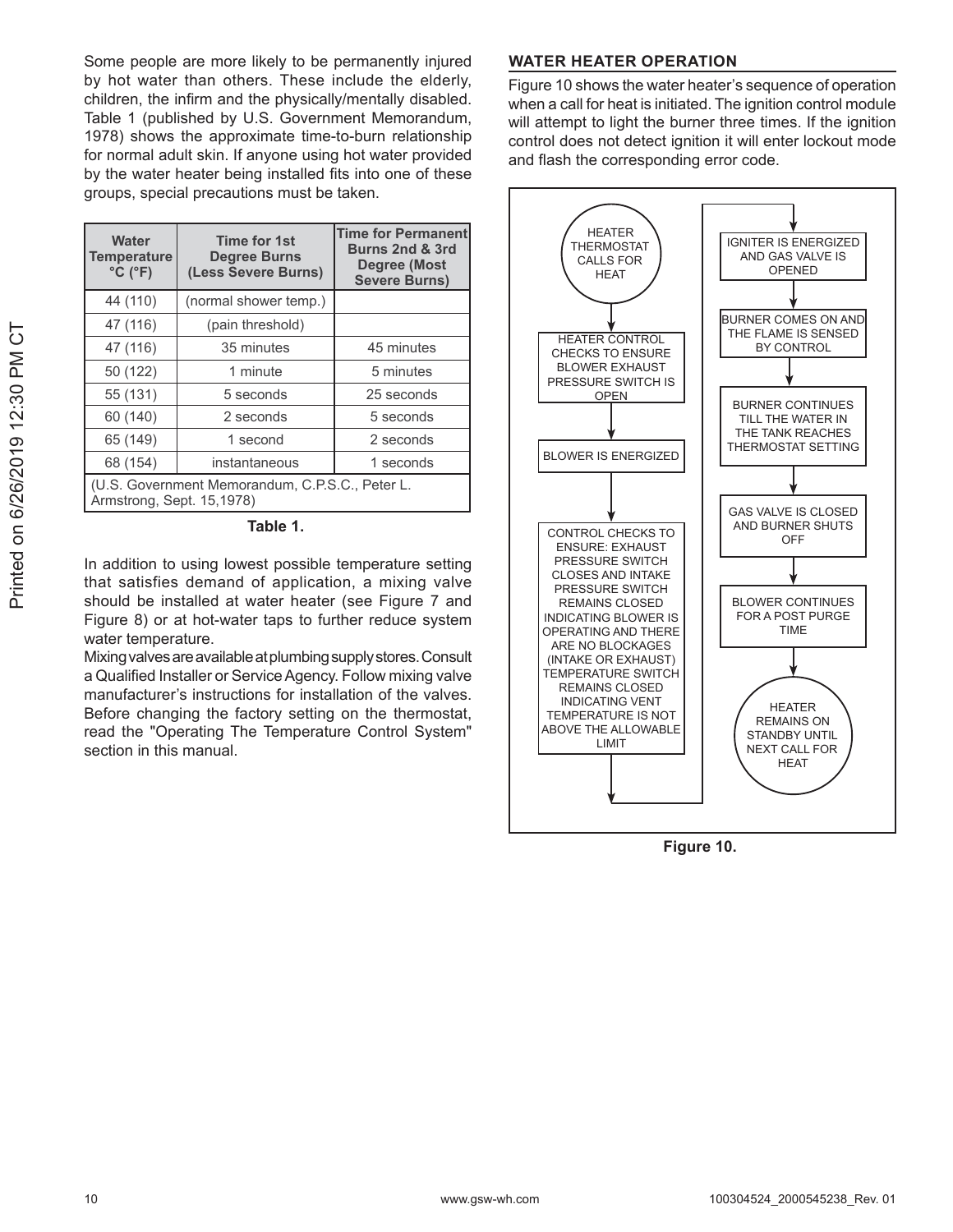

**WARNING**

**Electric Shock Hazard**

**Disconnect power before servicing.**

**Replace all parts and panels before operating.**

**Failure to do so can result in death or electrical shock.**

Before plugging in the water heater, always make sure:

- The voltage and frequency correspond to that specified on the water heater wiring diagram.
- The electrical outlet has the proper overload fuse or breaker protection.
- 1. The unit must be connected to a 120VAC power supply. A dedicated circuit is preferred. Do not use a GFI outlet.
- 2. The water heater must be properly grounded.
- 3. This water heater is a polarity sensitive appliance and will not operate if the power supply polarity is reversed.

**Note:** Always reference the wiring diagram for the correct electrical connections

After making all electrical connections, completely fill the tank with water and check all connections for leaks. Open the nearest hot-water faucet and let it run for 3 minutes to purge the water lines of air and sediment and to ensure complete filling of the tank. The electrical power may then be turned on. Verify proper operation after servicing. See also "Installation Checklist".

#### **CAUTION:**

LABEL ALL WIRES PRIOR TO DISCONNECTION WHEN SERVICING CONTROLS. WIRING ERRORS CAN CAUSE IMPROPER AND DANGEROUS OPERATION. VERIFY PROPER OPERATION AFTER SERVICING.

#### **NOTE: REFER TO THE "INSTALLATION CHECKLIST" BEFORE OPERATING THIS HEATER.**



**Figure 12.** 



Figure 11.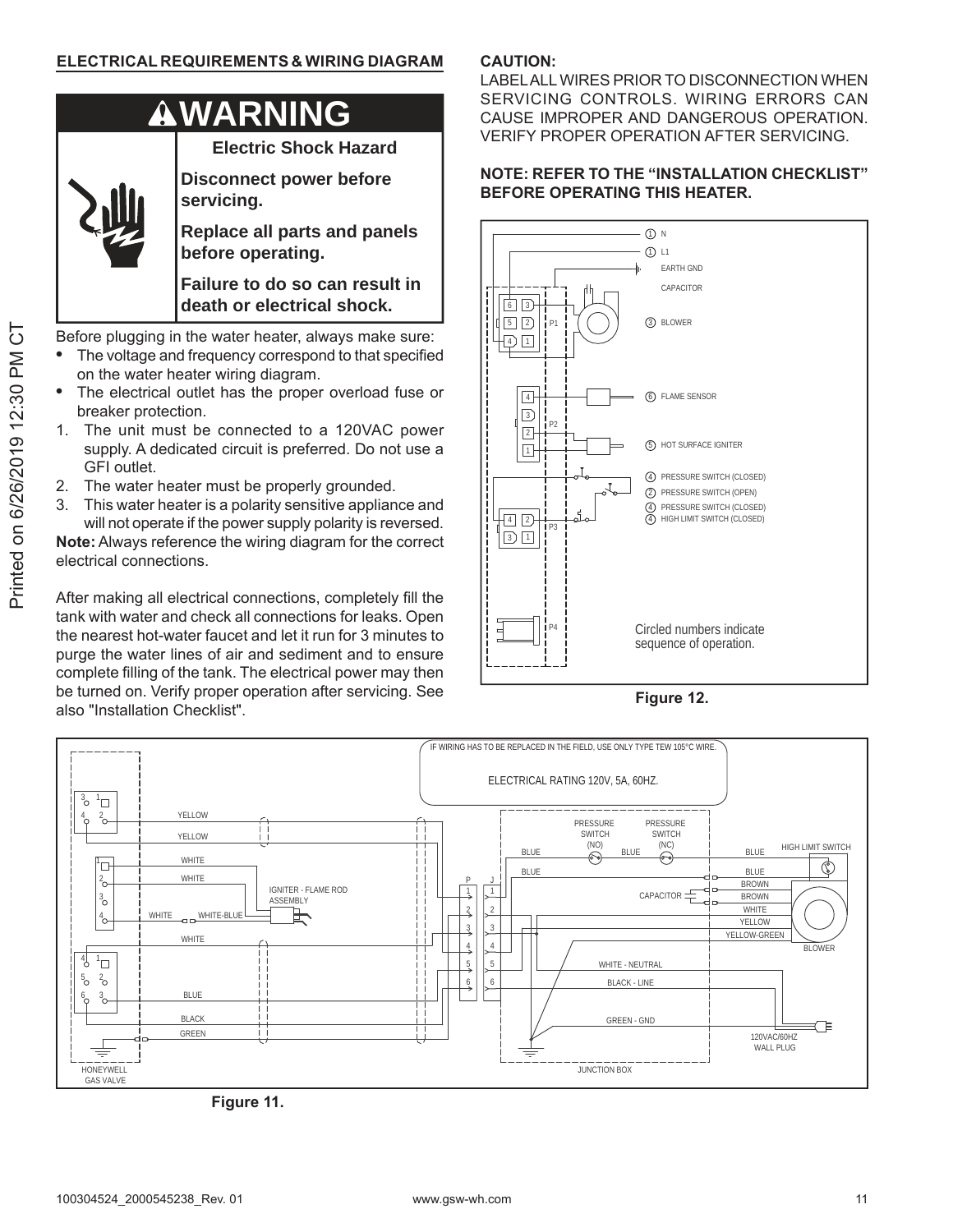### **SAFETY LOCKOUTS**

This water heater has several lockout features designed to prevent the heater from operating in unsafe conditions.

#### HIGH LIMIT CONTROLS (ENERGY CUT OFF)

#### **Thermostat/Water Temperature**

This feature is a part of the gas control valve/thermostat (see Figure 1, item 9) and limits the maximum water temperature. In the event of the water overheating, this safety feature shuts off the fuel supply to the burner.

#### **Blower High Limit Switch**

This device is located on the blower (see Figure 5, item 43) and limits the maximum temperature of the blower. If the blower temperature rises above the temperature setting, the switch opens causing the heater to shut down. The switch will auto reset once the temperature drops sufficiently.

#### **BLOWER AIR PRESSURE SWITCHES**

The blower/heater is equipped with two air pressure switches located in the junction box (see Figure 5, item 44 and item 47). These devices are connected in series and monitor the air pressure produced by the blower. In the event that the exhaust venting becomes blocked or sufficiently restricted, the normally open (NO) air pressure switch will shut down the heater. In the event that the intake pipe becomes sufficiently blocked or restricted, the normally closed (NC) air pressure switch will shut down the heater.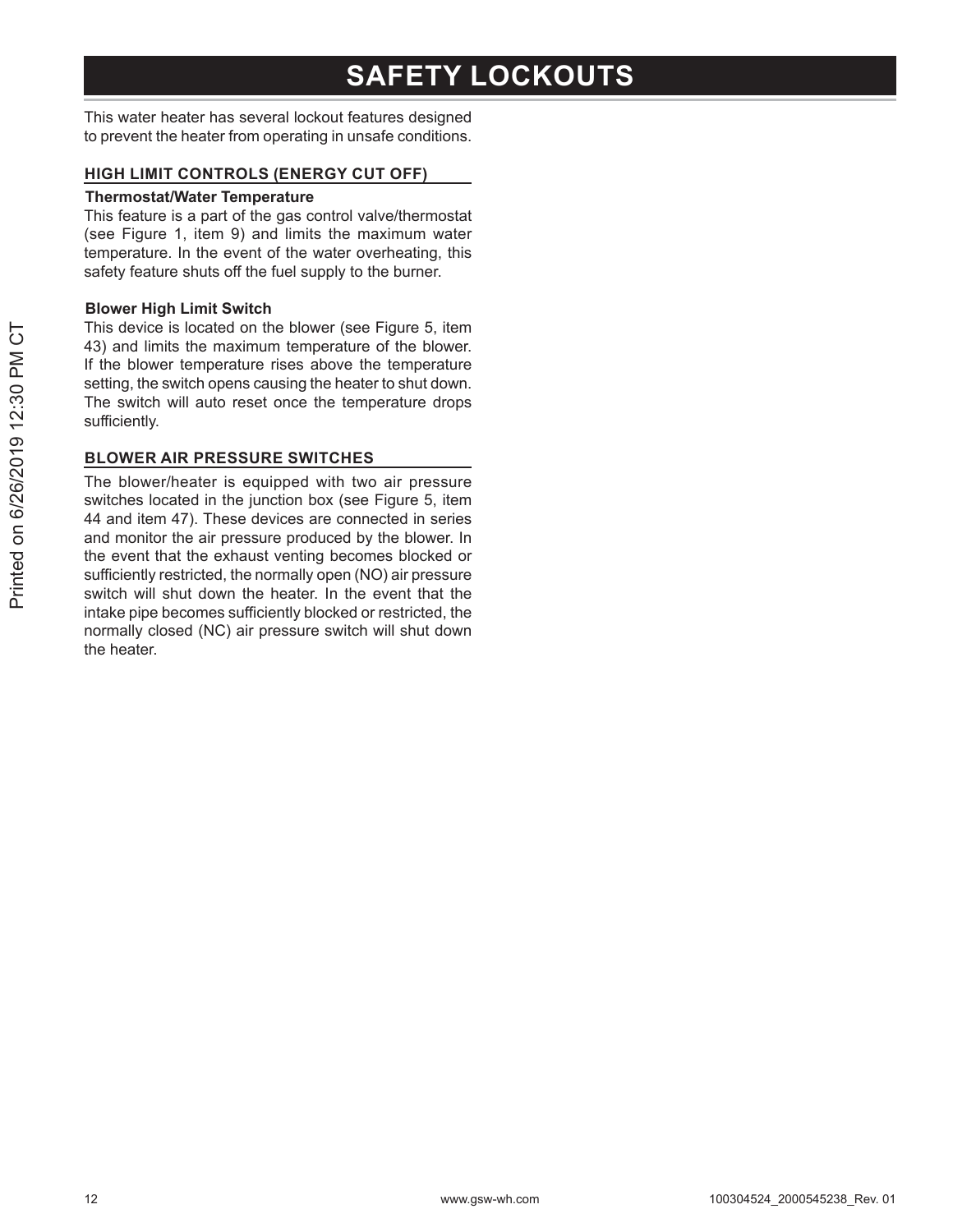### **LOCATING THE NEW WATER HEATER**

#### **FACTS TO CONSIDER ABOUT THE LOCATION**

Carefully choose an indoor location for the new water heater because the placement is a very important consideration for the safety of the occupants in the building and for the most economical use of the appliance. This water heater is not for use in manufactured (mobile) homes or outdoor installation.

Whether replacing an old water heater or putting the water heater in a new location, the following critical points must be observed:

- 1. Select a location indoors as close as practical to the vent termination or location to which the water heater vent piping is going to be connected, and as centralized with the water piping system as possible.
- $2.$ Selected location must provide adequate clearances for servicing and proper operation of the water heater.
- 3. Avoid locations that could cause the water heater to freeze from outside air.
- Selected location must provide access to a properly  $4.$ grounded electrical branch circuit. A dedicated circuit is preferred. Do not use a GFI outlet.
- 5. Avoid locations that expose the water heater to direct sunlight.
- 6. Keep combustibles such as boxes, magazines, clothes, etc., away from the water heater area.

Important: Do not use an extension cord to connect the water heater to an electrical outlet.

### **CAUTION**

#### **Property Damage Hazard**

- All water heaters eventually leak.
- . Do not install without adequate drainage.

Installation of the water heater must be accomplished in such a manner that if the tank or any connections should leak, the flow of water will not cause damage to the structure. For this reason it is not advisable to install the water heater in an attic or upper floor. In all cases, a metal drain pan should be installed under the water heater. Metal drain pans are available at your local hardware store. Such a metal drain pan must have a clearance of at least 25mm (1") greater than any point on the water heater's outer jacket and must be piped to an adequate drain. The pan must have a maximum depth of 45mm (1.75").

Water heater life depends upon water quality, water pressure and the environment in which the water heater is installed. Water heaters are sometimes installed in locations where leakage may result in property damage, even with the use of a metal drain pan piped to a drain. However, unanticipated damage can be reduced or prevented by a leak detector or water shut-off device used in conjunction with a piped metal drain pan. These devices are available from some plumbing supply wholesalers and retailers, and detect and react to leakage in various ways:

- Sensors mounted in the metal drain pan that trigger an alarm or turn off the incoming water to the water heater when leakage is detected.
- Sensors mounted in the metal drain pan that turn off the water supply to the entire building when water is detected in the metal drain pan.
- Water supply shut-off devices that activate based on the water pressure differential between the cold-water and hot-water pipes connected to the water heater.
- Devices that will turn off the gas supply to a gas water heater while at the same time shutting off its water supply.

### **WARNING**

#### **Fire or Explosion Hazard**

- . Do not store or use gasoline or other flammable vapours and liquids in the vicinity of this or any other appliance.
- . Avoid all ignition sources if you smell gas.
- . Do not expose water heater control to excessive gas pressure.
- . Use only gas shown on rating plate.
- · Maintain required clearances to combustibles.
- Keep ignition sources away from faucets after extended period of non-use.



Read instruction manual before installing, using or servicing water heater.



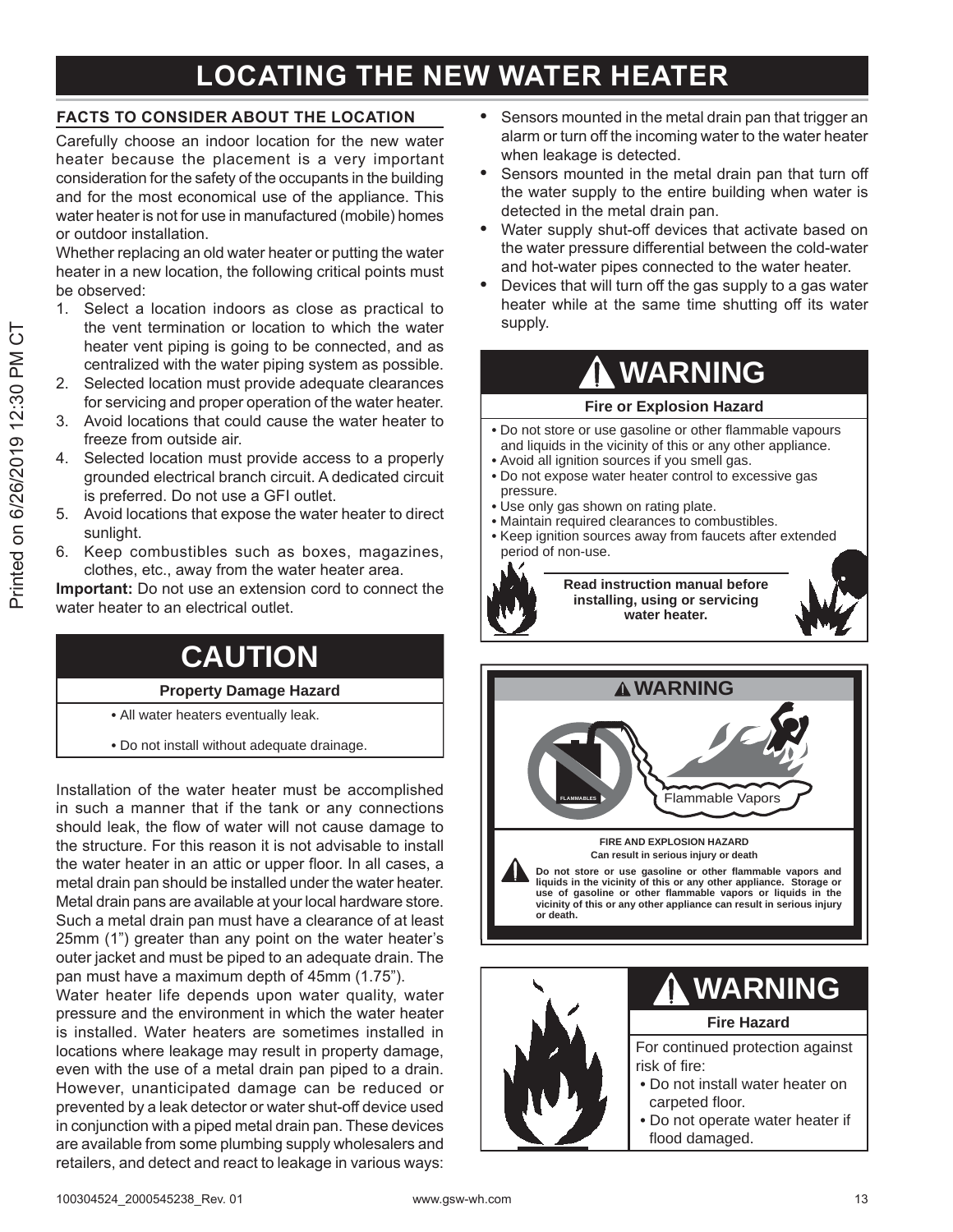#### **Clearances To Combustibles**

Minimum clearances between water heater and combustibles are 0mm (0") at the sides and rear, 140mm (5.5") from the front and 300mm (12") from top (standard clearance.) If clearances stated on the heater differ from standard clearances, install water heater according to clearances stated on the heater (see Figure 13).

#### **Floors With Carpeting**

This water heater must not be installed directly on carpeting. Carpeting must be protected by a metal or wood panel beneath the appliance extending beyond the full width and depth of the appliance by at least 76mm (3") in every direction, or if the appliance is installed in an alcove or closet, the entire floor must be covered by the panel. Failure to heed this warning may result in a fire hazard.

#### **Clearances For Servicing**

When installing the heater, consideration must be given to proper location. Location selected should be as close to the wall as practicable and as centralized with the water piping system as possible.

Servicing this appliance, such as changing the anodes, etc. requires clearances for accessibility and replacement of parts. The anode could be as long as 0.89m (35").

Refer to the current edition of the "Natural Gas and Propane Installation Code" B149.1 for detailed requirements.



Figure 13.



#### HIGH AMBIENT TEMPERATURE INSTALLATIONS

As the room temperature rises, the water heater venting is exposed to high temperatures from the inside and the outside. In these situations, attention to the choice of venting material is necessary. Establishing the ambient temperatures where the heater and the venting are installed is very important. Areas that can experience high ambient environments include closets, alcoves, areas under staircases, attics (especially in metal roofed buildings), areas with restricted air movement, rooms with large solar gains, metal sheds, industrial or commercial enterprises and venting systems exposed to direct sunlight. Water heater installations in ambient conditions hotter than 43°C (110°F) require the installation of a high ambient limit switch (kit number 100308923) and use of CPVC or polypropylene venting material. Failure to install the proper vent material will result in a non-compliant installation and can result in deformation/breakage of the pipe.



#### **Important Notes and Warnings**

- This heater is certified to be installed using Schedule 40 PVC or CPVC or polypropylene plastic vent material. All jurisdictions in Canada require that the material used to exhaust combustion products is approved to ULC S636. Only use approved material. All venting material and components must be joined with the approved primer/ cleaner and solvent cement.
- Do not common vent this heater with any other appliance.
- During operation the plastic piping will expand as it heats up and contract as it cools down. This is normal for this type of venting. Rigidly fastening the vent piping can cause undue stress that may result in the cracking or fracturing the vent piping material. A fracture of the venting pipe may pose a serious safety hazard. To prevent stressing of the vent system, all hangers and supports must allow the vent piping freedom to move.
- Use long sweep elbows wherever possible. Closely coupled elbows and short radius elbows can reduce the venting capacity.
- All power vented water heaters generate a certain amount of operational noise. In order to minimize noise transmission to the support structure, it is recommended to use isolation pads between the pipe hangers and the vent pipe.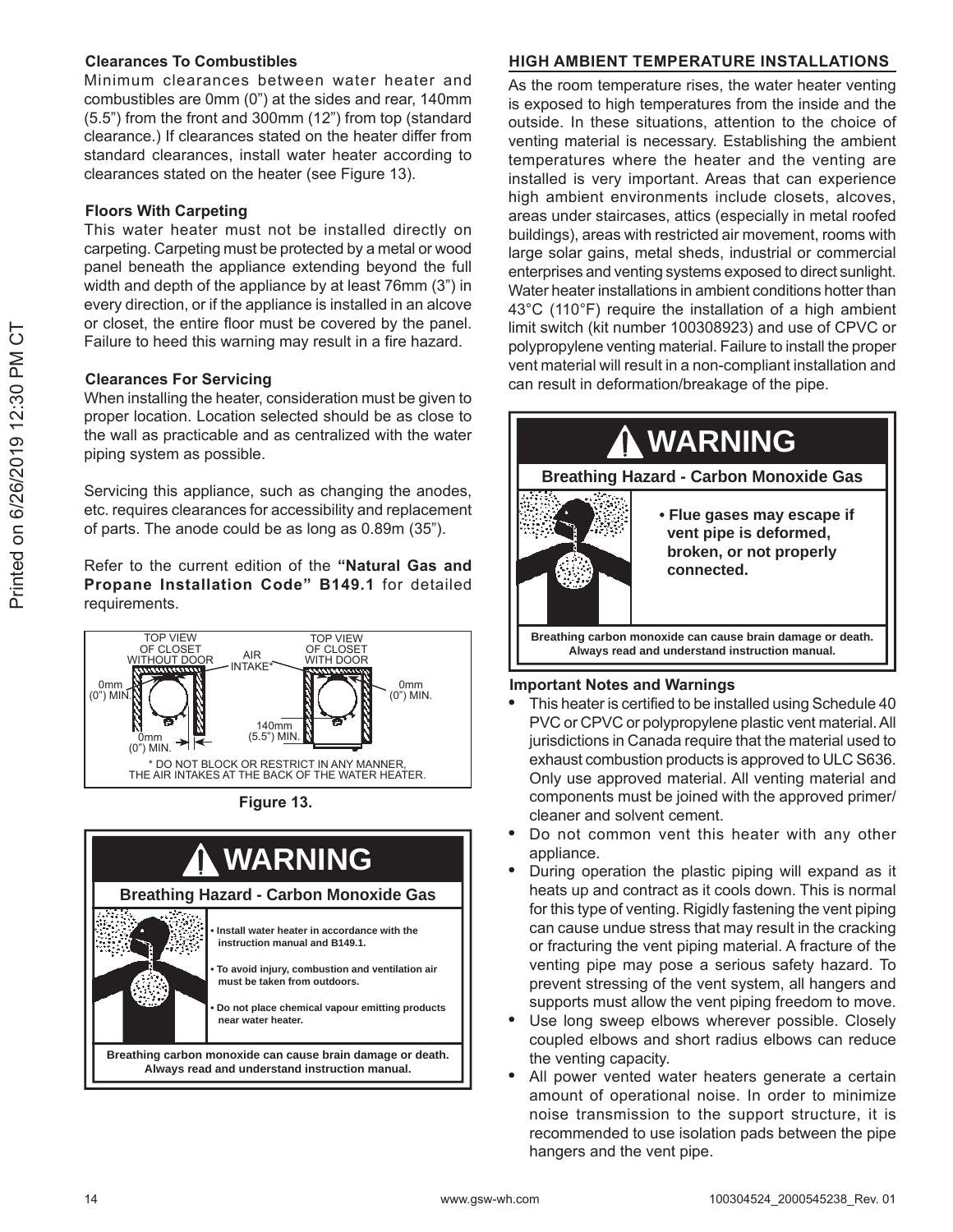Most power vent installations develop some  $\bullet$ condensation in the vent piping. When using long runs of venting or when the venting passes through cold or unheated areas, considerable amounts of condensate from the flue gases can develop. Provision must be made for the condensate to drain freely from the system or to be collected in a condensate trap(s) that can be drained. Damage or fracture of the vent piping may occur if the condensate is allowed to collect and freeze. Pooling of condensate can restrict airflow and can cause nuisance failures of the system.

#### **AIR REQUIREMENTS**

For safe operation an adequate supply of fresh, uncontaminated air for combustion, dilution and ventilation must be provided.

Note: Contaminated or dusty air may cause build-up on the blower wheel resulting in nuisance shut downs.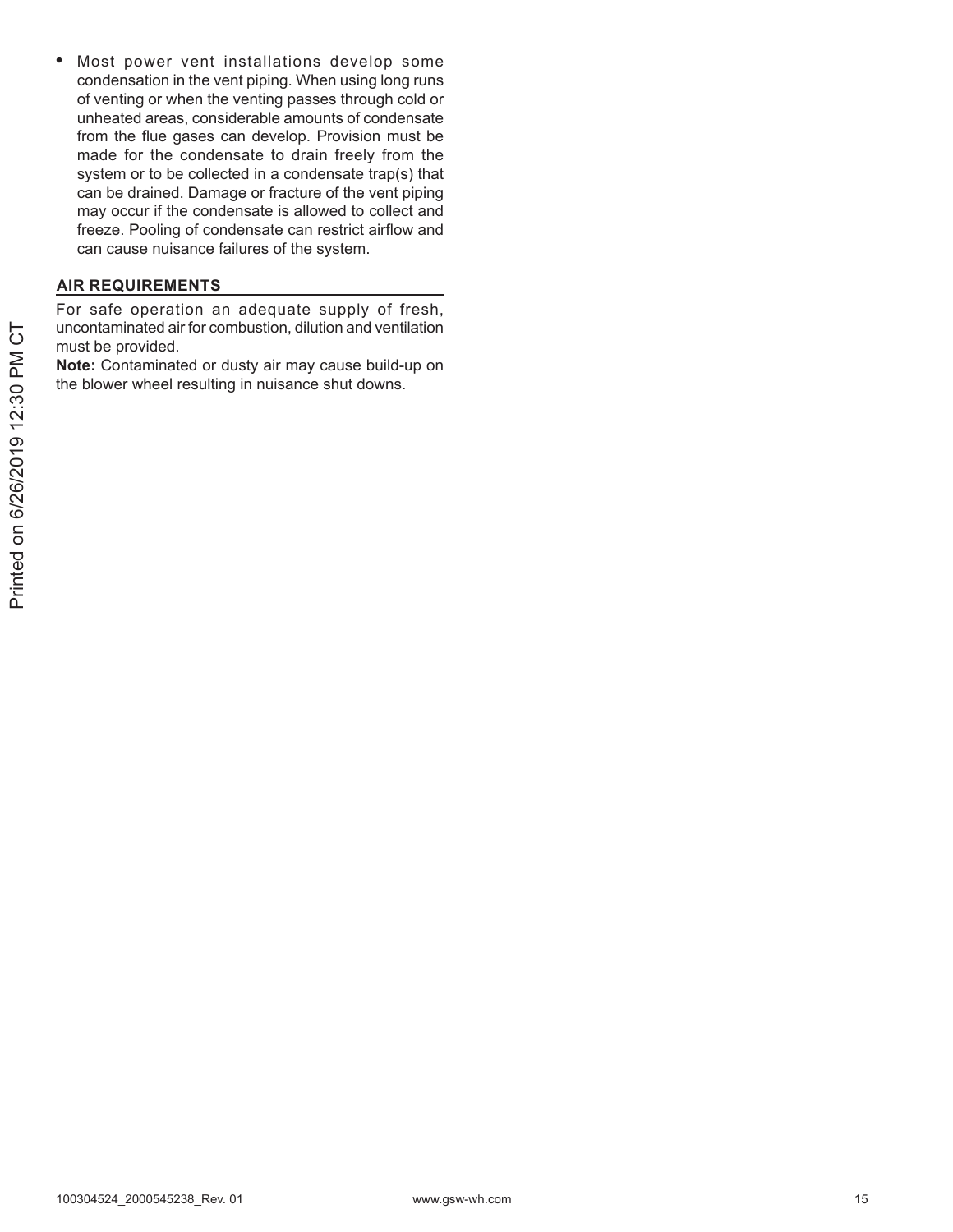### **INSTALLING THE NEW WATER HEATER**

#### **WATER PIPING**



The water supply pressure should not exceed 80 psi. If this occurs, a pressure reducing valve with a bypass should be installed in the cold water inlet line. This should be placed on the supply to the entire house in order to maintain equal hot and cold water pressures.

#### **HOT WATER CAN SCALD:**

Water heaters are intended to produce hot water. Water heated to a temperature which will satisfy space heating, clothes washing, dish washing, cleaning and other sanitizing needs can scald and permanently injure you upon contact. Some people are more likely to be permanently injured by hot water than others. These include the elderly, children, the infirm, or physically/ mentally handicapped. If anyone using hot water fits into one of these groups you must take special precautions. The National Plumbing Code requires certain fixtures to not exceed 49°C (120°F). In addition to using lowest possible temperature setting that satisfies your hot water needs, a means such as a mixing valve, should be used at hot-water taps used by these people or at the water heater (see Figure 7 and Figure 8). Valves for reducing point of use temperature by mixing cold and hot water are also available.

#### SPACE HEATING AND POTABLE WATER SYSTEMS

This appliance has been design certified as complying with CSA Standard for water heaters and is suitable for combination water (potable) heating and space heating but not space heating only applications.

### **WARNING**

**Toxic Chemical Hazard** 

. Do not connect to non-potable water system.

Consult a Qualified Installer or Service Agency. Follow manufacturer's instructions for installation of valves. Before changing the factory setting on thermostat, read "Operating The Temperature Control System" section in this manual.

- This water heater should not be connected to any heating systems or components previously used with a non-potable water heating appliance.
- All piping components connected to this unit for space heating applications should be suitable for use with potable water.
- Toxic chemicals, such as those used for boiler treatment shall not be introduced into the potable water used for space heating.
- When the system requires water for space heating at temperatures higher than required for domestic water purposes, a mixing valve must be installed. Please refer to Figure 7 and Figure 8 for suggested piping arrangement.

Note: Water piping and vent piping occupy the space above the water heater. Plan the water piping to ensure it does not cause interference with the vent piping (see "Planning the Vent System").

If this water heater is to be used to supply both space heating and potable water, the instructions listed below must be followed:

- Be sure to follow the manual(s) shipped with the air  $\bullet$ handler or other type heating system.
- This water heater is not to be used as a replacement for an existing boiler installation.
- Do not use with piping that has been treated with chromates, boiler seal or other chemicals and do not add any chemicals to the water heater piping.
- If the space heating system requires water temperatures in excess of 49°C (120°F), steps must be taken to limit temperatures at fixtures in the potable hot-water supply for safety and regulatory requirements.
- Pumps, valves, piping and fittings must be compatible with potable water.
- A properly installed flow control valve is required to prevent thermosiphoning. Thermosiphoning is the result of a continuous flow of water through the air handler circuit during the off cycle. Weeping (blow off) of the temperature-pressure relief valve (T&P) or higher than normal water temperatures are the first signs of thermosiphoning.
- The hot-water line from the water heater should be vertical past any mixing valve or supply line to the heating system to remove air bubbles from the system.
- Do not connect the water heater to any system or components previously used with non-potable water heating appliances when used to supply potable water.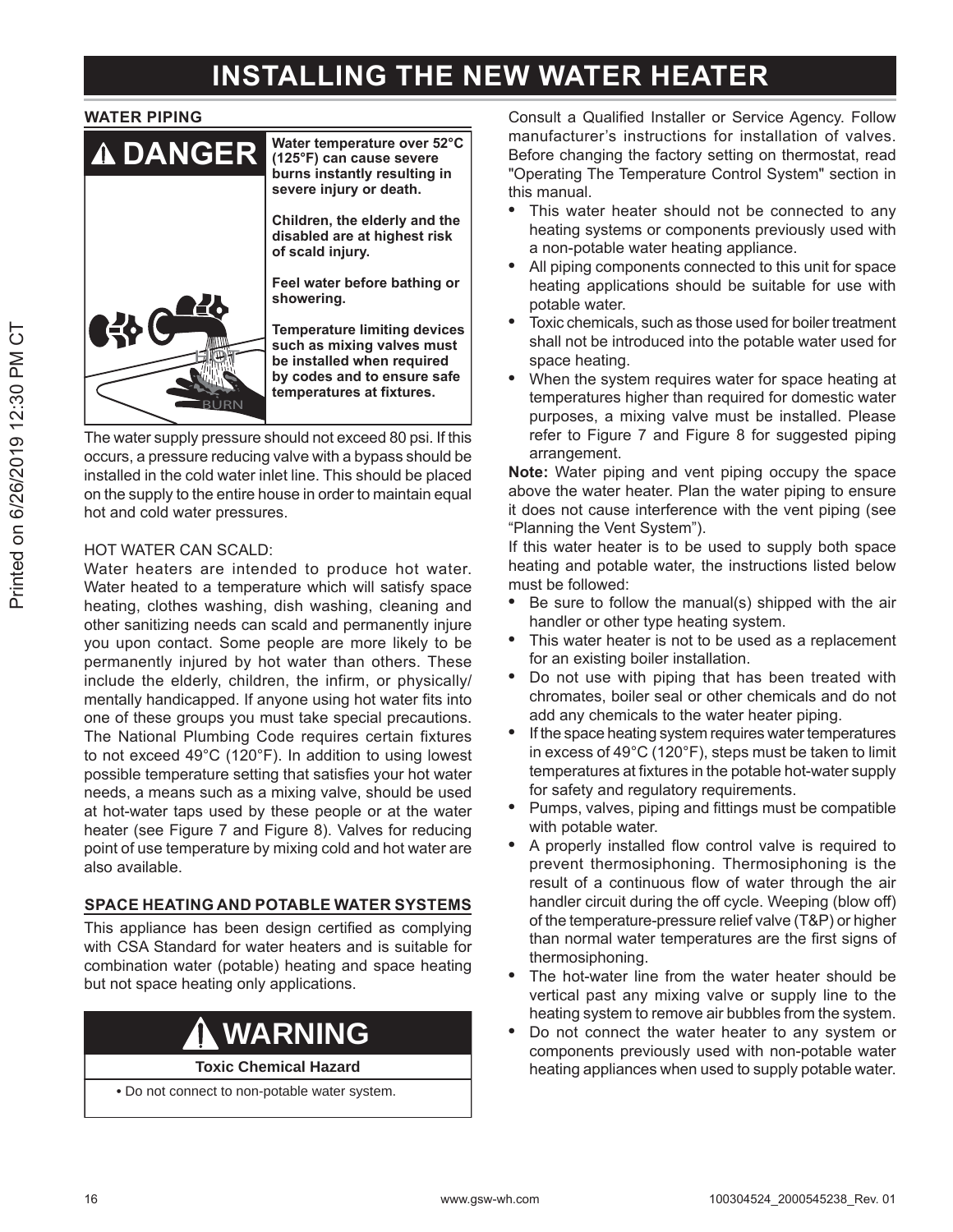#### **COMBO HEATING**

This section serves as a guide for the installation and use of "Combo" heating systems utilizing a domestic water heater that has been specifically approved for such use. It is written for those knowledgeable in the required trades and professionals involved in the design and installation of Combo Heating Systems.

It is the responsibility of the installer/designer to follow all applicable codes to ensure the effectiveness and safety of the installation.

#### **System Requirements**

The following requirements must be met for the installation of Combo Heating Systems:

- All components used for the distribution of water in 1. the heating loop must be suitable for potable water. These include all piping, fittings, solder and fluxes, pumps for circulation of water, valves, etc.
- $2.$ The water heater must not be connected to a hydronic heating system that has been used previously.
- No boiler treatment chemicals of any kind shall be 3. introduced into the system.
- 4. The Combo System components must be selected and sized to meet and maintain the total calculated demands for both domestic service hot water and space heating requirement. The sizing and installation must be performed in accordance with good engineering practice such as "ASHRAE Handbooks", HRAI's Unified Combo Guidelines, "Hydronics Institute Manuals", ANSI Z223.1, CSA F280, National/Provincial Building Codes, ANSI and/or codes having jurisdiction.
- 5. The air handler (fan coil) and/or the circulating pump in a baseboard hydronic loop will require a dedicated 120V circuit. This must be provided and identified for this purpose.
- All piping between the water heater and the air handler 6. or hydronic baseboard loop must be adequately insulated to reduce heat loss.
- 7. If the local jurisdiction requires a back-flow preventer in the cold water line, an expansion tank of adequate size must be installed.
- "Combo" Heating Systems require higher water 8. temperatures than other applications. When the system is used to supply water for Combo Heating applications, a means, such as mixing valve, must be installed to temper the water in order to reduce scald hazard potential (see Figure 14 and Figure 15).

#### **Installation**

The heating mode may be one of the following options:

- A. A fan coil/air handler (Figure 14).
- B. A hydronic baseboard (finned tube) loop/In floor heating (Figure 15).

The following is a list of requirements for the installation of option A or B.

Install shut-off valves and unions so that the water 1. heater can be isolated from the heating module should servicing of the water heater become necessary.

- 2. Install a drain valve at the lowest point of the heating loop so that water can be drained from the heating module without affecting the water heater.
	- 3. If the air handler does not have a venting means at the highest point of the piping arrangement, install an air bleed at the highest point of the plumbing arrangement.
	- **Important:** Install a spring loaded check valve in 4. the side tap return line to prevent cold water from continuously entering the water heater. Failure to install such a valve could cause "stacking" and cause the T&P valve to open.







Figure 15.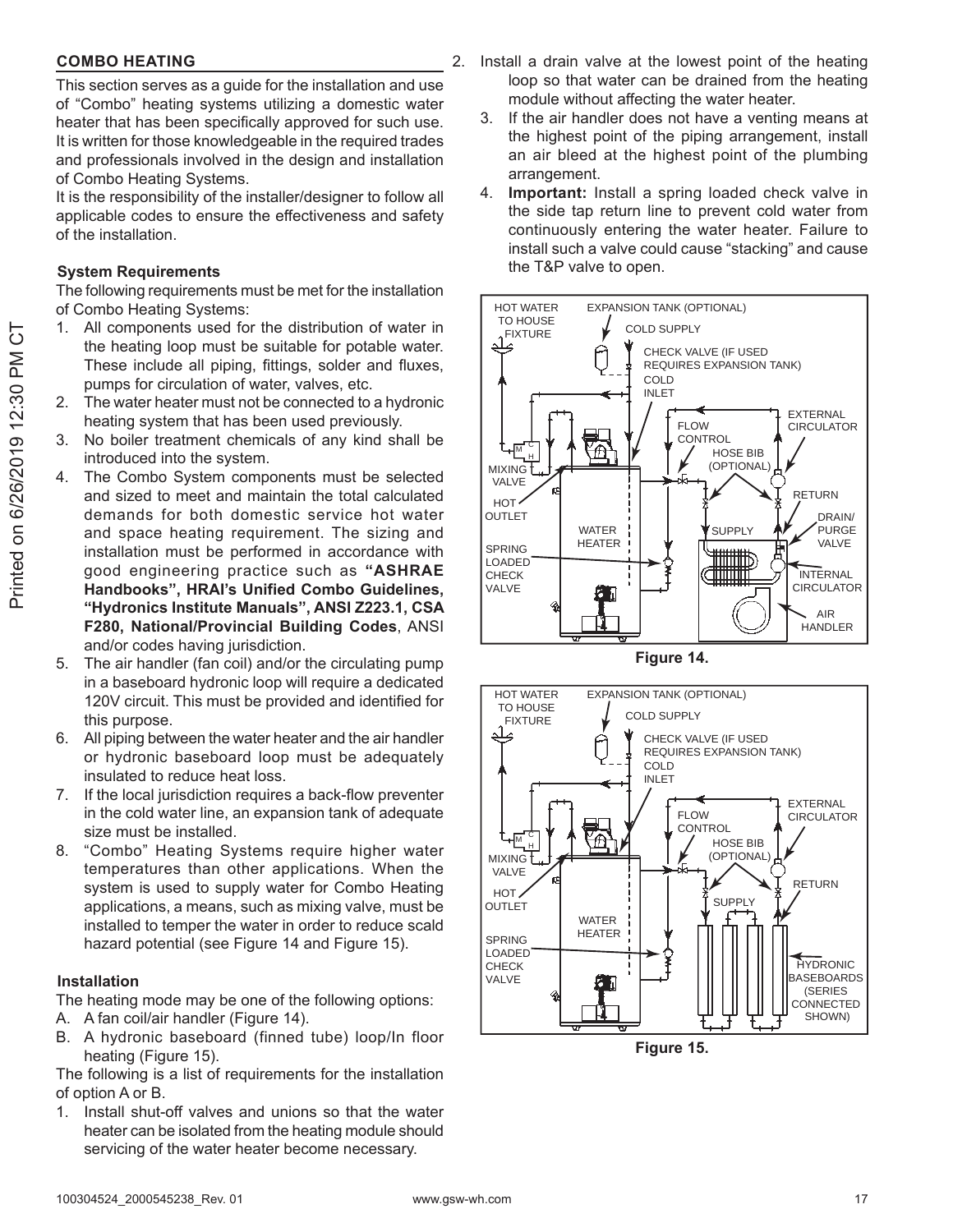#### **CLOSED WATER SYSTEMS**

Water supply systems may, because of code requirements or such conditions as high line pressure, among others, have installed devices such as pressure-reducing valves, check valves, and back flow preventers. Devices such as these cause the water system to be a closed system.

#### **THERMAL EXPANSION**

As water is heated, it expands (thermal expansion). In a closed system, the volume of water will increase. As the volume of water increases, there will be a corresponding increase in water pressure due to thermal expansion. Thermal expansion can cause premature tank failure (leakage). This type of failure is not covered under the limited warranty. Thermal expansion can also cause intermittent temperature-pressure relief valve operation: water discharged from the valve due to excessive pressure build up. The temperature-pressure relief valve is not intended for the constant relief of thermal expansion. This condition is not covered under the limited warranty.

A properly-sized thermal expansion tank should be installed on all closed systems to control the harmful effects of thermal expansion. Contact a plumbing service agency or your retail supplier regarding the installation of a thermal expansion tank.

Note: To protect against untimely corrosion of hot and cold water fittings, it is recommended that di-electric unions or couplings be installed on this water heater when connected to copper pipe.

| <b>CAUTION</b> |  |  |
|----------------|--|--|
|                |  |  |

#### **Property Damage Hazard**

- Avoid water heater damage.
- . Install thermal expansion tank if necessary.
- . Do not apply heat to cold water inlet.
- Contact qualified installer or service agency.



Figure 16.

Figure 16 shows typical attachment of water piping to the water heater. The water heater is equipped with 3/4" NPT water connections.

Note: If using copper tubing, solder tubing to an adapter before attaching the adapter to the water heater connections. Do not solder the water lines directly to the water heater connections - it will harm the dip tube and heat traps and damage the tank.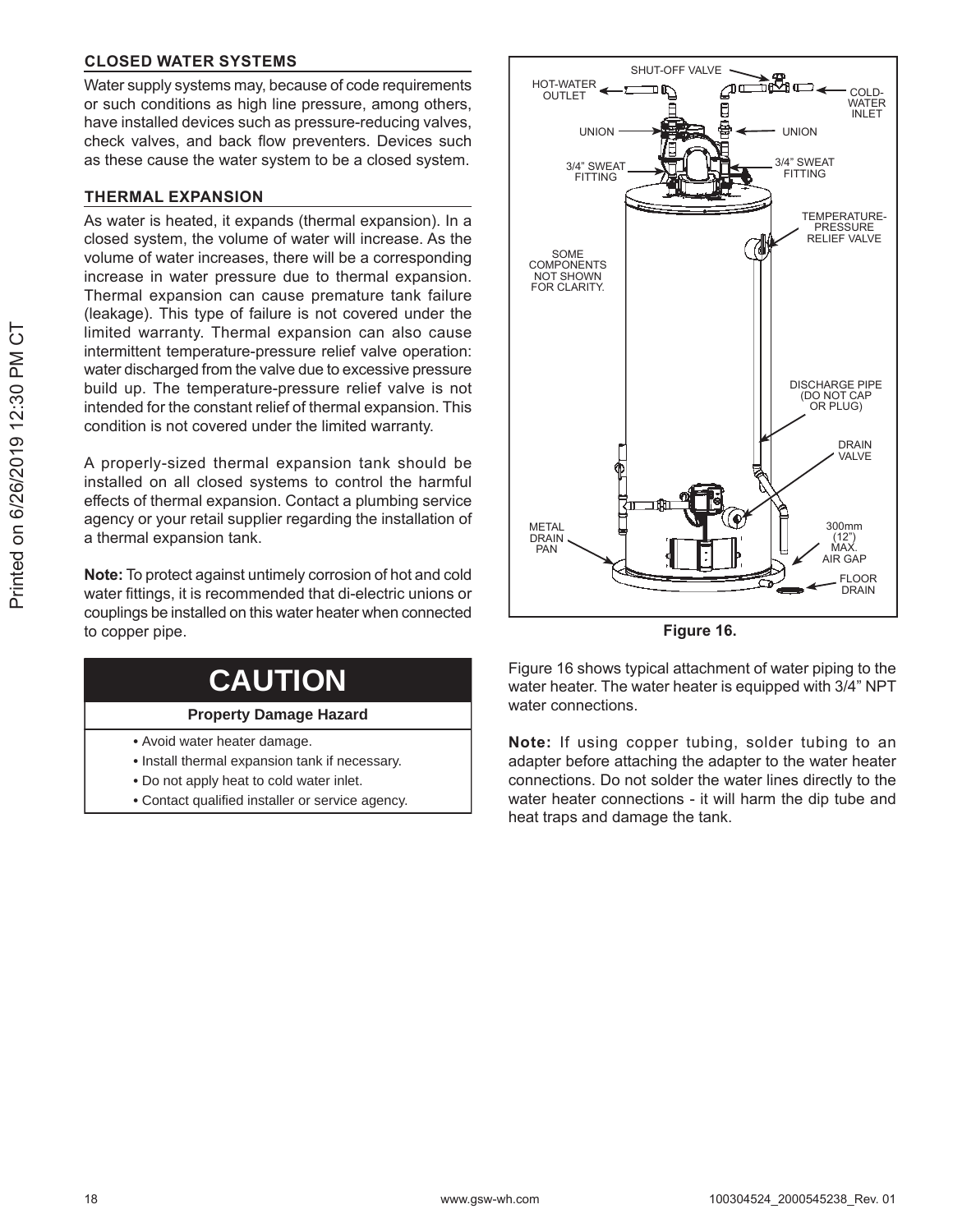

This water heater is provided with a properly rated/sized and certified combination Temperature-Pressure Relief Valve (T&P valve) by the manufacturer. The valve is certified by a nationally recognized testing laboratory that maintains periodic inspection of production of listed equipment of materials as meeting the requirements for **Relief Valves for Hot Water Supply Systems, ANSI Z21.22-CSA 4.4, and the code requirements of ASME.** 

If replaced, the new T&P valve must meet the requirements of local codes, but not less than a combination temperaturepressure relief valve rated/sized and certified as indicated in the above paragraph. The new valve must be marked with a maximum set pressure not to exceed the marked hydrostatic working pressure of the water heater (150 psi) and a discharge capacity not less than the water heater BTU/hr input rate as shown on the water heater's model rating plate.

For safe operation of the water heater, the temperaturepressure relief valve must not be removed from its designated opening nor plugged. The T&P valve must be installed directly into the fitting of the water heater designed for the relief valve. Install discharge piping so that any discharge will exit the pipe within 300mm (12") above an adequate floor drain. Be certain that no contact is made with any live electrical part.

The discharge opening must not be blocked or reduced in size under any circumstances. Excessive length (over 9m [30')), or use of more than four elbows can cause restriction and reduce the discharge capacity of the valve.

No valve or other obstruction is to be placed between the T&P valve and the tank. Do not connect discharge piping directly to the drain unless a maximum of 300mm (12") air gap is provided. To prevent bodily injury, hazard to life, or property damage, the relief valve must be allowed to discharge water in adequate quantities should circumstances demand. If the discharge pipe is not connected to a drain or other suitable means, the water flow may cause property damage.

### **CAUTION**

#### **Water Damage Hazard**

**•** Temperature-pressure relief valve discharge pipe must terminate at an adequate drain.

#### **7&P Valve Discharge Pipe Requirements:**

- Must not be smaller than the pipe size of the relief valve or have any reducing coupling installed in the discharge line.
- Must not be capped, blocked, plugged or contain any valve between the relief valve and the end of the discharge line.
- Must terminate a maximum of six inches above a floor drain or external to the building. In cold climates, it is recommended that the discharge pipe be terminated at an adequate drain inside the building.
- Must be capable of withstanding  $121^{\circ}$ C (250°F) without distortion.
- Must be installed to allow complete drainage of both the valve and discharge line.



- **•** Burn hazard.
- **•** Hot water discharge.
- **•** Keep clear of temperature-pressure relief valve discharge.

It is recommended to manually operate the T&P valve at least once a year. Caution should be taken to ensure (1) no one is in front of or around the outlet of the discharge line, and  $(2)$  the water manually discharged will not cause any bodily injury or property damage because the water may be extremely hot. If after manually operating the valve, it fails to completely reset and continues to release water, immediately close the cold-water inlet to the water heater, follow the draining instructions in this manual, and replace the temperature-pressure relief valve with a properly rated/ sized new one.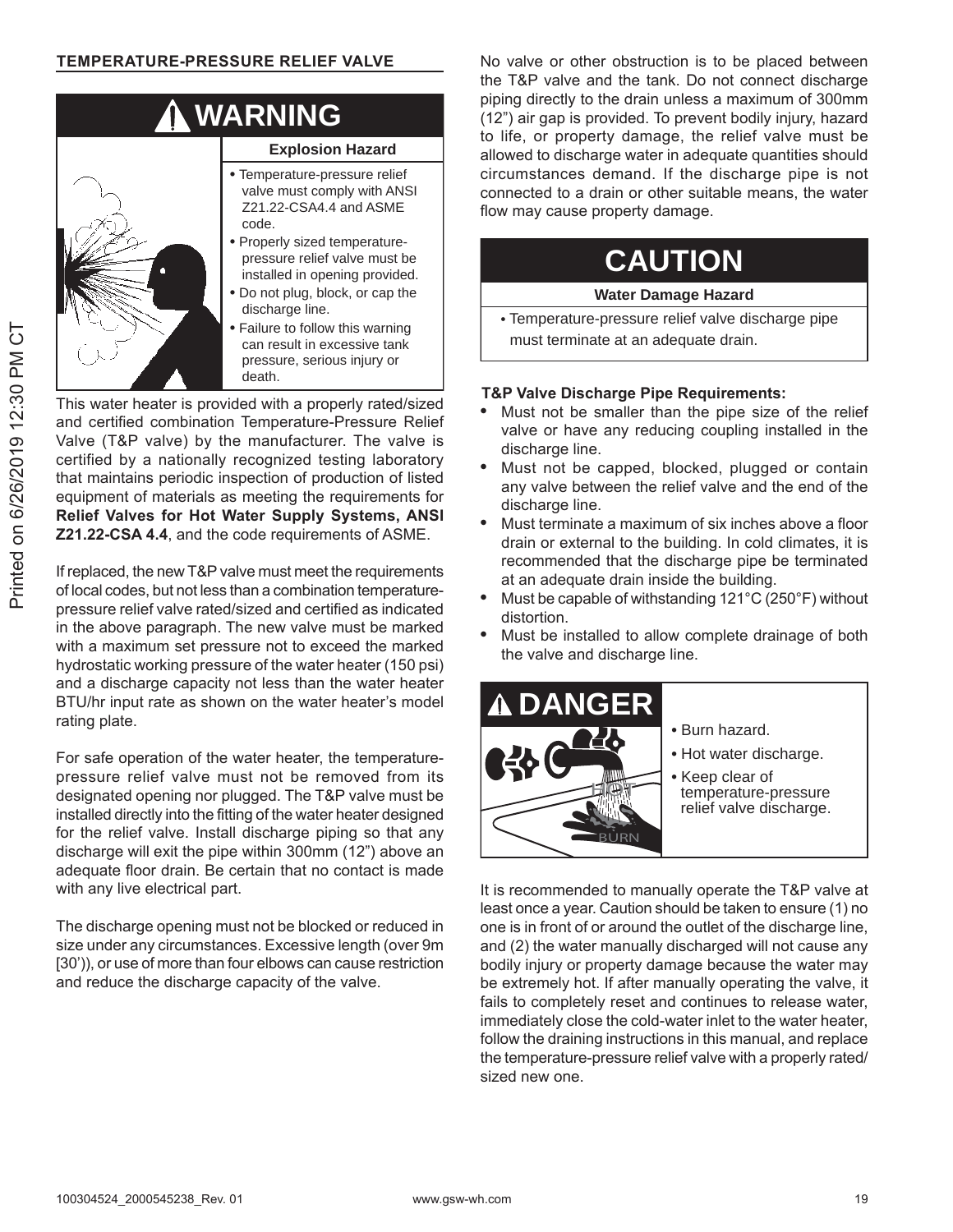Note: The purpose of a temperature-pressure relief valve is to prevent excessive temperatures and pressures in the storage tank. The T&P valve is not intended for the constant relief of thermal expansion. A properly sized thermal expansion tank must be installed on all closed systems to control thermal expansion, see "Closed Water Systems" and "Thermal Expansion" sections.

#### **Temperature-Pressure Relief Valve And Pipe Insulation**

The T&P valve installed on this water heater is covered by insulation to minimize heat loss. The insulation has a hole on the bottom side to accommodate the valve outlet and allow for the piping connection. Do not restrict the outlet opening of the T&P valve.



Figure 17.

Locate the temperature and pressure relief valve on the water heater (also known as a T&P relief valve). See Figure 17.

- 1. Locate the slit running the length of the T&P relief valve insulation.
- 2. Spread the slit open and fit the insulation over the T&P relief valve. See Figure 17. Apply gentle pressure to the insulation to ensure it is fully seated on the T&P Relief Valve. Once seated, secure the insulation with duct tape, electrical tape, or equivalent. Important: The insulation and tape must not block the discharge opening or hinder access to the manual relief lever (Figure 17). Ensure a discharge pipe is installed into the T&P valve discharge opening per the instructions in this manual
- 3. Locate the hot water (outlet) and cold water (inlet) pipes to the water heater.
- 4. Locate the slit running the length of a section of pipe insulation.
- 5. Spread the slit open and slip the insulation over the cold water (inlet) pipe. Apply gentle pressure along the length of the insulation to ensure it is fully seated around the pipe. Also, ensure the base of the insulation is flush with the water heater. Once seated, secure the insulation with duct tape, electrical tape, or equivalent.
- 6. Repeat steps 4 and 5 for the hot water (outlet) pipe.
- 7. Add additional sections of pipe insulation as needed.

#### **HIGH ALTITUDE INSTALLATION**



This heater is approved for operation up to 3,079m (10,100') without alteration.

Failure to replace standard orifice with a high altitude orifice when installed above 3,079m (10,100') could result in improper and inefficient operation of the appliance, producing carbon monoxide gas in excess of safe limits, which could result in serious injury or death. Contact your gas supplier for any specific changes which may be required in your area.

#### **GAS PIPING**



#### **Explosion Hazard**

Have a qualified technician make sure that the L.P. gas operating pressure does not exceed 13" water column.

Failure to do so can result in death, explosion, or fire.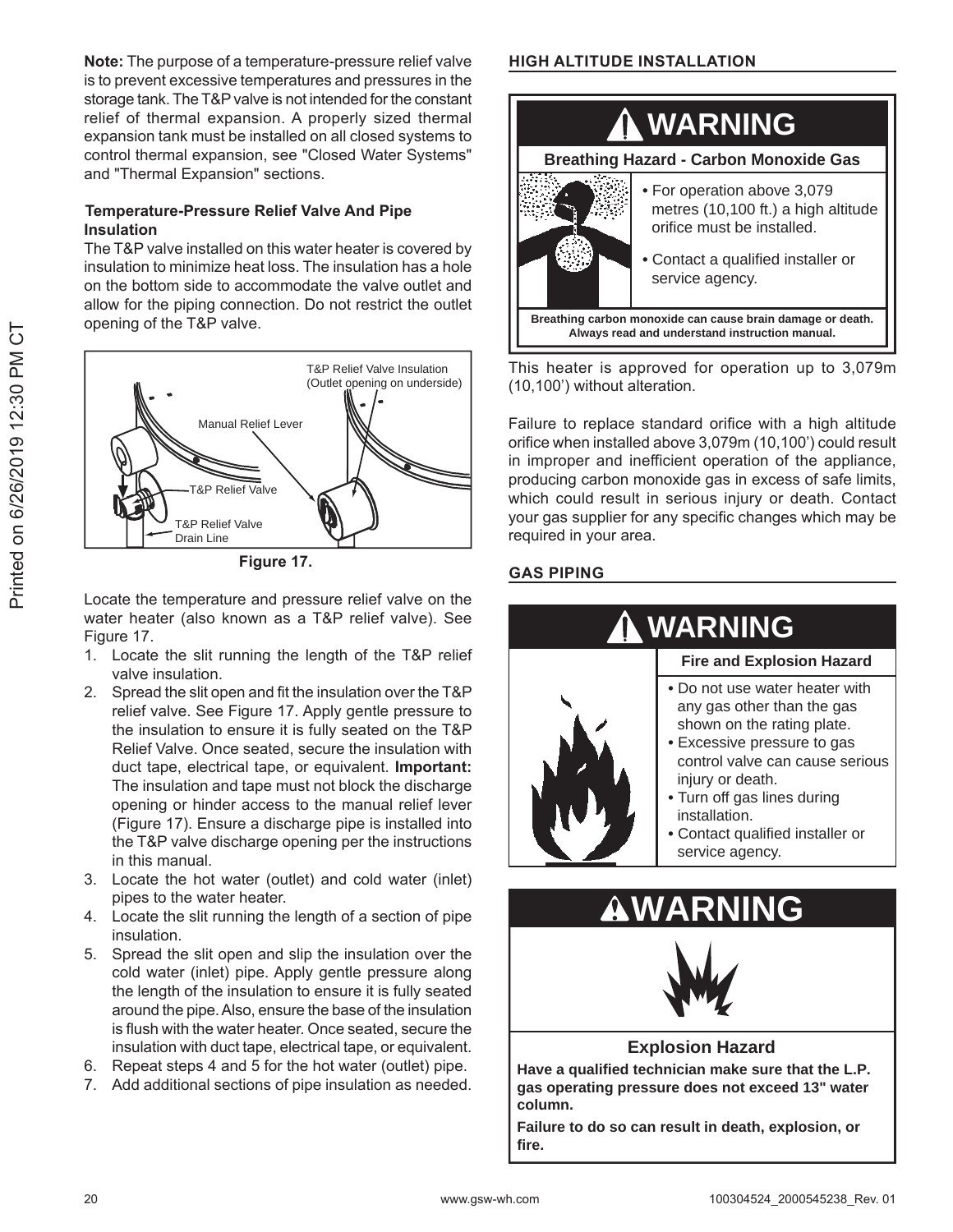Make sure the gas supplied is the same type listed on the model rating plate. The inlet gas pressure must not exceed 14" w.c. for natural gas and propane gas. The minimum inlet gas pressure shown on the rating plate is that which will permit firing at rated input.

All gas piping must comply with local codes and ordinances or with the "Natural Gas and Propane Installation Code" **B149.1.** Copper or brass tubing and fittings (except tin lined copper tubing) should not be used.

If the gas control valve/thermostat is subjected to pressures exceeding 1/2 psi, the damage to the gas control valve/thermostat could result in a fire or explosion from leaking gas.

If the main gas line shut-off serving all gas appliances is used, also turn "OFF" the gas at each appliance. Leave all gas appliances shut "OFF" until the water heater installation is complete.

A gas line of sufficient size must be run to the water heater. Consult the current edition of "Natural Gas and Propane Installation Code" B149.1 and your gas supplier concerning pipe size.

There must be:

- A readily accessible manual shut-off valve in the gas supply line serving the water heater, and
- A sediment trap ahead of gas control valve/thermostat to help prevent dirt and foreign materials from entering the gas control valve/thermostat.
- A ground joint union or other means to disconnect between the shut-off valve and gas control valve/ thermostat to permit servicing of the unit.

Be sure to check all the gas piping for leaks before lighting the water heater. Use a soapy water solution, not a match or open flame. Repair and retest as required. When finished, rinse off soapy solution and wipe dry.

#### **WARNING Fire and Explosion Hazard** • Use joint compound or tape compatible with natural gas and propane. • Leak test before operating heater. • Disconnect gas piping and shut-off valve before pressure testing system.

Use pipe joint compound or Teflon<sup>®</sup> tape marked as being resistant to the action of gases.

The appliance and its gas connection must be leak tested before placing the appliance in operation.

The appliance and its individual shut-off valve should be disconnected from the gas supply piping system during any pressure testing of that system at test pressures in excess of 1/2 psi. It should be isolated from the gas supply piping system by closing its individual manual shut-off valve during any pressure testing of the gas supply piping system at test pressures equal to or less than 1/2 psi.

Connecting gas piping to the gas control valve/thermostat of water heater can be accomplished by the method shown in Figure 18.



Figure 18.

Teflon<sup>®</sup> is a registered trademark of E.I. Du Pont De Nemours and Company.

#### **SEDIMENT TRAPS**



- cause fire or explosion. · Clean all gas piping before
- installation. · Install sediment trap in accordance with B149.1.

A sediment trap should be installed as close to the inlet of the water heater as practical at the time of water heater installation. The sediment trap should be either a tee fitting with a capped nipple in the bottom outlet or other device recognized as an effective sediment trap. If a tee fitting is used, it should be installed in conformance with the method of installation shown in Figure 18.

Contaminants in the gas lines may cause improper operation of the gas control valve/thermostat that may result in fire or explosion. Before attaching the gas line be sure that all gas pipe is clean on the inside. To trap any dirt or foreign material in the gas supply line, a sediment trap must be incorporated in the piping. The sediment trap must be readily accessible. Install in accordance with the "Gas Piping" section. Refer to the current edition of the "Natural Gas and Propane Installation Code" B149.1.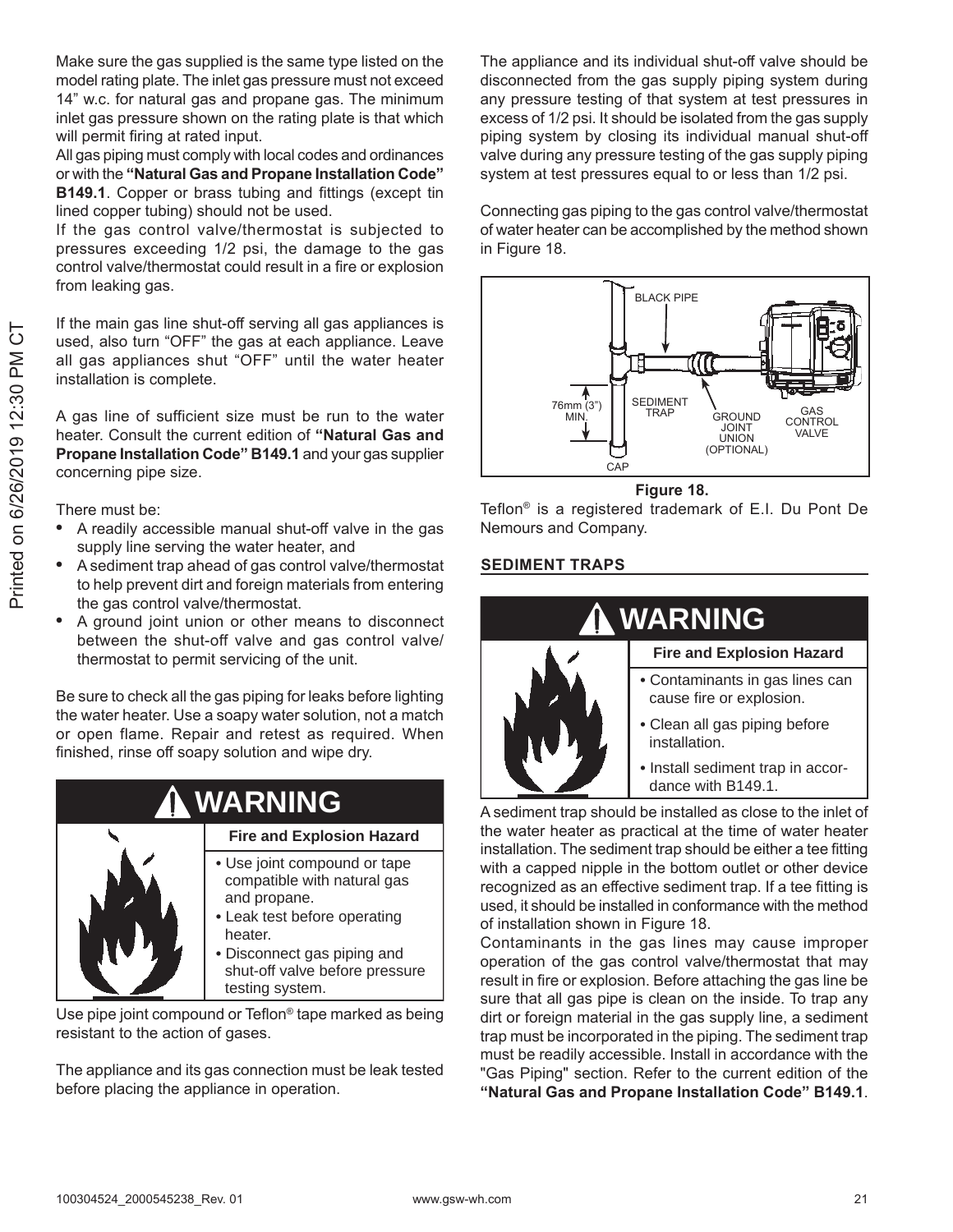

Figure 19.

#### **FILLING THE WATER HEATER**

### **CAUTION**

#### **Property Damage Hazard**

- Avoid water heater damage.
- Fill tank with water before operating.
- Do not insert the power cord into the electrical receptacle until the heater has been fully installed.
- Never use this water heater unless it is completely full of water. To prevent damage to the tank, the tank must be filled with water. Water must flow from the hot-water faucet before turning "ON" gas to the water heater.

To fill the water heater with water:

- 1. Close the water heater drain valve by turning handle to the right (clockwise). The drain valve is on the lower front of water heater (see Figure 19).
- 2. If the heater is equipped with plumbing side taps and they are not connected to piping, ensure the side taps have been closed with pipe plugs.
- Open all hot-water faucets served by the water heater 3. to allow air to escape from the tank and the water piping. Ensure any shut-off valves between the heater and the faucets are the open position.

4. Open the cold-water supply valve to the water heater. Notes:

- The cold-water supply valve must be left open when the water heater is in use.
- Avoid water leakage when filling the tank. Do not  $\bullet$ allow the insulation of the water heater to get wet as water can reduce the effectiveness of the insulation.
- 5. To ensure complete filling of the tank, allow air to exit by opening nearest hot-water faucet. Allow water to run until a constant flow is obtained. This will let air out of the water heater and the piping.
- 6. Check all water piping and connections for leaks. Repair as needed.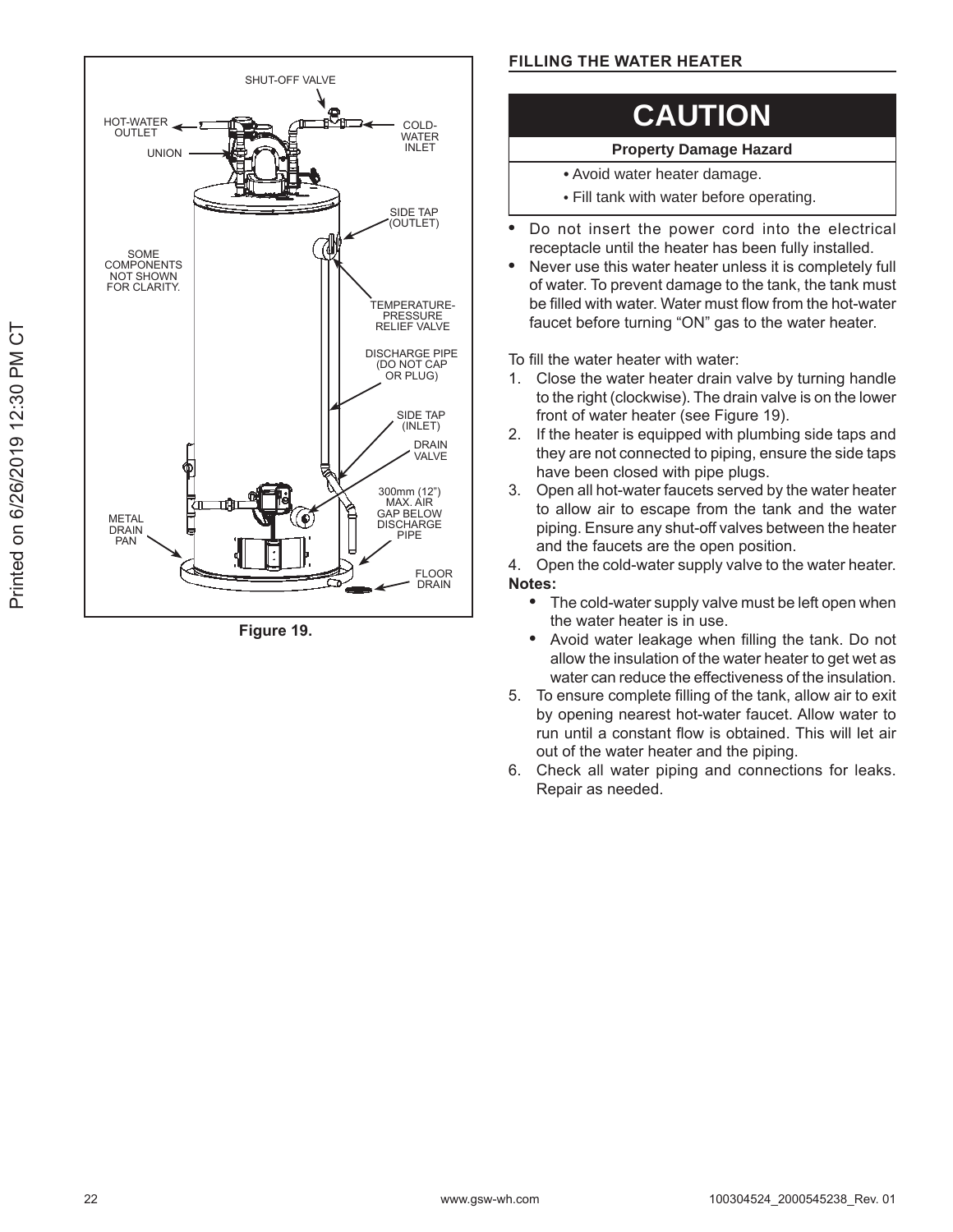### **VENTING**

Plan the vent system layout so that proper clearances are maintained from plumbing and wiring. Vent pipes serving power vented appliances are classified by building codes as "vent connectors". Required clearances from combustible materials must be provided in accordance with information in this manual under "Locating The New Water Heater" and with the latest edition of "Natural Gas and Propane **Installation Code" B149.1 and local codes.** 

### **CAUTION**

**Improper Installation, use and service may result in property damage.**

> **This unit includes an air intake terminal and an exhaust vent terminal.**

### **WARNING**

#### **Breathing Hazard - Carbon Monoxide Gas**

- **•** Install vent system In accordance with codes. **•** Do not operate water heater if flood damaged. **•** Install water heater in accordance with the instruction manual.
- **•** Do not operate if soot buildup is present.
- **•** Do not obstruct water heater air intake(s) with insulating blanket.
- **•** Do not place chemical vapor emitting products near water heater.
- **•** Gas and carbon monoxide detectors are available. **•** Never operate the heater unless it is vented to the outdoors and has adequate air supply to avoid risks of improper operation, fire, explosion or asphyxiation.
- **•** Analyze the entire vent system to make sure that condensate will not become trapped in a section of vent pipe and therefore reduce the open cross sectional area of the vent.

**Breathing carbon monoxide can cause brain damage or death. Always read and understand instruction manual.**

**Important:** DO NOT common vent this water heater with any power vented appliance. DO NOT vent into a common chimney.

This water heater has a direct vent system in which all air for combustion (intake) is taken from the outside atmosphere and all combustion products (exhaust) are discharged to the outdoors.

This water heater must be properly vented for removal of exhaust gases to the outside atmosphere. Correct installation of the vent pipe system is mandatory for the safe and efficient operation of this water heater and is an important factor in the life of the unit.

#### **VENT KIT**

A Vent Kit included with this water heater may be used for standard sidewall or roof termination. It consists of:

- 1. Blower outlet adapter (rubber coupling and gear clamps),
- 2. Two (2) 45° Vent Termination Elbows,
- 3. Restrictive Vent Screens (see Figure 36).
- 4. Debris Vent Screens (see Figure 36).
- 5. Air intake adapter (3" to 2" ABS reducer) and 3" pipe  $n$ ipple  $(2<sup>n</sup>$  venting only).

The size and length of the venting will dictate which vent screen are required for the installation. When required, the restrictive screens may be located at the termination or next to the blower. In freezing weather it is recommended to locate the restrictive screens next to the blower to reduce the potential for frost buildup on the intake screen. The debris screens are to be installed at the termination to keep foreign materials out of the venting. If there are restrictive screens installed at the termination, the debris screens are not required.

Vent pipe must be installed in accordance with all local codes or, in the absence of such, the latest edition of "Natural Gas and Propane Installation Code" B149.1.



Additional vent termination options (not included) are available. Instruction for installing these other termination methods are described later in this section.

**Important:** Check to make sure the vent pipe is not blocked in any way.

**Note:** Do not common vent this water heater with any other appliance. Do not install in the same chase or chimney with a metal or high-temperature plastic from another gas or fuel burning appliance.

**Note:** Before installing the Power Direct Vent Water Heater, it is recommended that the location of the pipe terminations (air intake and exhaust vent) be determined.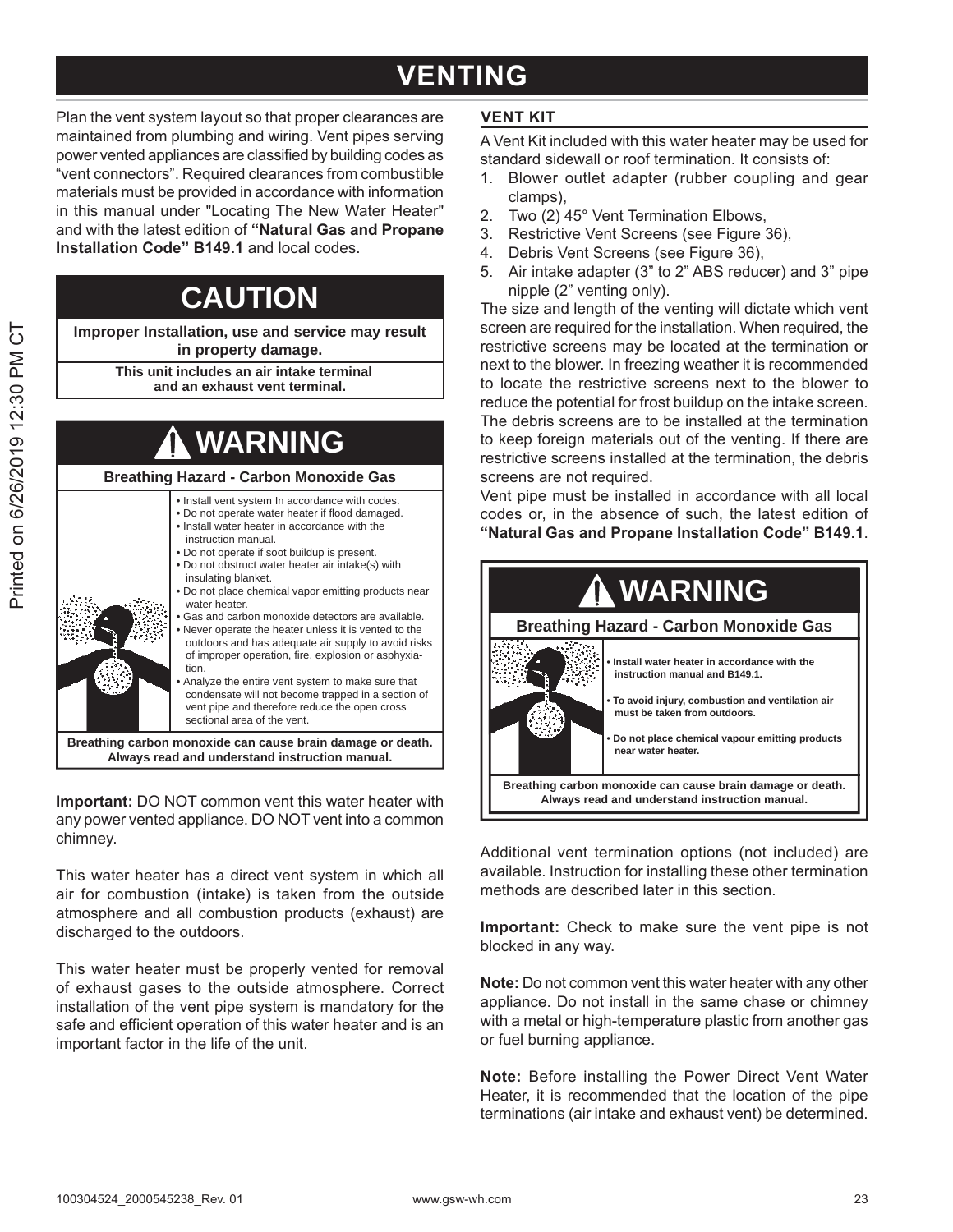

Figure 20.

|               | <b>Power Direct Vent Terminal Clearances</b>                                 |                                                                                                                                                                                                                                     |                                                                                                                                                                        |                                                                                                                  |                                                                                                                                                                                                                              |  |  |  |  |  |
|---------------|------------------------------------------------------------------------------|-------------------------------------------------------------------------------------------------------------------------------------------------------------------------------------------------------------------------------------|------------------------------------------------------------------------------------------------------------------------------------------------------------------------|------------------------------------------------------------------------------------------------------------------|------------------------------------------------------------------------------------------------------------------------------------------------------------------------------------------------------------------------------|--|--|--|--|--|
| A             | above grade,<br>veranda, porch,<br>deck, or balcony                          | 300mm (12 in.)                                                                                                                                                                                                                      |                                                                                                                                                                        | to regulator vent<br>outlet                                                                                      | 910mm (36 in.) from the regulator vent<br>outlet                                                                                                                                                                             |  |  |  |  |  |
| B             | to window or<br>door that may<br>be opened                                   | 150mm (6 in.)<br>for appliances $\leq 10,000$<br>BTUh (3 kW),<br>300mm (12 in.)<br>for appliances $> 10,000$<br>BTUh (3 kW) and $\leq$<br>100,000 BTUh (30 kW),<br>for appliances >100,000<br>910mm (36 in.)<br><b>BTUh (30 kW)</b> |                                                                                                                                                                        | to non-mechanical<br>air supply inlet<br>to building or the<br>combustion air<br>inlet to any other<br>appliance | 150mm (6 in.)<br>for appliances $\leq 10,000$<br>BTUh (3 kW),<br>300mm (12 in.) for appliances $> 10,000$<br>BTUh (3 kW) and $\leq$<br>100,000 BTUh (30 kW),<br>for appliances $> 100,000$<br>910mm (36 in.)<br>BTUh (30 kW) |  |  |  |  |  |
| $\mathcal{C}$ | to window or<br>door that is<br>permanently<br>closed                        | 0mm(0 in.)                                                                                                                                                                                                                          |                                                                                                                                                                        | to a mechanical air<br>supply inlet                                                                              | 1.83m(6 ft.)                                                                                                                                                                                                                 |  |  |  |  |  |
| D             | to soffit                                                                    | 300mm (12 in.)                                                                                                                                                                                                                      |                                                                                                                                                                        | above paved<br>sidewalk or paved<br>driveway located<br>on public property                                       | $2.13m (7 ft.)$ †                                                                                                                                                                                                            |  |  |  |  |  |
| F             | to outside<br>corner                                                         | 610mm (24 in.)                                                                                                                                                                                                                      |                                                                                                                                                                        | M under veranda,<br>porch deck, or<br>balcony                                                                    | 300mm (12 in.) ‡                                                                                                                                                                                                             |  |  |  |  |  |
| G             | to inside corner                                                             | 450mm (18 in.)                                                                                                                                                                                                                      |                                                                                                                                                                        |                                                                                                                  | † A vent shall not terminate where it may cause hazardous frost or                                                                                                                                                           |  |  |  |  |  |
| H             | to each side<br>of center line<br>extended above<br>regulator vent<br>outlet | 910mm (36 in.) horizontally from the<br>vertical center line of the regulator vent<br>outlet to a maximum vertical distance of<br>4.5m(15 ft.)                                                                                      | ice accumulations on adjacent property surfaces.<br>‡ Permitted only if veranda, porch, deck, or balcony is fully open on<br>a minimum of two sides beneath the floor. |                                                                                                                  |                                                                                                                                                                                                                              |  |  |  |  |  |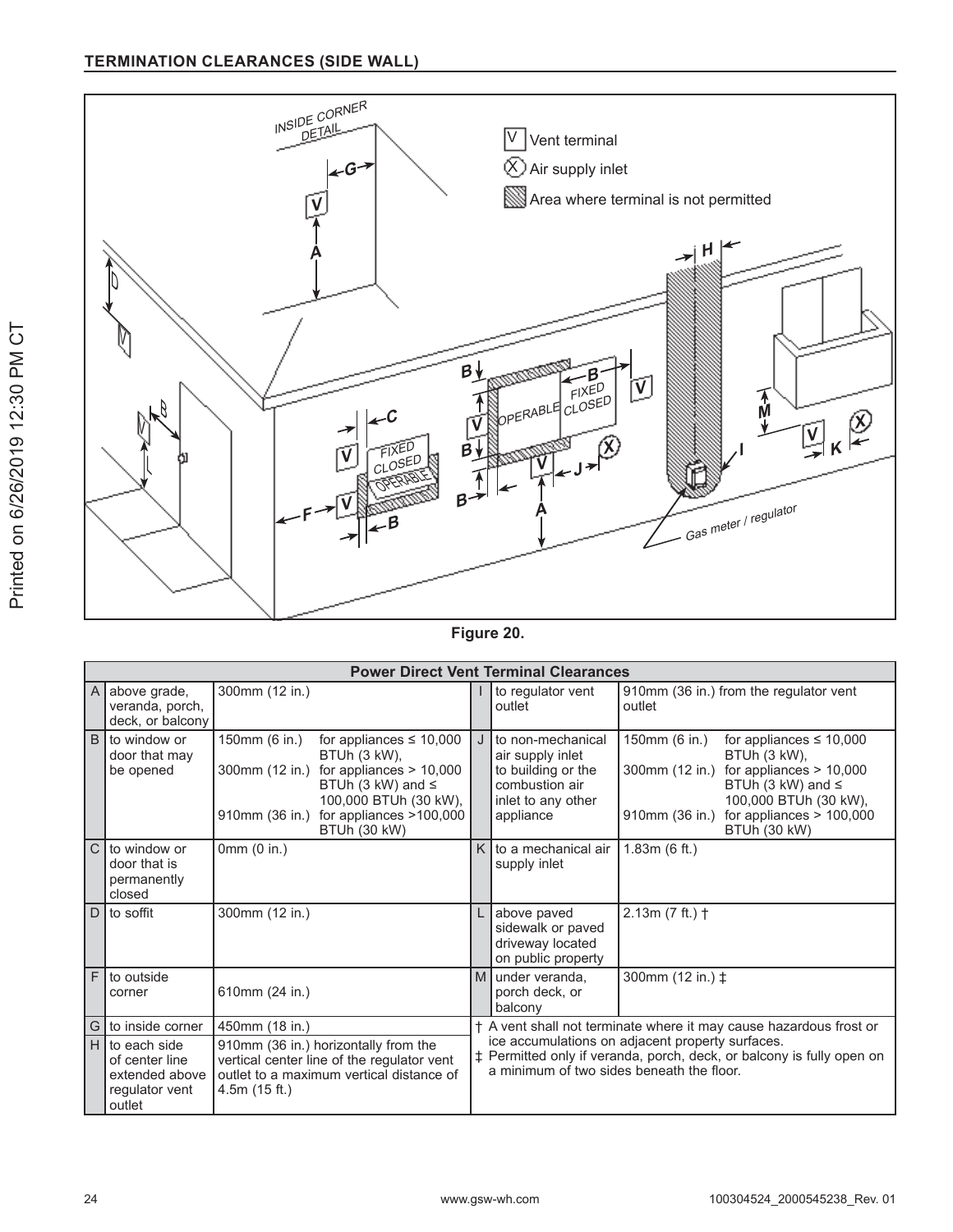#### **TERMINATION TYPES**

The combustion air intake and exhaust vent system and termination may be installed in one of the following type terminations:

- $\mathbf{1}$ . Horizontal (2 Pipe) (air intake and exhaust vent).
- 2. Vertical (2 Pipe) (air intake and exhaust vent)
- Concentric (horizontal/side wall installation). 3.
- 4. Concentric (vertical/roof installation).
- Deluxe Horizontal Venting kit (2 Pipe) (air intake and 5. exhaust vent).
- 6. Low Profile (2 Pipe) (air intake and exhaust vent).

#### SIDE WALL VENT TERMINATION (STANDARD)

**Important:** When terminating the vent on a side wall, the following specifications pertaining to terminal location must be followed (see Figure 21).

- The air intake terminal and the exhaust vent terminal 1. must terminate on the same exterior wall.
- 2. The vertical centerline of the air intake terminal must be located at a minimum of 200mm (8") from the vertical centerline of the exhaust vent terminal.
- 3. The horizontal centerline of the air intake terminal may not be located more than 610mm (24") below the horizontal centerline of the exhaust vent terminal.
- To avoid exhaust recirculation, the air intake terminal 4. may be rotated away from the exhaust vent terminal (see Figure 21).



Figure 21.

#### **ROOF VENT TERMINATION (STANDARD)**

Important: When terminating the vents through a roof, the following specifications pertaining to terminal location must be followed (see Figure 22).



Figure 22.

- 1. The air intake termination and the exhaust vent termination shall extend above anticipated snow level or at least 450mm (18") above the roof.
- Must provide proper support for all pipes protruding  $2.$ through roof.
- $3<sub>1</sub>$ The vertical roof terminations should be sealed with a plumbing roof boot or equivalent flashing.
- The air intake termination and the exhaust vent 4. termination must penetrate the same side of roof.
- 5. The centerline of the air intake termination and the centerline of the exhaust vent termination must not be closer than 200mm (8").
- The air intake terminal and the exhaust vent terminal 6. must be oriented facing downward and the same direction.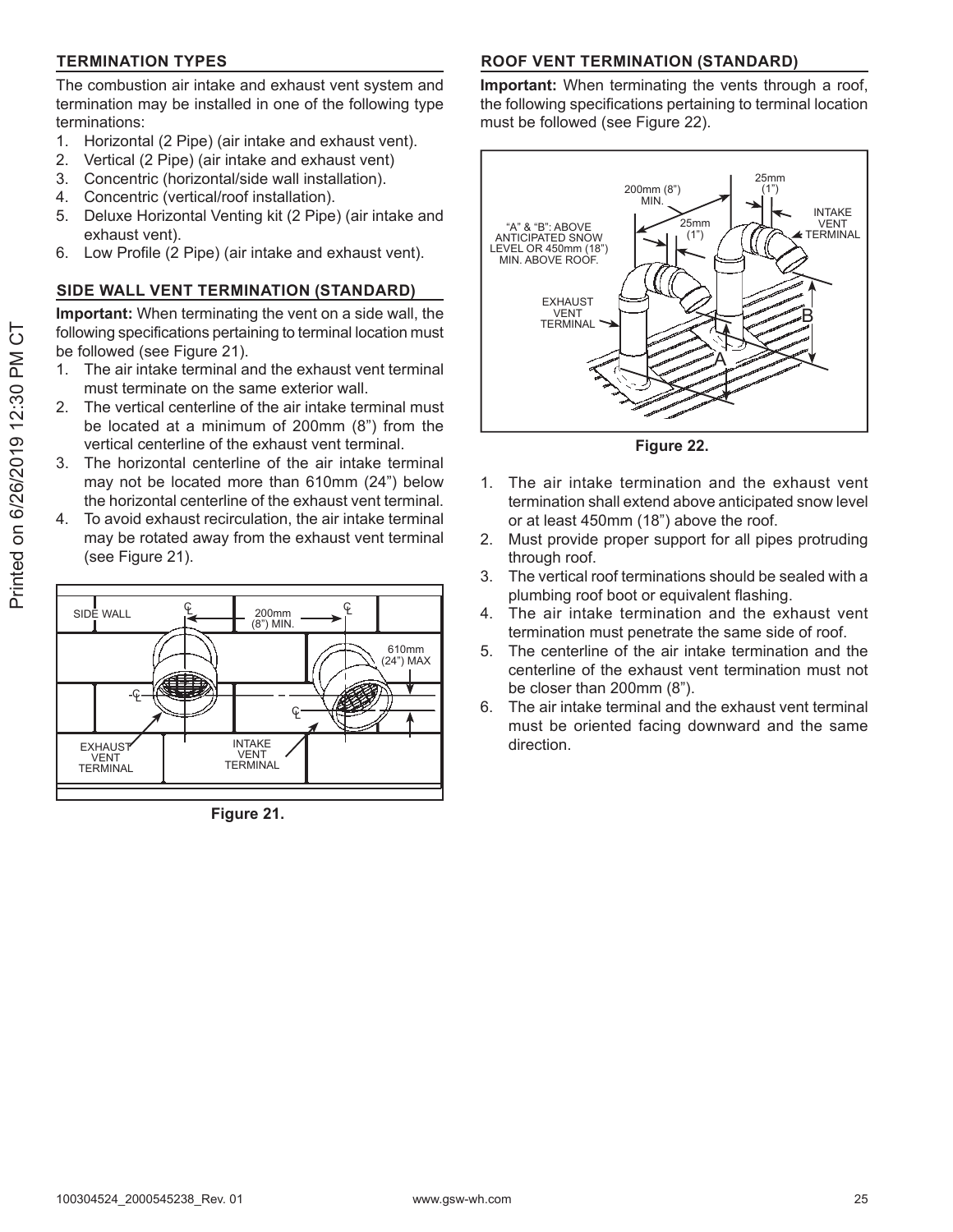#### SIDE WALL VENT OPTION FOR COLD CLIMATES

Some winter weather conditions present a risk of ice accumulation at the intake termination screen. Such accumulation will restrict intake air flow. If local conditions present this risk, the termination configuration shown in Figure 23 is recommended. This will reduce the possibility of exhaust gas recirculation as well as reduce the chance of ice accumulation.

If necessary to avoid snow accumulation, the intake vent terminal may be fitted with a riser similar to that on the exhaust vent terminal. Both the intake and exhaust vent terminations may be 90° elbows if specified by local requirements.

Note: The vertical centerline of the air intake termination and the vertical centerline of the exhaust vent termination must not be closer than 200mm (8").

Important: Elbows (excluding the termination elbow) and risers must be considered when calculating total equivalent vent length (see Table 5).



Figure 23.

Debris screens may be removed while there is a risk of ice accumulation but this can make the air intake susceptible to debris buildup, the entry of birds, other small animals or rodents. If the debris screens are removed to prevent ice accumulation, it is recommended that they be re-installed when the risk of ice accumulation has passed.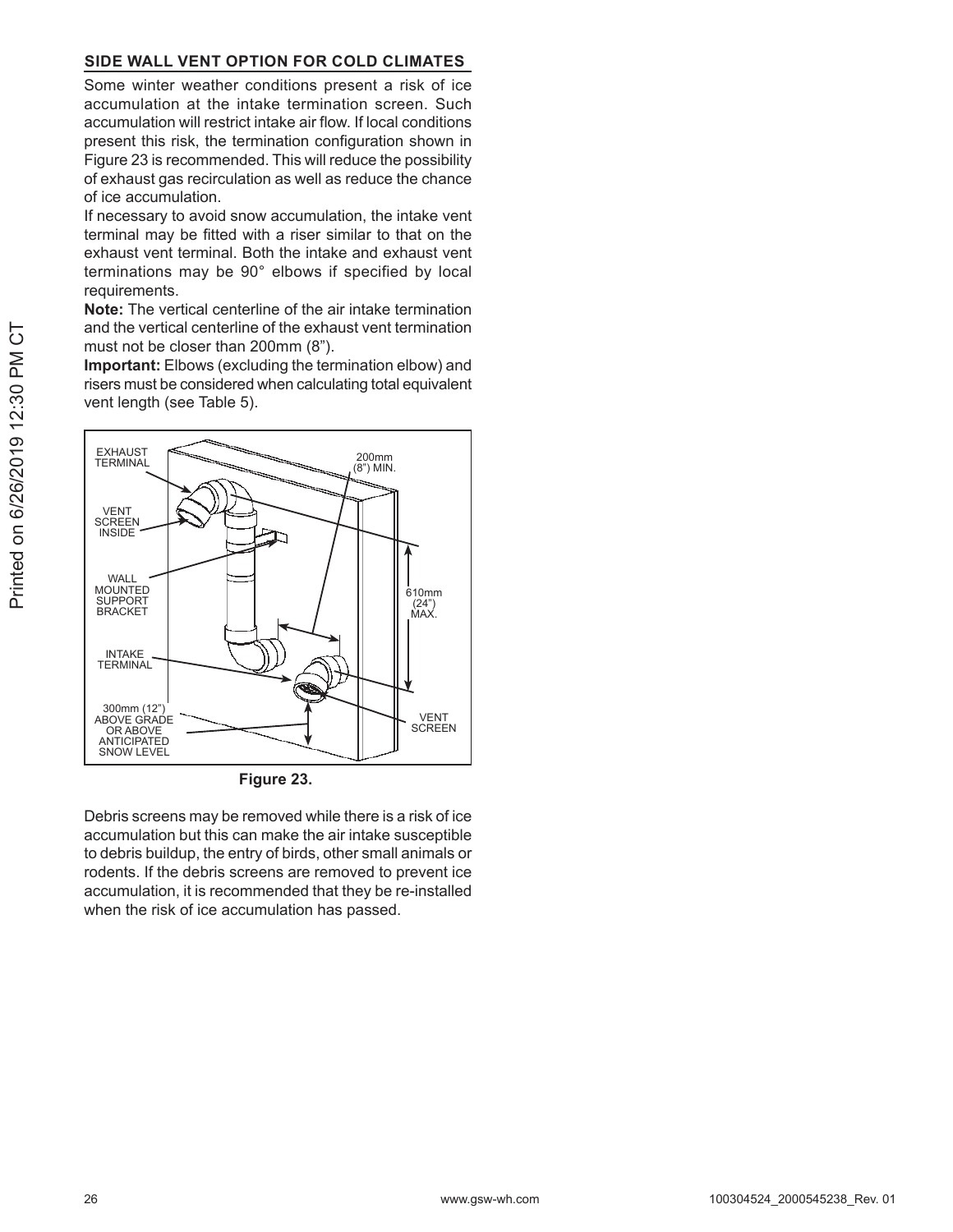#### LOW PROFILE SIDE WALL VENT TERMINATION

The Low Profile termination is certified to be used on all PDV model series 300/301 and 310/311 water heaters. These instructions are to be followed in conjunction with the installation guide provided with the System 636 components or at www.ipexna.com/resources/technicallibrary. All termination kits must be located and installed in accordance with local building code and the current edition of the "Natural Gas and Propane Installation Code" B149.1.



Figure 24.





#### **Installation Procedure**

- 1. Once the proper location has been determined, cut 2 holes in the wall large enough to accommodate the pipe. Pipe diameters and distance between hole centers can be found in Table 2.
- 2. Slide both the intake and exhaust pipes through the holes. Solvent cement both pipes to the base of the vent termination kit, follow the solvent cementing procedures outlined in the System 636 Installation Guide.
- 3. To fasten the Base to the wall, use the supplied screws and anchors. A 5mm (3/16") hole, 30mm (1-3/16") deep, will need to be drilled for the anchors. Locate the anchor hole using the base as a template.
- Screw the Cap to the Base using the supplied screws. 4.
- 5. Once the vent termination and pipes are secured, the wall penetrations will need to be sealed from the interior using a PVC-compatible sealant material.

| <b>Description</b>      | Pipe O.D. | <b>Hole Spacing</b><br>(ctr to ctr) |  |  |  |  |  |
|-------------------------|-----------|-------------------------------------|--|--|--|--|--|
| 3" Flush Mount Vent Kit | 3.5"      | 142mm (5.6")                        |  |  |  |  |  |
| Table 2                 |           |                                     |  |  |  |  |  |



Figure 26.

Figure 27 illustrates the possible orientations of the Low Profile termination. Note that only three of the orientations are allowed.



Figure 27.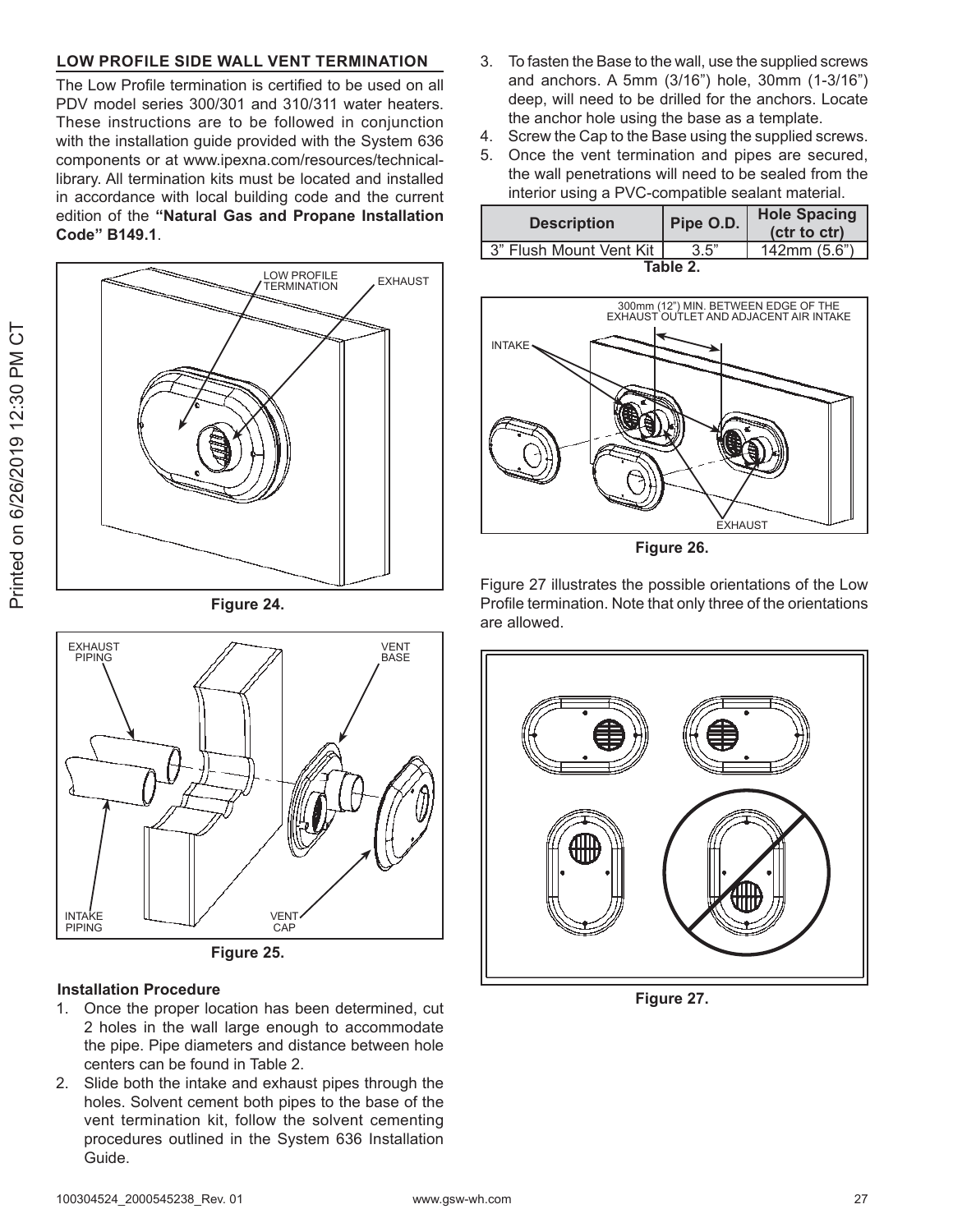#### **CONCENTRIC VENT TERMINATION**

A concentric vent termination kit (see Table 3) may be used for vertical or horizontal terminations. Figure 28 illustrates the concentric vent kit for a horizontal (side wall) installation. To prevent rain water from entering the exhaust outlet, slope the vent kit at a downward pitch of 6mm (1/4") per 1.5m (5') away from the inside wall. Ensure the combustion air intake location is above the anticipated snow level. Figure 29 illustrates the concentric vent termination kit in a vertical (roof) installation. Ensure the combustion air intake location is above the anticipated snow level.

| <b>VENT DIA.</b> | P/N       |  |  |  |  |
|------------------|-----------|--|--|--|--|
| າ"               | 100112869 |  |  |  |  |
| ر ب              | 100111100 |  |  |  |  |
|                  |           |  |  |  |  |

Table 3.



Figure 29.



Figure 28.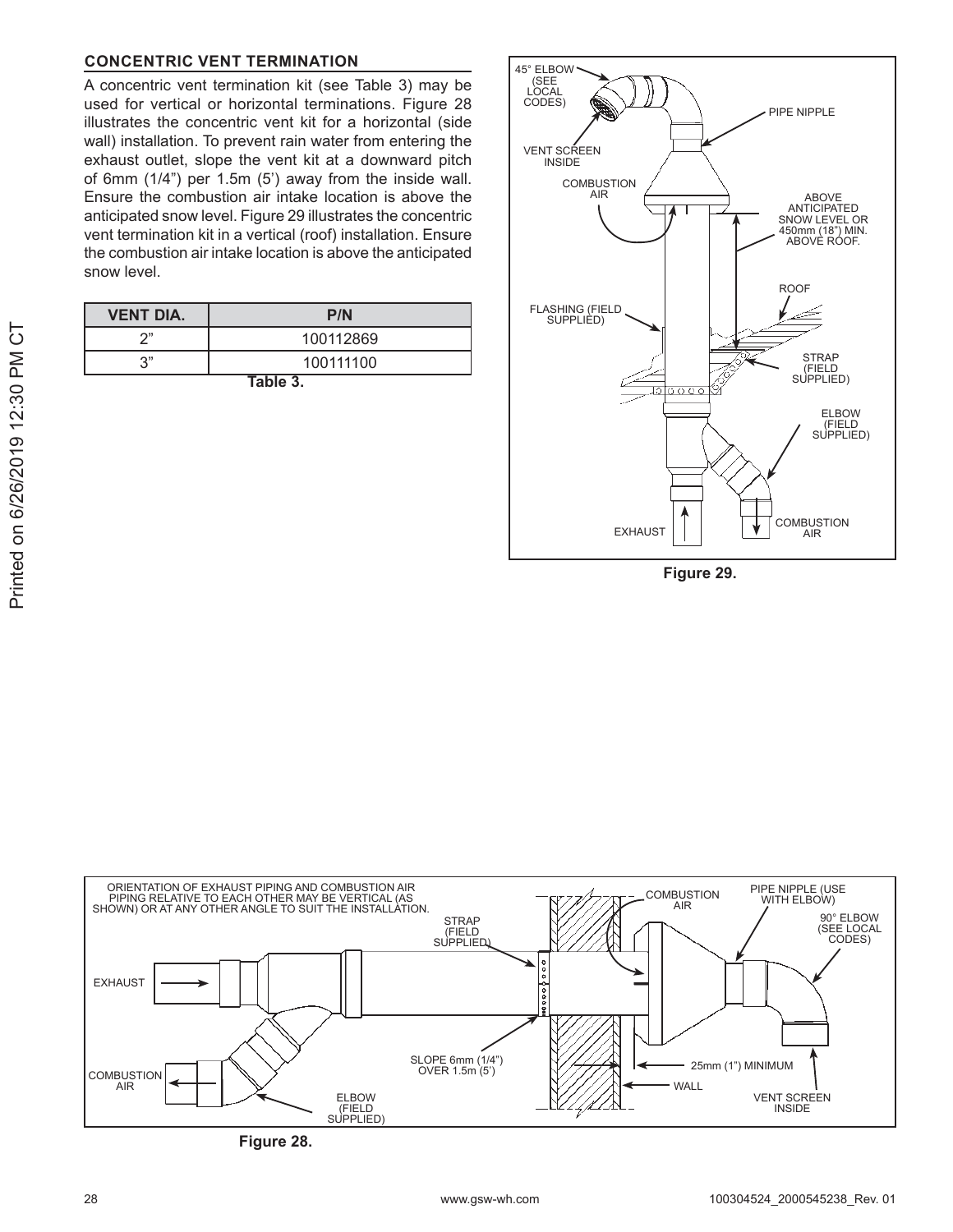#### **MULTIPLE CONCENTRIC VENT TERMINATION**

When two concentric vent kits are being installed, the vent hood centers shall be either less than 240mm (9.5") apart or more than 1.1m (43.5") apart. Spacings between  $240$ mm  $(9.5")$  and  $1.1$ m $(43.5")$  are not allowed due to the possibility of exhaust cross circulation (see Figure 30).

When more than 2 kits are installed only 2 of them shall be less than 240mm (9.5") apart. Never install 3 termination kits together less than 240mm (9.5") apart (see Figure 31).



Figure 31.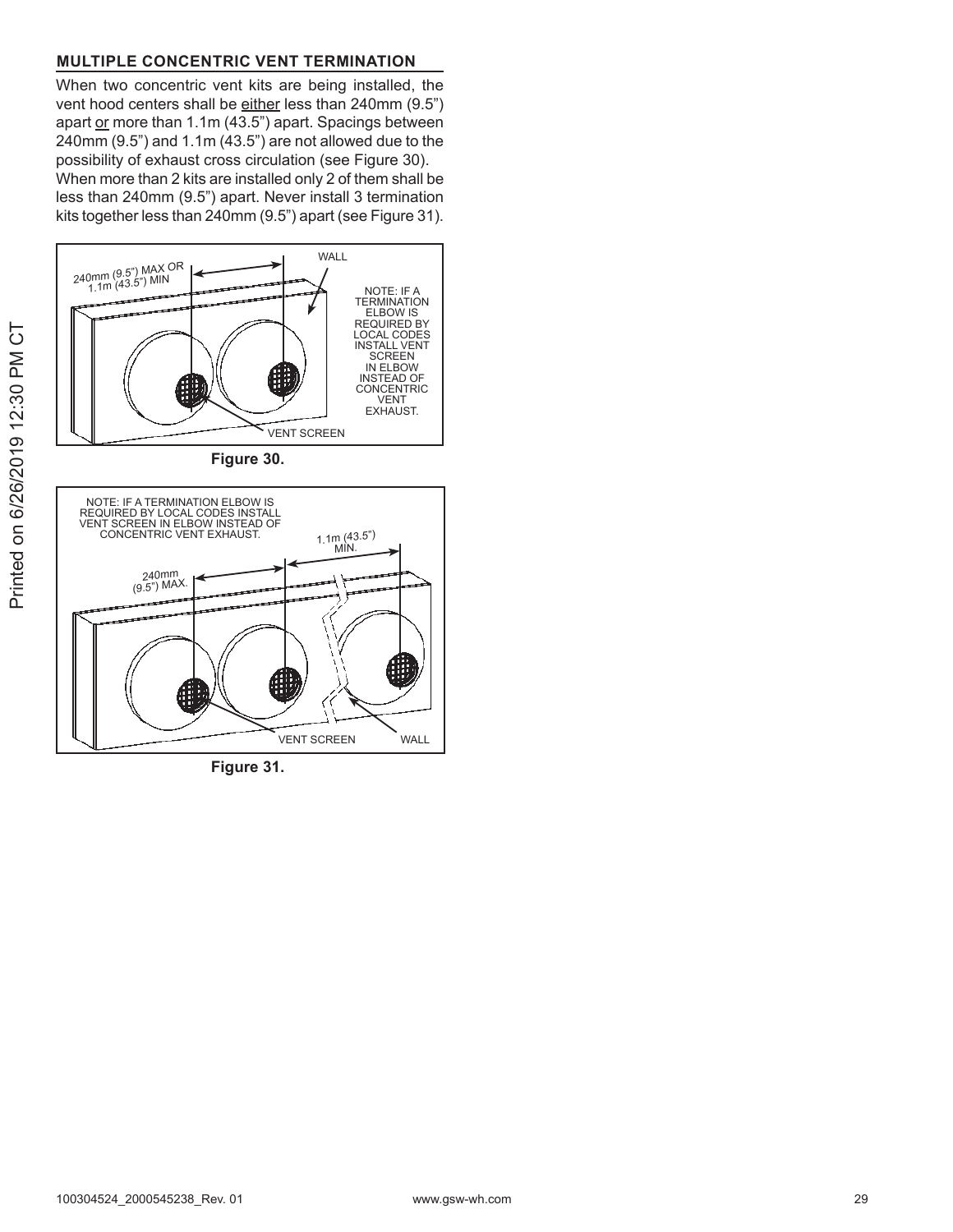#### TEE TERMINATION (SIDEWALL & ROOF)

A Tee fitting as the exhaust termination and a 90° fitting as the air intake termination are permitted on the water heater models listed in Table 4.

| <b>WATER HEATER</b> | <b>MAX. EQUIV.</b> | <b>VENT</b> |
|---------------------|--------------------|-------------|
| <b>MODEL</b>        | <b>VENT LENGTH</b> | DIAM.       |
| 40gal, 40k BTU/hr   | $50'$ (15m)        | ′2          |
| 50gal, 45k BTU/hr   | $50'$ (15m)        | ′2          |
| 50gal, 62k BTU/hr   | $50'$ (15m)        | 3"          |
|                     |                    |             |

When a Tee termination is used, two additional vent screens must be purchased and installed (see Figure 32 and Figure 33). On installations of venting less than 6m (20'), a restrictive vent screen must be used. On installations over 6m (20') a debris vent screen must be used (see Figure 36).



Figure 32.



Figure 33.



Figure 34.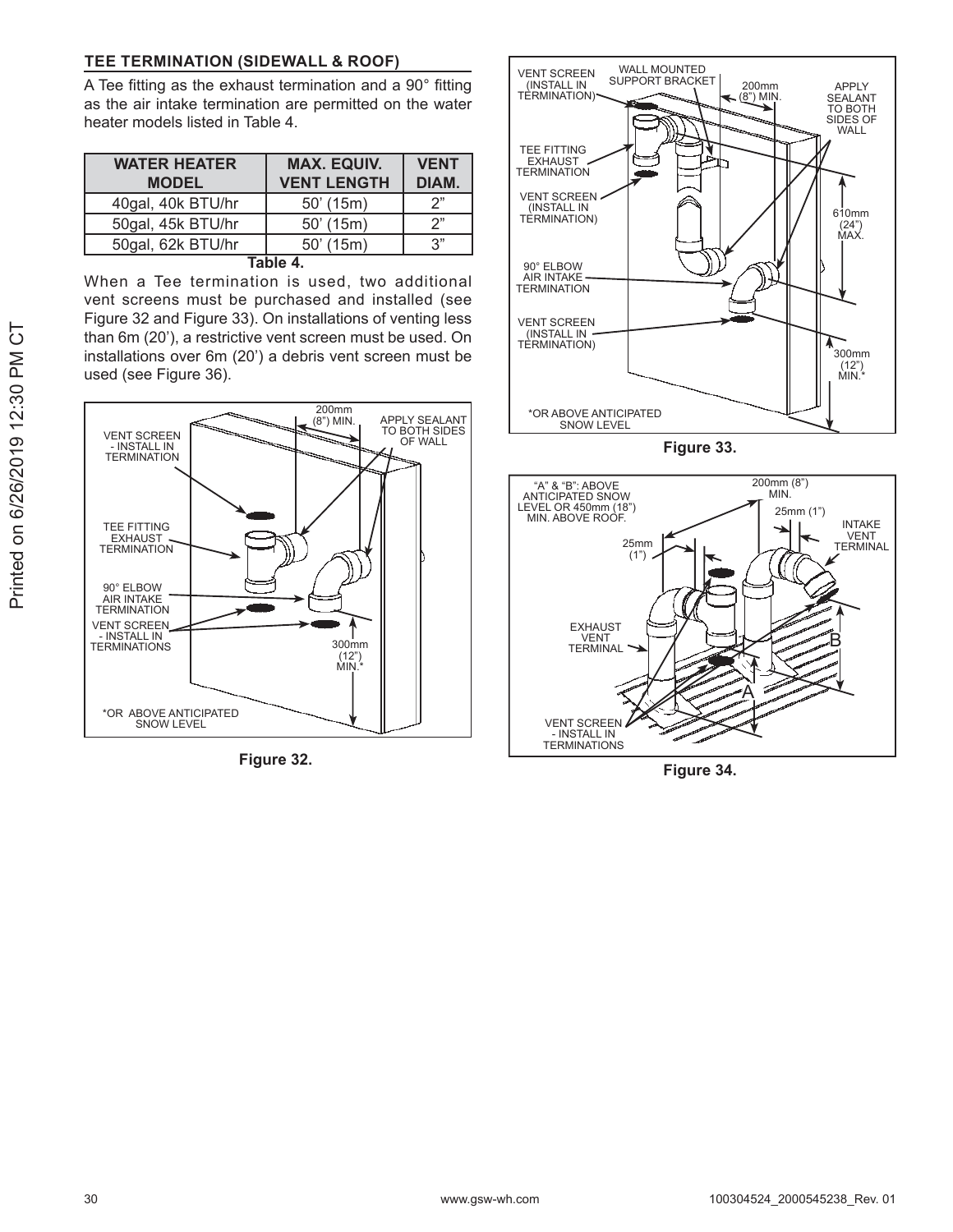#### **VENT PIPE MATERIAL**

The combustion air intake pipe material may be PVC, ABS, CPVC or polypropylene.

This heater is certified to use Schedule 40 PVC or CPVC. or polypropylene material for venting. All jurisdictions in Canada require that the plastic material used to exhaust combustion products complies with ULC S636. Check local codes to determine which materials are allowed in your area and only use approved material. All venting components must be joined with the approved primer/ cleaner and solvent cement. Do not cement the venting system to the heater. For polypropylene vent systems follow the manufacturer's instructions.

Note: Polypropylene vent systems require separate adaptor, termination, and elbows (field supplied). It is recommended to use InnoFlue® SW Residential products from Centrotherm (www.centrotherm.us.com).

Note: Plastic pipe and fittings are available through most plumbing suppliers. Always check the marking on the pipe to make sure you are using the correct material.

Note: Use of cellular core PVC (ASTM F891), cellular core CPVC, or Radel® (polyphenolsulfone) in non-metallic venting systems is prohibited.

#### POLYPROPYLENE VENT SYSTEMS

Polypropylene vent systems do not use cement to connect the pipe and elbow sections but use a push together gasket seal method. Do not attempt to connect polypropylene with sealant cement.

- Polypropylene vent systems are designed to use specific adaptors to connect into the rubber coupling on the top of the blower. These are available through your venting supplier.
- The PVC vent termination elbow supplied with this heater has been certified to be used with polypropylene vent systems. A polypropylene to PVC end connection is required and is available through your venting supplier.
- $\bullet$ Optional wall plates that fit the polypropylene venting are also available through your supplier.
- 1. Carefully inspect the entire venting system for any signs of cracks or fractures, particularly at joints between elbows and other fittings and straight runs of vent pipe.
- 2. Check system for signs of sagging or other stresses in joints as a result of misalignment of any components in the system. If any of these conditions are found, they must be corrected in accordance with the venting instructions elsewhere in this manual before completing installation and putting the water heater into service.
- The vent piping shall be connected to the blower with  $\mathcal{S}$ the rubber coupling and secured with gear clamps. The coupling and clamps are provided with the heater.
- Even though the flue gas temperature leaving the 4. blower is hot, some installations will have water condense in the vent piping. If this occurs, then adequate means of draining and disposing of the condensate shall be made by the installer.

#### **VENT PIPE LENGTH AND SIZING**

Refer to Table 6 and Table 7 for vent pipe sizing. If the installation requires a vent riser, suitable drainage must be provided to ensure condensation does not accumulate (see Figure 41). The specified maximum lengths are for each of the intake and exhaust systems and not for the combined lengths of both systems. Minimum pipe length is 600mm  $(2')$  with a minimum of one  $90^\circ$  elbow per side (intake and exhaust).

- Determine termination type and pipe size.  $1<sub>1</sub>$
- Determine number of elbows in vent system. Do not 2. include termination elbow. Calculate the maximum equivalent length of the exhaust and air intake system using Table 5 to determine equivalent length values.



Figure 35.

|                   | <b>Equivalent Length Of Straight Pipe</b> |                              |  |  |  |  |  |  |
|-------------------|-------------------------------------------|------------------------------|--|--|--|--|--|--|
| <b>Elbow Type</b> | <b>Short Sweep/</b><br><b>Radius</b>      | Long Sweep/<br><b>Radius</b> |  |  |  |  |  |  |
| $90^\circ$        | 8' (2.4m)                                 | $5'$ (1.5m)                  |  |  |  |  |  |  |
| $45^{\circ}$      | 4' (1.2m)                                 | $2.5'$ (760m)                |  |  |  |  |  |  |
| Table 5.          |                                           |                              |  |  |  |  |  |  |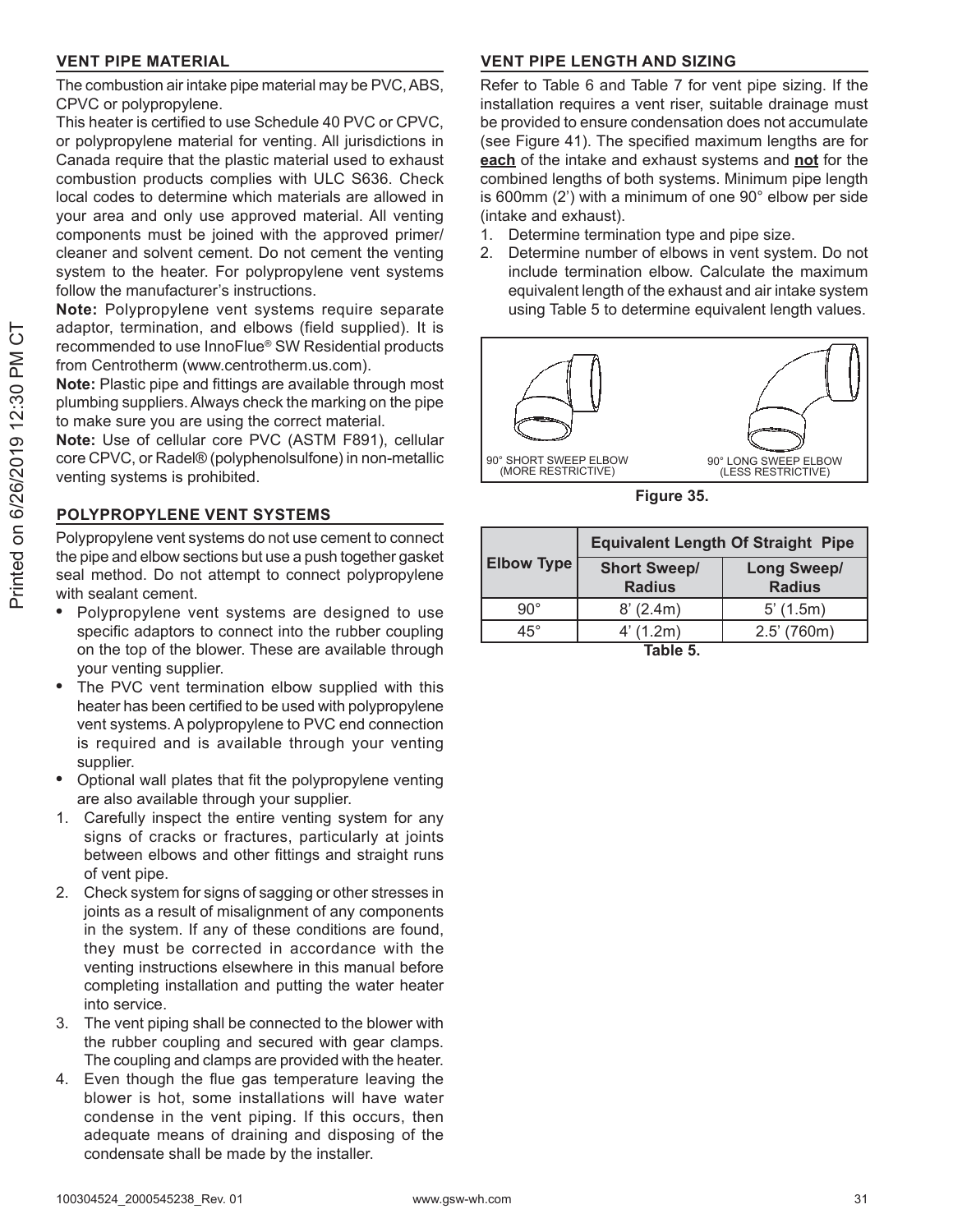| <b>WATER</b><br><b>HEATER</b><br><b>VENT SIZE (INSIDE</b><br><b>HEATER</b><br><b>INPUT</b><br>DIAM.)<br><b>MODEL</b><br>(BTU/HR) |                                                           | <b>PRESSURE</b><br><b>SWITCH</b><br><b>SETTINGS</b><br>(in. W.C.) |         |             | 2 PIPE<br><b>EQUIV. VENT LENGTH</b>                 | <b>CONC. VENT</b><br><b>EQUIV. VENT LENGTH</b>                          |                                          |                                                        |
|----------------------------------------------------------------------------------------------------------------------------------|-----------------------------------------------------------|-------------------------------------------------------------------|---------|-------------|-----------------------------------------------------|-------------------------------------------------------------------------|------------------------------------------|--------------------------------------------------------|
|                                                                                                                                  |                                                           |                                                                   | N.C.    | <b>N.O.</b> | MAX.                                                | MIN.                                                                    | MAX.                                     | MIN.                                                   |
| 40 gal.                                                                                                                          | 40k                                                       |                                                                   |         |             |                                                     | $7'$ (2m) plus                                                          | 45' (13.7m)                              | $7'$ (2m) plus                                         |
| 50 gal.                                                                                                                          | 45k                                                       | 2"<br>(See Figure 37)                                             | $-2$    | $-0.75$     | 50' (15m) plus<br>term. elbow and<br>debris screen* | term, elbow and<br>restrictive screen*<br>on both intake and<br>exhaust | plus term.<br>and debris<br>screen*      | term, and<br>restrictive<br>screen* on<br>exhaust only |
| 40 gal.                                                                                                                          | 40k                                                       |                                                                   |         |             | 125' (38m) plus                                     |                                                                         | 100' (30m)                               |                                                        |
| 50 gal.                                                                                                                          | 45k                                                       | 3"<br>(See Figure 38)                                             | $-2$    | $-0.75$     | term, elbow<br>and restrictive<br>screen*           | $7'$ (2m) plus<br>term, elbow and                                       | plus term.<br>and restrictive<br>screen* | $7'$ (2m) plus<br>term, and                            |
|                                                                                                                                  | 62k (N.G.)<br>58k (L.P.)                                  | 3"                                                                | $-1.75$ | $-0.5$      | 50' (15m) term.                                     | restrictive screen*<br>on both intake and                               | 45' (13.7m)<br>plus term.                | restrictive<br>screen* on                              |
|                                                                                                                                  | 72k                                                       | (See Figure 39)                                                   | $-1.66$ | $-1.05$     | elbow and<br>debris screen*                         | exhaust                                                                 | and debris                               | exhaust only                                           |
| 75 gal.                                                                                                                          | 76k                                                       |                                                                   | $-1.5$  | $-1.05$     |                                                     |                                                                         | screen*                                  |                                                        |
| 40 gal.                                                                                                                          | 40k                                                       | 4"                                                                |         |             | 180' (55m) plus                                     |                                                                         |                                          |                                                        |
| 50 gal                                                                                                                           | 45k                                                       | (See Figure 40) <sup>+</sup>                                      | $-2$    | $-0.75$     | term, elbow and<br>debris screen*                   | 50' (15m) plus                                                          |                                          |                                                        |
| 50 gal.                                                                                                                          | 58k (L.P.)<br>62k (N.G.)                                  | 4"                                                                | $-1.75$ | $-0.5$      | 125' (38m) plus                                     | term, elbow and<br>debris screen*                                       | n/a                                      | n/a                                                    |
|                                                                                                                                  | 72k                                                       | (See Figure 40)                                                   | $-1.66$ | $-1.05$     | term. elbow and                                     |                                                                         |                                          |                                                        |
| 75 gal.                                                                                                                          | 76k                                                       |                                                                   | $-1.5$  | $-1.05$     | debris screen*                                      |                                                                         |                                          |                                                        |
|                                                                                                                                  | see Figure 36 and Table 5.<br>+ Requires 3" kit 100112701 |                                                                   |         |             |                                                     |                                                                         |                                          |                                                        |

Notes:

1. A horizontal vent must have a 45° or 90° vent termination elbow to direct the vent pipe downward unless otherwise specified by local requirements.

2. A vertical vent must have a 90° elbow to direct the vent pipe horizontally followed by a vent termination 45° elbow to direct the vent pipe downward unless otherwise specified by local requirements.

3. If additional elbows are used in the vent system the allowable vent lengths are reduced.

4. Two 45° elbows are considered the equivalent of one 90° elbow.

| lable 6.                                      |                                        |                                       |         |                                                                   |                                                                                 |                                                                                               |      |      |                                              |      |
|-----------------------------------------------|----------------------------------------|---------------------------------------|---------|-------------------------------------------------------------------|---------------------------------------------------------------------------------|-----------------------------------------------------------------------------------------------|------|------|----------------------------------------------|------|
| <b>WATER</b><br><b>HEATER</b><br><b>MODEL</b> | <b>HEATER</b><br><b>INPUT</b><br>(BTU/ | <b>VENT</b><br><b>SIZE</b><br>(INSIDE |         | <b>PRESSURE</b><br><b>SWITCH</b><br><b>SETTINGS</b><br>(in. W.C.) | <b>LOW PROFILE</b><br><b>EQUIV. VENT</b><br><b>LENGTH</b>                       | <b>PYRAMID</b><br><b>EQUIV. VENT LENGTH</b>                                                   |      |      | <b>MUSHROOM</b><br><b>EQUIV. VENT LENGTH</b> |      |
|                                               | HR)                                    | DIAM.)                                | N.C.    | N.O.                                                              | MAX.                                                                            | MIN.                                                                                          | MAX. | MIN. | MAX.                                         | MIN. |
| 40 gal.                                       | 40 <sub>k</sub>                        |                                       |         |                                                                   | 75' (22m)                                                                       |                                                                                               |      |      |                                              |      |
| 50 gal.                                       | 45k                                    | $3"$ (See<br>Figure 39)               | $-2$    | $-0.75$                                                           | plus<br>term. and<br>restrictive<br>screen*<br>on both<br>intake and<br>exhaust | 7' (2m)<br>plus<br>term. and<br>restrictive<br>screen*<br>on both<br>intake<br>and<br>exhaust | n/a  | n/a  | n/a                                          | n/a  |
| 75 gal.                                       | 62k<br>(N.G.)<br>58k (L.P.)            |                                       | $-1.75$ | $-0.5$                                                            | $50'$ (15m)<br>plus term.                                                       |                                                                                               | n/a  | n/a  | n/a                                          | n/a  |
|                                               | 72k                                    |                                       | $-1.66$ | $-1.05$                                                           |                                                                                 |                                                                                               |      |      |                                              |      |
|                                               | 76k                                    |                                       | $-1.5$  | $-1.05$                                                           |                                                                                 |                                                                                               |      |      |                                              |      |
|                                               | 5 Area Figure 36 and Table معه *       |                                       |         |                                                                   |                                                                                 |                                                                                               |      |      |                                              |      |

Notes:

- 1. A horizontal vent must have a 45° or 90° vent termination elbow to direct the vent pipe downward unless otherwise specified by local requirements.
- 2. A vertical vent must have a 90° elbow to direct the vent pipe horizontally followed by a vent termination 45° elbow to direct the vent pipe downward unless otherwise specified by local requirements.
- 3. If additional elbows are used in the vent system the allowable vent lengths are reduced.
- Two 45° elbows are considered the equivalent of one 90° elbow. 4.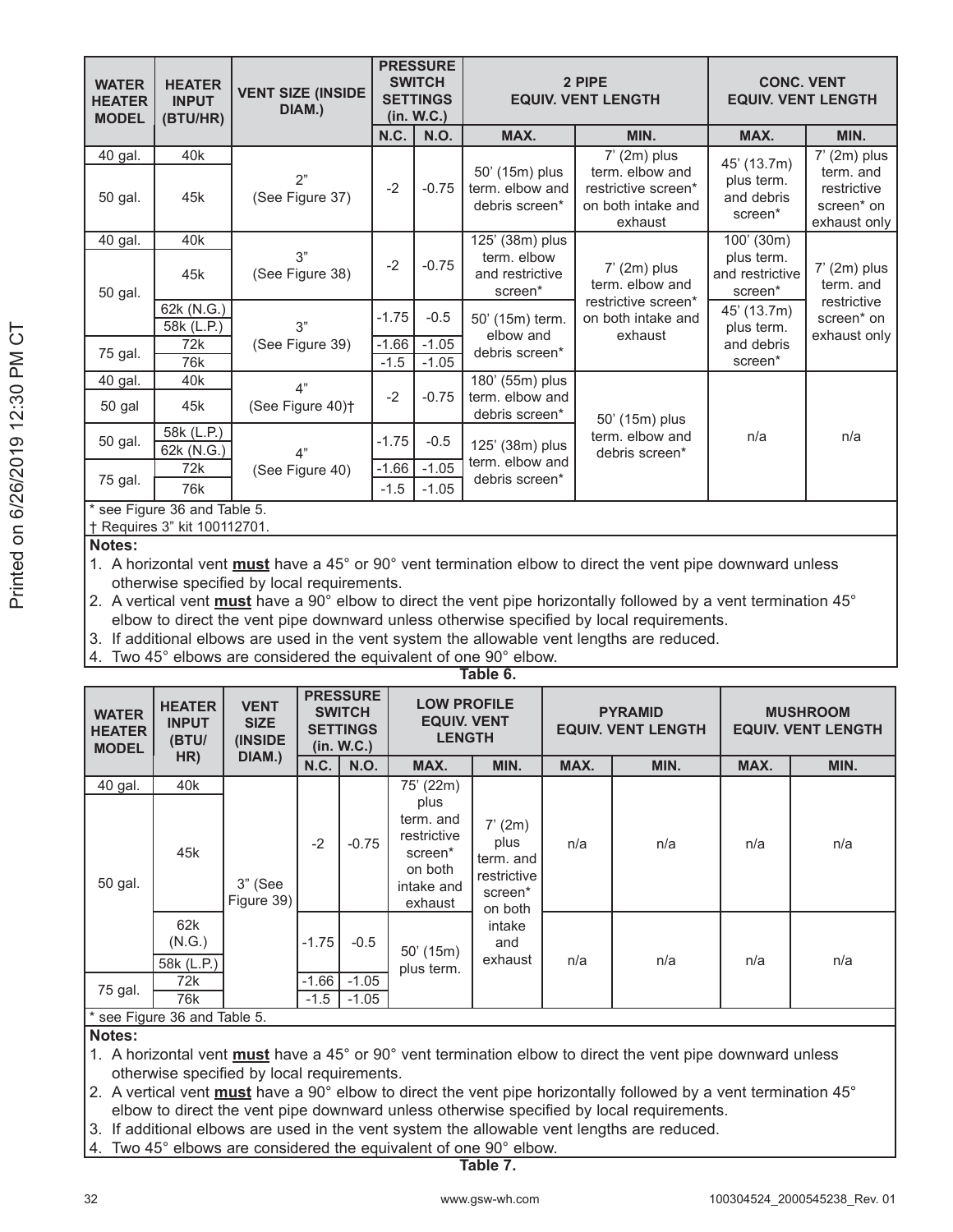#### **Vent Screens**

### **WARNING**

#### **Breathing Hazard - Carbon Monoxide Gas**



Failure to install the appropriate screen could result in improper heater operation with attendant risk of property damage, personal injury or death by fire or carbon monoxide poisoning.

**Breathing carbon monoxide can cause brain damage or death. Always read and understand instruction manual.**

The vent kit supplied with this water heater includes one  $(1)$  pair of restrictive vent screens and one  $(1)$  pair of debris screens (see Figure 36). For safety and optimum efficiency performance, ensure the correct vent screen is installed for the vent length in your installation. These screens have been sized to ensure maximum energy efficiency of the vent system based on the "equivalent length" of the vent piping. Choose only the restrictive screen that matches your venting configuration (see Figure 36, Table 6 and Table 7). When required, the restrictive vent screen MUST be installed for proper operation of the water heater. How to determine the "equivalent length" is shown in Table 5.

When required, the restrictive screens may be located at the termination or next to the blower. In freezing weather it is recommended to locate the restrictive screens next to the blower to reduce the potential for frost buildup on the intake screen.

- Install the appropriate restrictive vent screen into the vent system.
- Install the debris vent screen in both the air intake pipe and the exhaust pipe.
- The debris screens are to be installed at the termination to keep foreign materials out of the venting.
- If there are restrictive screens installed at the termination, the debris screens are not required.
- Restrictive vent screens in the termination must be secured with corrosion resistant sheet metal screws. This will allow for easy removal for inspection and cleaning.
- The debris vent screens are self-securing.

**Note:** The same vent screen type (restrictive or debris) should be installed in the intake and the exhaust piping. In the concentric vent application, the screen is to be installed in the exhaust piping only.



Figure 36.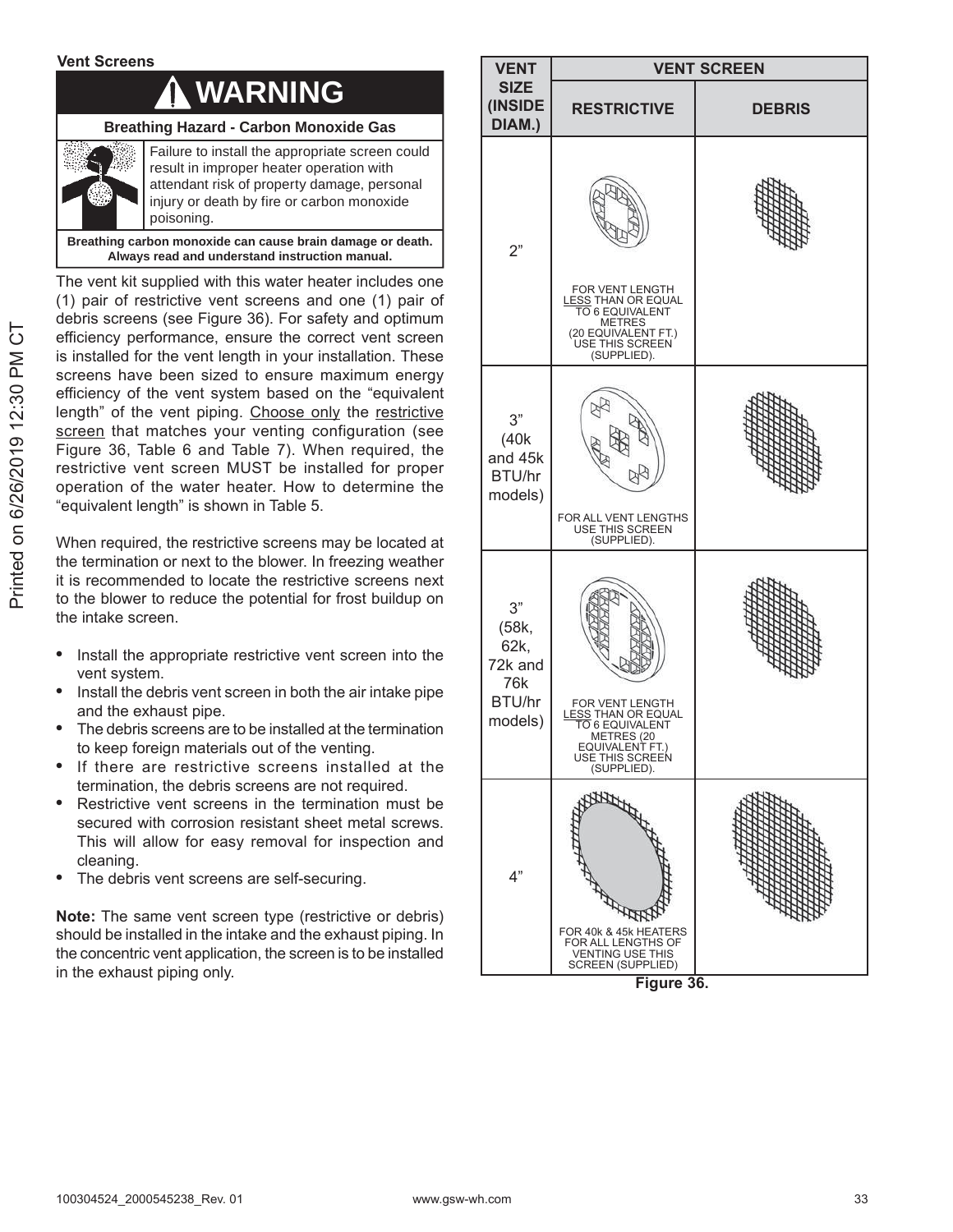#### **Vent Pipe Installation**

The following guidelines should be followed when installing the air intake and exhaust vent system:

- Venting should be as direct as possible with a minimum  $\bullet$ number of pipe fittings.
- Vent diameter must not be reduced unless specifically  $\bullet$ noted in the installation instructions.
- Support all horizontal pipe runs according to local codes or the venting manufacturer's instructions.
- Vents run through unconditioned spaces where below freezing temperatures are expected, are not recommended.
- Vents run through unconditioned spaces inside a building may result in the condensation of flue gases during the winter season. The rubber coupling joined to the blower includes a nipple with a cap. In installations such as this connect a condensation trap to this nipple.

Do not use solvent cement to connect the exhaust vent system to the blower. Use the rubber coupling and gear clamps instead. This connection must be removable to service the heater. All other joints in the exhaust vent system must be properly cemented.

Note: If a vent screen in the air intake vent system is located at the blower, this joint should not be cemented but secured with a screw to allow servicing (see Figure 37 through Figure 40).

#### **Vent Pipe Runs**

- The exhaust vent system must not, under any  $1.$ circumstances, be run downhill then run uphill thus forming a valley. It may leave a space to accumulate condensation and block vent pipe.
- 2. Horizontal runs require a minimum 3mm (1/8") rise per 1.5m (5') and a support according to venting manufacturer's instructions. Ensure there is enough height between heater and termination to raise vent pipe runs the required distance.
- Vertical runs must provide proper support to prevent 3. stress on the pipes according to venting manufacturer's instructions.

#### **Vent Terminal Installations**

Important: The vent system must terminate so that proper clearances are maintained as cited in local codes or the latest edition of "Natural Gas and Propane Installation Code" B149.1 (illustrated Figure 20).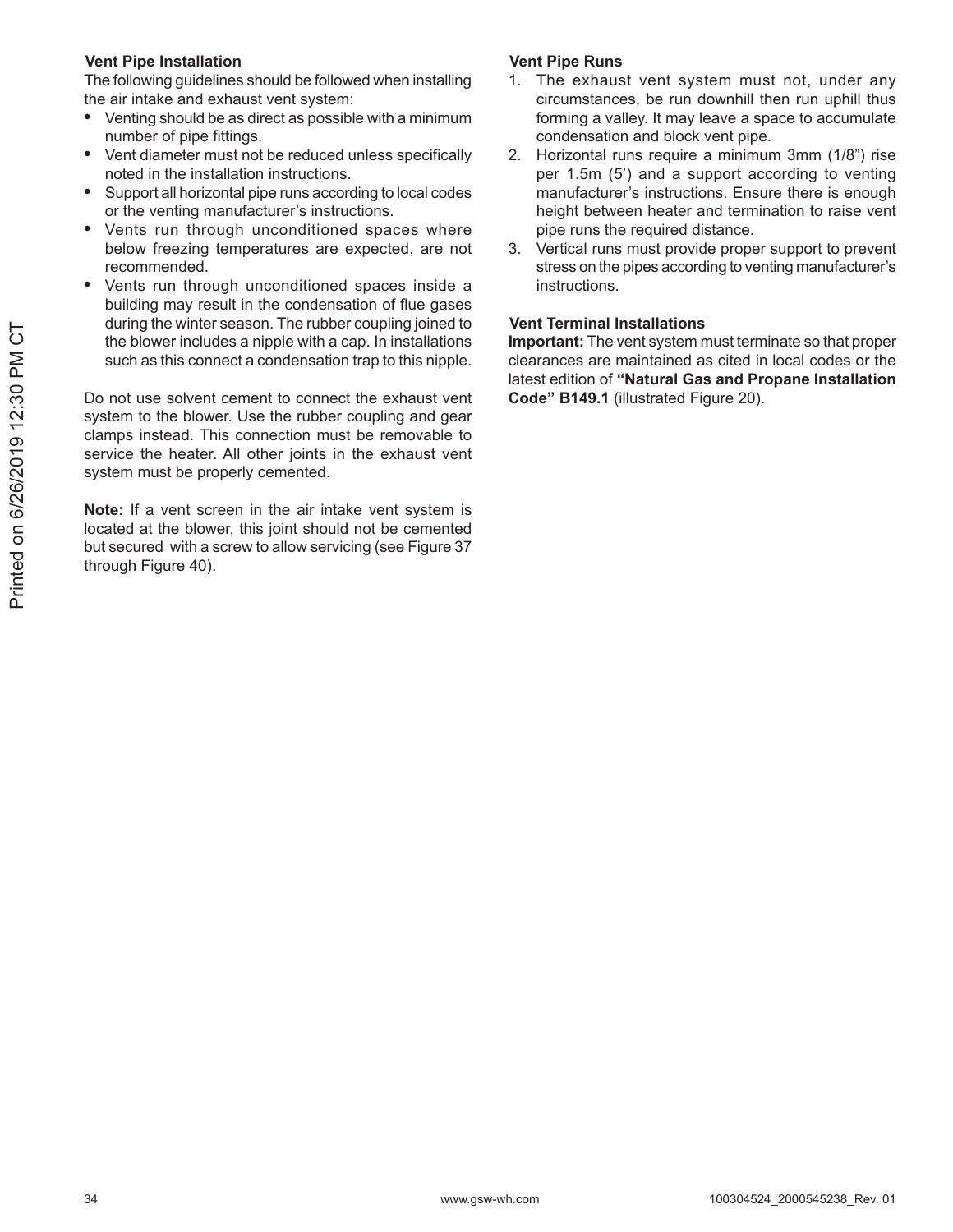#### **BLOWER ASSEMBLY INSTALLATION**

- This power vented water heater comes with blower 1. assembly installed.
- 2. After unit is set in place, make sure blower assembly is still mounted securely. Make sure there is no damage to blower.
- 3. Make sure there is no packing material in the inlet or discharge of the blower.
- Make sure that the plastic tubing is still attached from 4. the air pressure switch to the port on the blower motor housing. Make sure the plastic tubing is not folded anywhere between the pressure switch and the blower motor housing (see Figure 37 through Figure 40).
- 5. This water heater is a polarity sensitive appliance and will not operate if the power supply polarity is reversed. Power to this water heater must be wired properly (correct polarity).
- 6. Do not plug in power cord until the vent system is completely installed. The heater operates on 110-120 VAC. A grounded outlet must be within reach of the 6 foot flexible power cord supplied with the heater. The power cord supplied may be used on a unit only where local codes permit. If local codes do not permit use of flexible power supply cord:
	- Make sure the unit is unplugged from the wall a. outlet. Remove the screw and open the cover on the junction box on the blower.
	- b. Cut the flexible power cord, leaving enough to be able to make connections. Remove the strain relief fitting from the box.
	- Install a suitable conduit fitting. C.
	- Splice field wiring into existing wiring using code  $d.$ authorized method (wire nuts, etc).
	- e. Be certain that the neutral and line connections are not reversed when making these connections.
	- Ground heater properly. This water heater must be f. grounded in accordance with the current edition of "Canadian Electrical Code" (CSA C22.1), Part I and/or local codes. These must be followed in all cases. The water heater must be connected to a grounded metal, permanent wiring system or an equipment grounding conductor must be run with the circuit conductors and connected to the equipment grounding terminal or lead on the water heater (see Figure 12; the wiring diagram).
	- Install the cover on the junction box and secure g. it shut.
- 7. The blower discharge has a rubber coupling made to accept only straight sections of 2" or 3" pipe. To start off with an elbow, a short section of the straight pipe must be cut and glued into the end of the elbow that will mount in the rubber coupling.

#### **Connections To The Blower And Air Duct**

The vent piping connects into the rubber coupling 1. located on the top of the blower assembly. This coupling includes gear clamps to connect the venting to the blower. See Figure 39.

Important: These connections must be properly seated and tightened to prevent the leakage of flue gases into the area. See Figure 37 through Figure 40.

### **WARNING Breathing Hazard - Carbon Monoxide Gas** Vent pipe connections to the blower must be properly seated and tightened to prevent the leakage of flue gases into the area.

Breathing carbon monoxide can cause brain damage or death. Always read and understand instruction manual.

Note: Polypropylene vent systems require separate adaptor (field supplied).

- Before installing clean and lightly sand the end of the  $2.$ PVC/CPVC plastic vent piping that will connect into the rubber coupling. For polypropylene vent systems follow manufacturer's instructions.
- 3. Loosen the upper clamp on the rubber coupling and insert the sanded end of the vent piping a full 32mm (1-1/4"). Do not use glue or sealant in the rubber coupling. Check that there is no stress on the connection or the vent piping that may be caused by twisting or bending.
- $4.$ Tighten the upper clamp so that the vent piping is firmly secured in the coupling and is gas tight. Do not over tighten or cause distortion of any of the parts. Ensure the bottom of the rubber coupling is firmly seated on the blower outlet and that the lower gear clamp is also secure. Check to ensure there is no distortion or movement of the clamped assembly once it is completed.

### **CAUTION**

#### **Property Damage Hazard**

- . Do not overtighten the top and bottom gear clamps of the rubber coupling.
- . Do not apply solvent cement or silicone to the rubber coupling connection.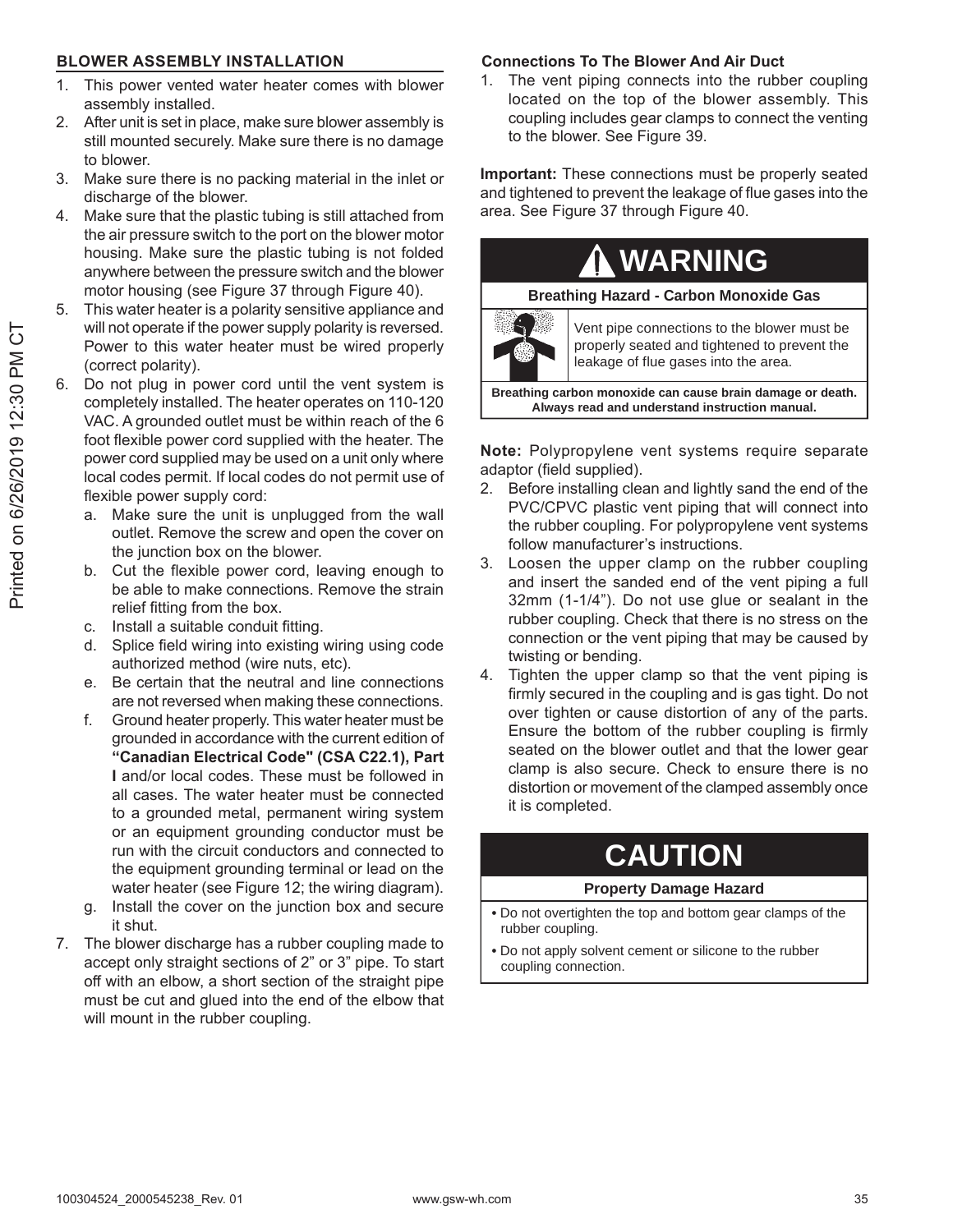Figure 37 shows the configuration for heaters direct connected to 2" venting



Figure 37.





Figure 38.

Figure 39 shows heaters having 3" direct connection to the blower.



Figure 39.

Figure 40 shows the configuration for heaters connected to 4" venting



Figure 40.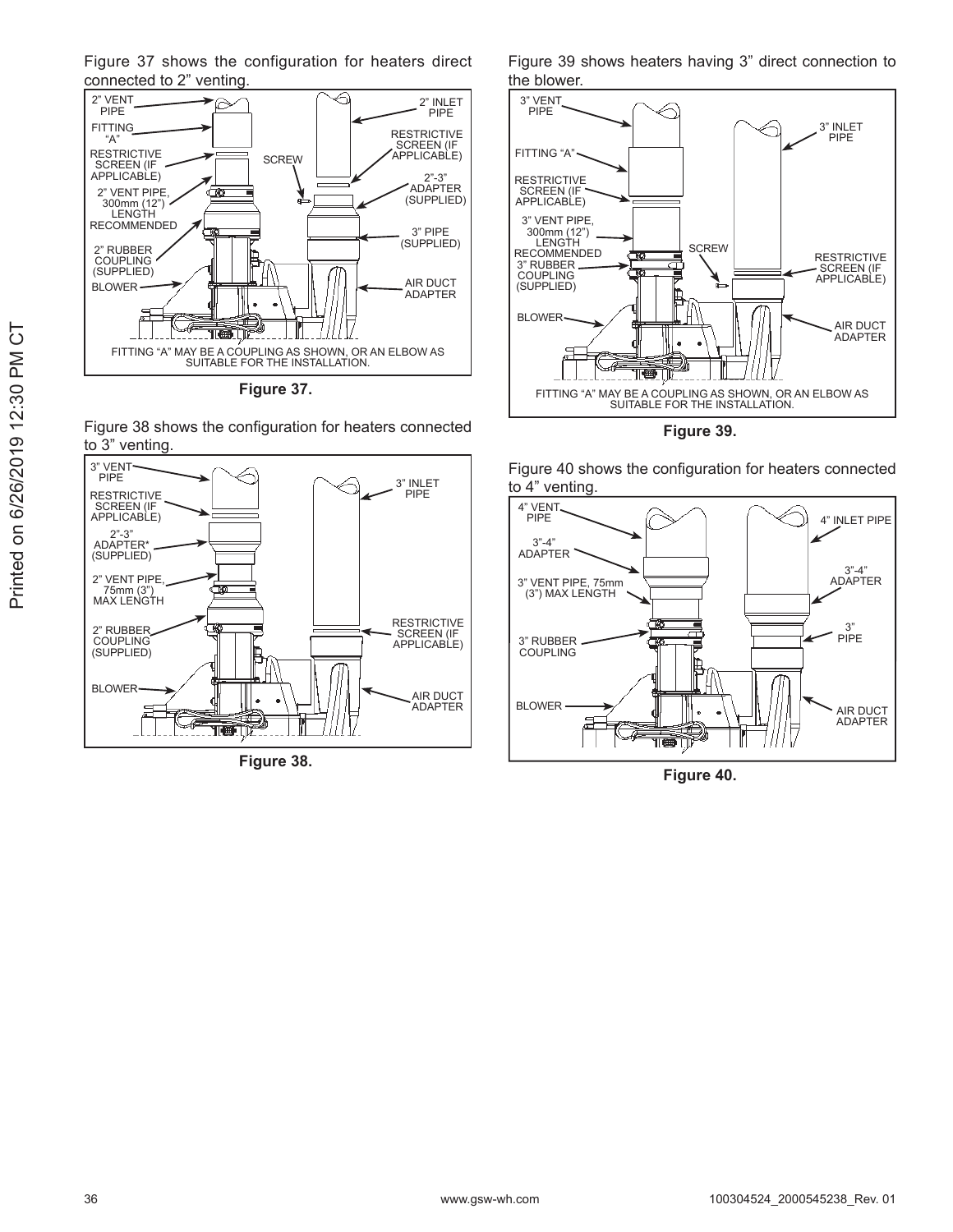The restrictive screen (see Figure 36) and the air intake piping should be secured in place with a screw. To prevent damage to the equipment, first position the restrictive screen in place, then drill a pilot hole suitable for the screw being used. The screen must be fully seated and the screw should not interfere with the airflow through it. Once the pilot hole is drilled, place the intake pipe in position and secure in place using the screw (see Figure 37 through Figure 40). Do not use glue to secure this joint in order to allow the screen to be removed for cleaning. The screen in the exhaust piping should be located close to the blower and all exhaust piping joints should be glued.

If the installation requires restrictive screens (see Figure 36) the restrictive screens should be installed near the blower as shown in Figure 37 through Figure 40. If the restrictive screens are installed near the blower, it is recommended that debris screens (see Figure 36) be installed at the terminations.

#### **CONDENSATE (EXHAUST)**

In certain conditions, installations in unconditioned space or having long horizontal or vertical vent runs can accumulate condensate. Long lengths of venting that pass through cool/cold areas will experience condensation. The vent pipe should be sloped upwards away from the blower assembly, then adequate means for draining and disposing of the condensate needs to be made by the installer. Condensate formation does not occur in all installations of power direct vented water heaters, but should be drained on installations where it can form in the venting system. Condensation in the venting system of power direct vented water heaters is dependent upon installation conditions including, but not limited to:

- ambient temperature and humidity of installation  $\bullet$ location,
- ambient temperature and humidity of venting space,  $\bullet$
- vent discharge and slope,
- $\bullet$ product usage.

If installation conditions cause condensation, install a condensate trap loop approximately 200mm (8") in diameter using 3/8" plastic hose. Connect the hose to the built-in drain port of the rubber coupling of the blower assembly (see Figure 41). Loop the hose in a vertical position as shown. The tube loop must be filled with water at least halfway prior to operating the heater. Ensure the end of the tube has access to a drain as condensate will flow from the end. Secure the tubing to the side of the heater. Caution must be used to ensure that drain is free and clear of debris and will not allow backflow through the condensate drain line.

Care should be taken to ensure there is no kink or twist in the condensate hose.

- Condensate lines must be free and clear of debris and must not allow back flow through drain line.
- Condensate lines must be able to flow freely to an appropriate drain.
- Do not allow condensate lines to become crimped closed.

Analyze entire vent system to make sure that condensate will not become trapped in a section of vent pipe and therefore reduce open cross sectional area of vent.

Condensate from this water heater is mildly acidic. Please note that some local codes require that condensate be treated by using a pH neutralizing filter prior to disposal. Condensate neutralizer kits are available. Contact your distributor or Service Agency.

Prior to operating the water heater, make sure the removable cap is installed on the drain port in installations where a drain hose is not needed. Note: This cap must remain in place if a drain hose is not installed.

#### **CONDENSATE (INTAKE)**

The air intake piping in a direct vent system will normally not have any moisture accumulation in it. However, in certain cases, moisture may build up and needs to be drained. Typical situations include, but are not limited to:

- cold outdoor temperature, particularly if the air inlet is short.
- high outdoor humidity,
- heater being used mostly for space heating and
- air inlet pipe has vertical rise near the heater.

Installations with any of these conditions are required to provide a moisture drain with a trap that flows to a waste drain (see Figure 41). A horizontal section of the air inlet pipe, near the heater should include a suitable tee and a hose barb fitting to drain the water. The tee should be as close to the heater as is practical. Install a condensate trap loop approximately 200mm (8") in diameter using 3/8" plastic hose. Connect the hose to the tee. Loop the hose in a vertical position as shown Figure 41 and flow to an appropriate waste drain. The air intake drain line must be entirely separate from the exhaust vent outlet condensate line.



Figure 41.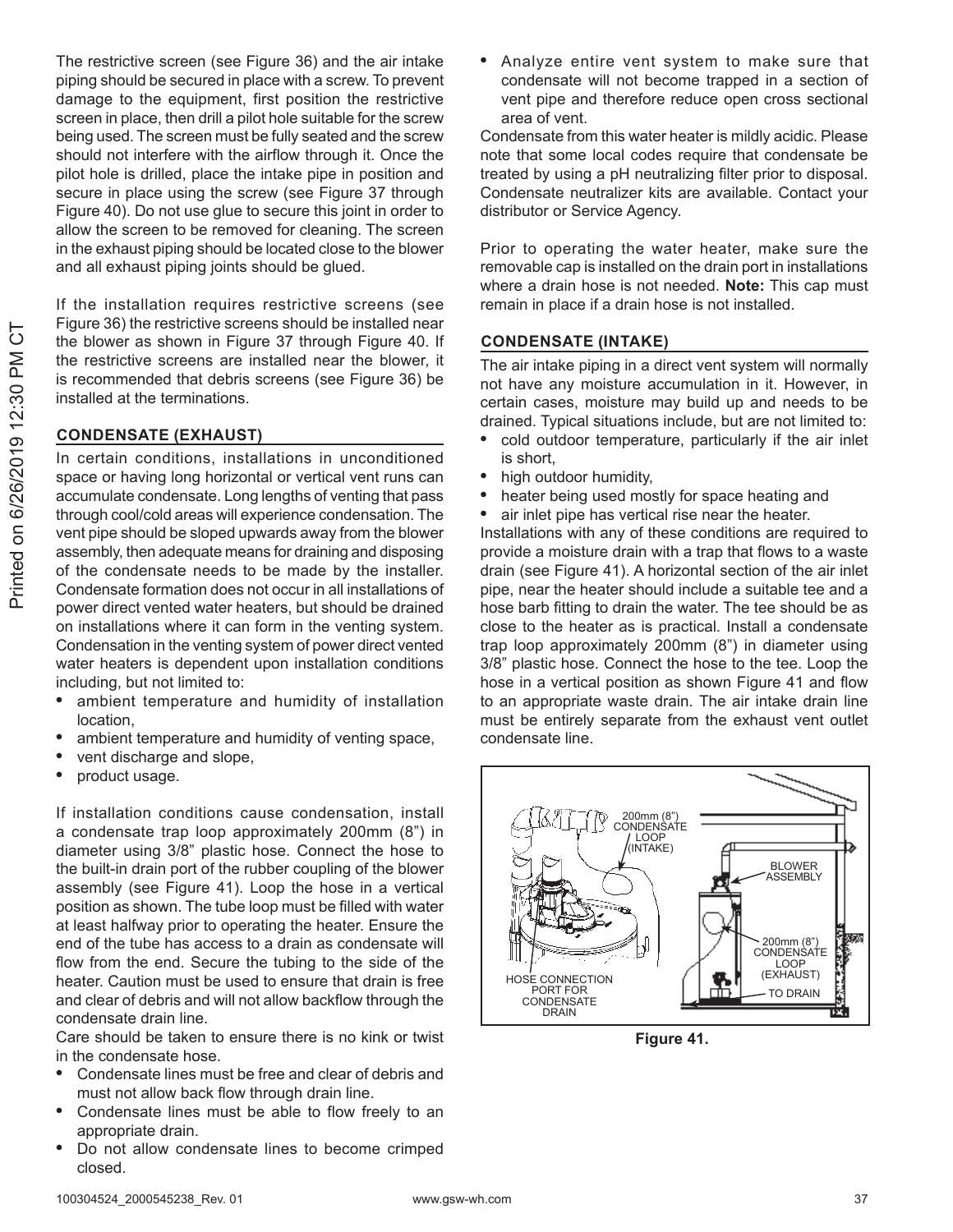Note: Use and complete this checklist before lighting the heater. Correct any conditions that do not meet these instructions.

#### **Water Heater Location**

- Centrally located with the water piping system. Located as close to gas piping and vent pipe system as possible.
- □ Located indoors and in a vertical position. Protected from freezing temperatures.
- $\Box$  Proper clearances from combustible surfaces maintained and not installed directly on a carpeted floor.
- $\Box$  Provisions made to protect the area from water damage. Metal drain pan installed and piped to an adequate drain.
- Installation area free of corrosive elements and flammable material.
- $\Box$  Sufficient room to service the water heater.

#### **Gas Supply And Piping**

- $\Box$  Gas supply is the same type as listed on the water heater data plate.
- □ Gas line equipped with shut-off valve, union and sediment trap.
- $\Box$  Approved pipe joint compound used.
- $\Box$  Adequate pipe size and of approved material.
- □ Chloride-free soap and water solution or other approved means used to check all connections and fittings for possible gas leaks.

#### **Vent Pipe System**

- $\Box$  Vent pipe and fittings of approved material.
- □ Acceptable size, length and number of elbows on exhaust vent system.
- $\Box$  Installed in accordance with prevailing provisions of local codes, or in the absence of such, the latest edition of "Natural Gas and Propane Installation Code" B149.1.
- $\Box$  Horizontal piping slopes at an upward pitch of 3mm  $(1/8)$ " rise per 1.5m  $(5)$  away from the water heater.
- $\Box$  Not obstructed in any way.
- $\Box$  Means installed to collect, neutralize (if required) and dispose of condensate.

#### **Vent Termination**

#### **Horizontal**

- $\Box$  300mm (12") min. above grade/snow level.
- $\Box$  Away from corners, other vents, windows etc.

#### **Vertical**

 $\Box$  Air Intake and Exhaust terminations 450mm (18") min, above roof/snow level.

#### **Water System Piping**

- Temperature and Pressure relief valve properly installed with a discharge line run to an open drain and protected from freezing.
- $\Box$  All piping properly installed and free of leaks.
- $\Box$  Heater completely filled with water.
- □ Closed system pressure build-up precautions installed.

#### **Electrical Connections**

- Unit connected to a 120V electrical supply. A dedicated circuit is preferred. Do not use a GFI outlet.
- $\Box$  Proper polarity.
- $\Box$  Water heater properly grounded.
- $\Box$  Installed in accordance with prevailing provisions of local codes, or in the absence of such, the latest edition of "Canadian Electrical Code" (CSA C22.1), Part I.

#### After all actions on checklist are checked/ completed, read the Lighting Instructions and proceed with lighting the heater.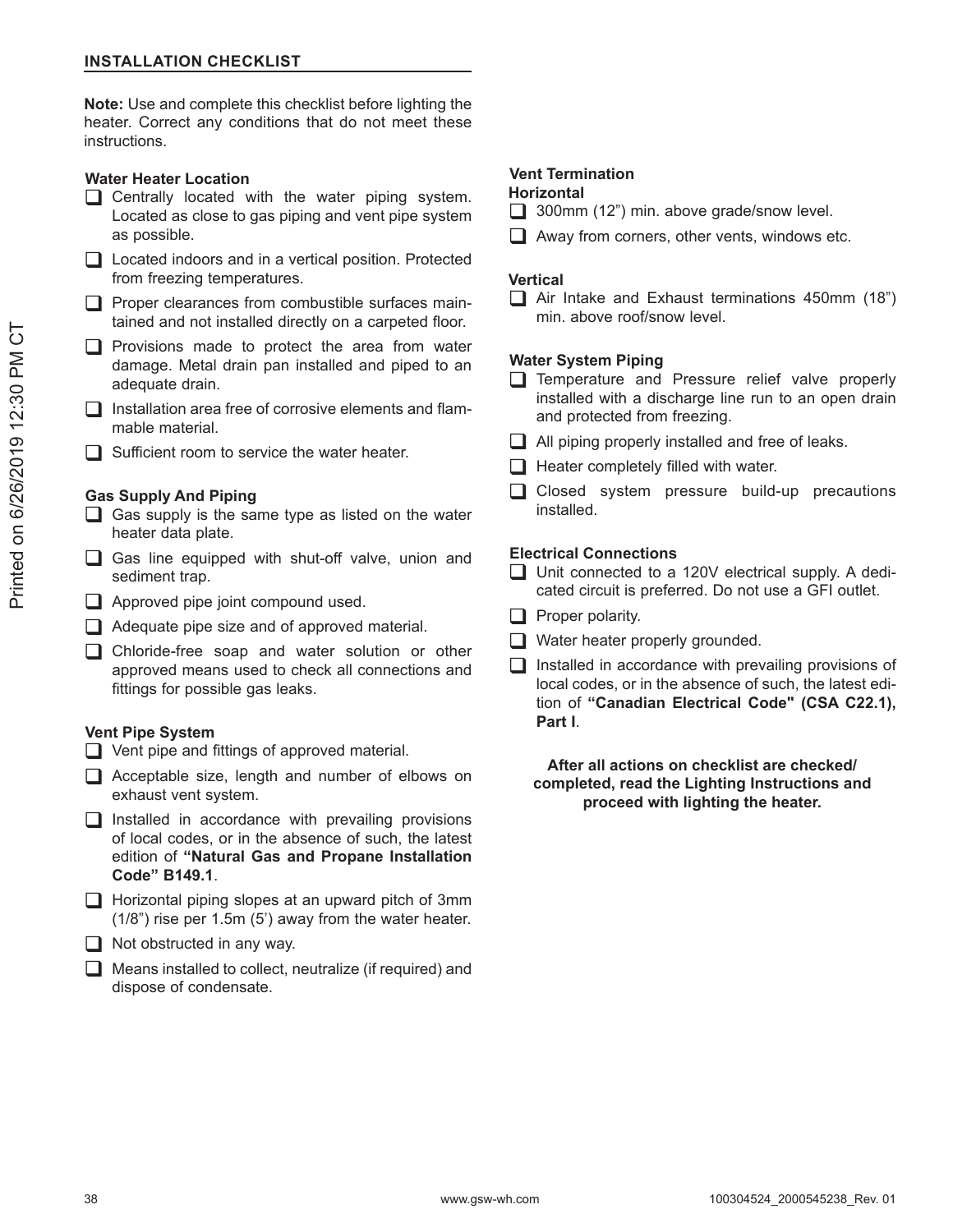### **LIGHTING INSTRUCTIONS**

Read and understand these directions thoroughly before attempting to operate the water heater. Make sure the burner viewport is not missing or damaged. Make sure the tank is completely filled with water before operating the water heater. The gas control valve/thermostat has an "On/Off Switch" and must be turned on before the water heater is operational. Check the label on the front of the water heater near the gas control valve/thermostat for the correct gas. Do not start this water heater with anv gas other than the one listed on the label. If you have any questions or doubts, consult the gas supplier or gas utility company. The following Lighting Instruction label appears on the front of the water heater.

This heater is equipped with a Honeywell gas control/ thermostat and a hot-surface igniter. This control is a combination gas valve, thermostat and ignition controller for use on this power vented water heater. The valve contains a micro-controller that supervises the ignition sequence and monitors the temperature settings and operation of the heater. The controller also monitors the flammable vapour safety features of this heater.

This heater is equipped with a hot-surface ignition system that automatically ignites the burner. Do not attempt to light this heater manually with a match or flame-producing device.

**YOUR SAFETY READ BEFORE L** 

**WARNING:** If you do not follow these instructions exactly, a fire or explosion may result causing property damage, personal injury or loss of life.



#### BEFORE OPERATING: ENTIRE SYSTEM MUST BE FILLED WITH WATER AND AIR PURGED FROM ALL LINES.

- A. This appliance does not have a pilot. It is equipped with an ignition device which automatically lights the burner. Do NOT try to light the burner by hand.
- B. BEFORE OPERATING smell all around the appliance area for gas. Be sure to smell next to the floor because some gas is heavier than air and will settle on the floor. WHAT TO DO IF YOU SMELL GAS:
	- Do not try to light any appliance.
	- . Do not touch any electric switch; Do not use any phone in your building.
	- Immediately call your gas supplier from a neighbor's phone. Follow the gas suppliers instructions.
- . If you cannot reach your gas supplier, call the fire department.
- C. Use only your hand to turn the gas control buttons. Never use tools. If the control buttons will not turn, don't try to repair them, call a qualified service technician. Force or attempted repair may result in a fire or explosion.
- D. Do not use this appliance if any part has been under water. Immediately contact a qualified installer or service agency to replace a flooded water heater. Do not attempt to repair the unit. It must be replaced!

#### OPERATING INSTRUCTIONS

≔≨∆

- STOP! Read the safety 1. information above on this label.
- 2. Turn off all electric power to the appliance.
- 3. Turn the thermostat counter-clockwise to the lowest setting.
- 4. Set the switch on the control to the "OFF" position.
- 5. Do not attempt to light manually.
- 6. Wait five (5) minutes to clear out any gas. If you then smell gas, STOP! Follow "B" in the safety information above on this label. If you don't smell gas, go the next step.
- 7. Turn on all electric power to the appliance.
- 8. Set the switch on the control to the "ON" position.
- 9. Turn thermostat to desired setting.

**DANGER Hotter water** increases the risk of scald injury. Consult the instruction manual before changing temperature.

10. If the appliance will not operate, follow the instructions "To Turn Off Gas To Appliance" and call your service technician or gas supplier.

### **TURN OFF GAS TO APPLIANCE**

ᆅ

- 1. Turn the thermostat counter-clockwise  $\bigcap$  to the lowest setting.
- 2. Set the gas control switch to the "OFF" position.
- 3. Turn off electrical power to the appliance if service is to be performed.

Ч

323546-000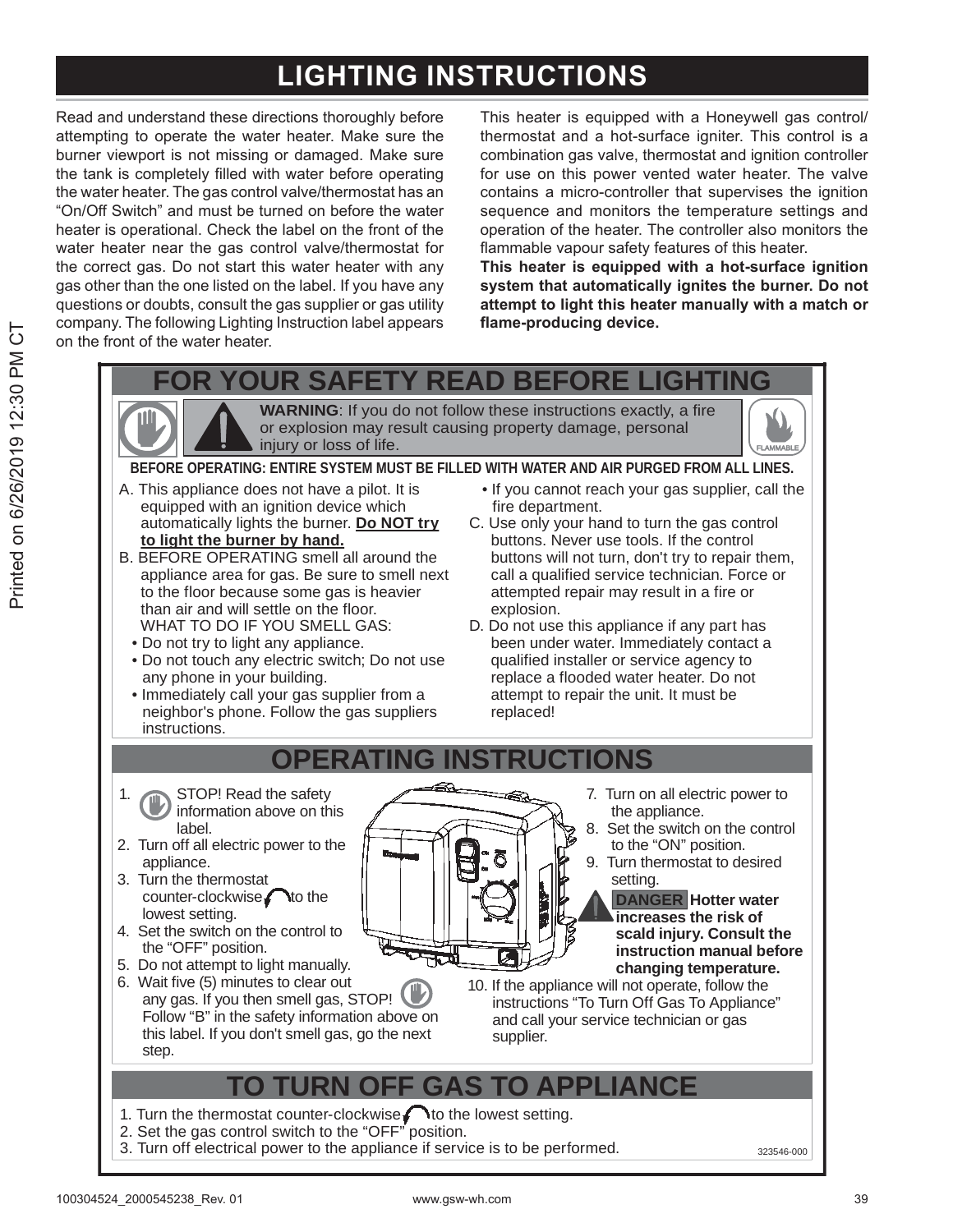### **OPERATING THE TEMPERATURE CONTROL SYSTEM**

It is recommended that lower water temperatures be used to avoid the risk of scalding. It is further recommended, in all cases, that the water temperature be set for the lowest temperature which satisfies your hot-water needs. This will also provide the most energy efficient operation of the water heater.

Short repeated heating cycles caused by small hot-water uses can cause a temperature increase of the hot water by 11C° (20F°) higher than the heater's temperature settings. If you experience this type of use you should consider using lower temperature settings to reduce scald hazards.

Should overheating occur or the gas supply fails to shut off, turn off the main manual gas shut off valve to the appliance (see Figure 1).



#### HOT WATER CAN SCALD:

Water heaters are intended to produce hot water. Water heated to a temperature which will satisfy space heating, clothes washing, dish washing, cleaning and other sanitizing needs can scald and permanently injure you upon contact. Some people are more likely to be permanently injured by hot water than others. These include the elderly, children, the infirm, or physically/ mentally handicapped. If anyone using hot water fits into one of these groups you must take special precautions. The National Plumbing Code requires certain fixtures to not exceed 49°C (120°F). In addition to using lowest possible temperature setting that satisfies your hot water needs, a means such as a mixing valve, should be used at hot-water taps used by these people or at the water heater (see Figure 7 and Figure 8). Follow manufacturer's instructions for installation of the valves. Before changing the factory setting on the thermostat, in this manual, see Table 8.

The water heater should be located in an area where the general public does not have access. If a suitable area is not available, a cover should be installed over the thermostat to prevent tampering.

This water heater is equipped with an adjustable thermostat to control water temperature (see Figure 42). Hot water temperatures required for automatic dishwasher and laundry use can cause scald burns resulting in serious personal injury and/or death. The temperature at which injury occurs varies with the person's age and time of the exposure. The slower response time of children, aged or disabled persons increases the hazards to them. Never allow small children to use a hot-water tap, or to draw their own bath water. Never leave a child or disabled person unattended in a bathtub or shower.

The hot setting shown on the dial is approximately 49°C (120°F). This is a good starting point to set the temperature.

Setting the water heater temperature at 49°C (120°F) will reduce the risk of scalds.

The thermostat settings on the gas control valve are shown in Figure 42.

The water temperature setting was factory set at the lowest (VAC) temperature setting.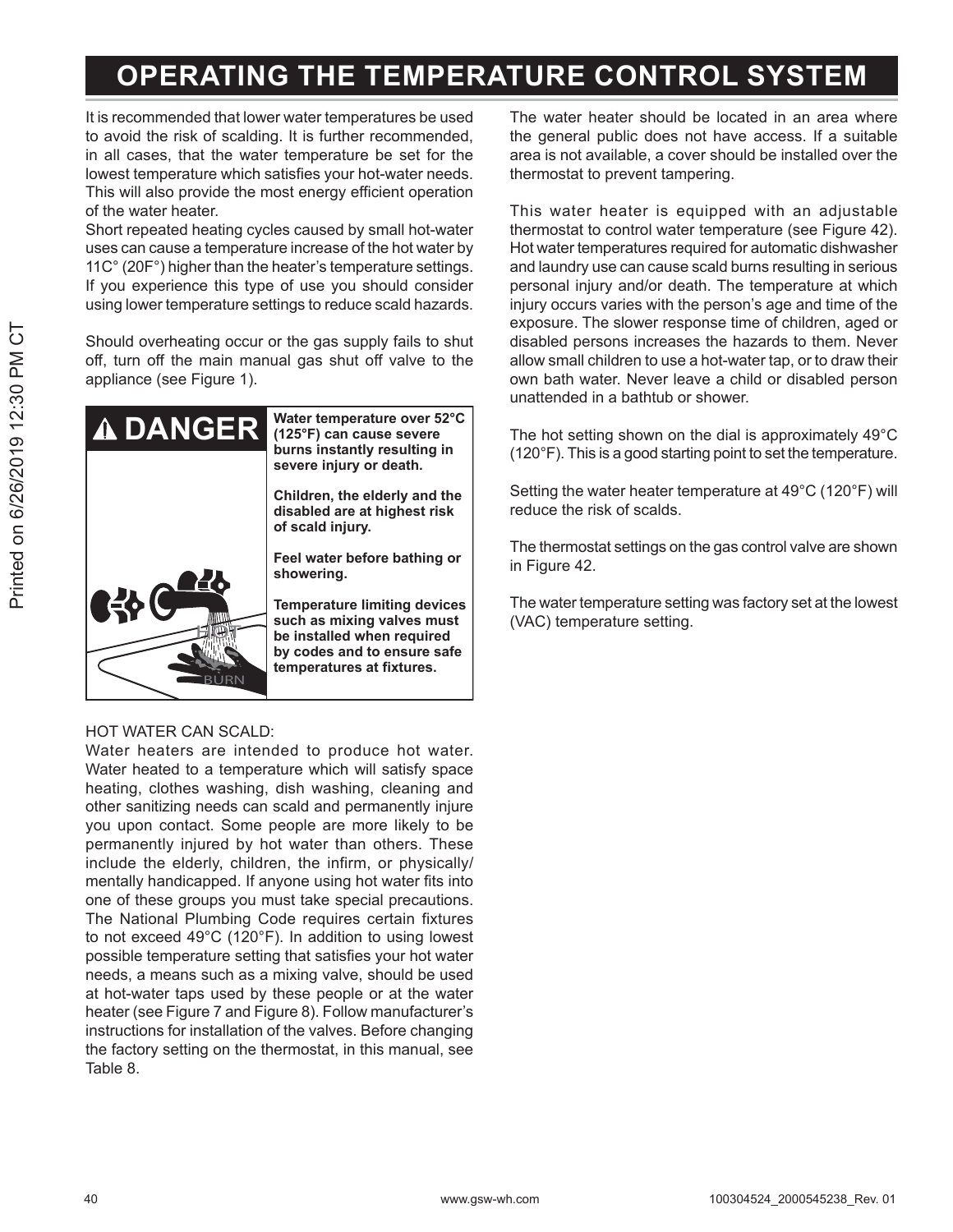

Figure 42.

| <b>Temperature</b><br><b>Dial Setting</b> | <b>Approximate</b><br><b>Temperature</b><br>$°C$ ( $°F$ ) | Time to induce a 2nd<br>and 3rd Degree burn<br>to adult skin |
|-------------------------------------------|-----------------------------------------------------------|--------------------------------------------------------------|
| <b>VERY HOT</b>                           | 68 (155)                                                  | Less than 1 second                                           |
| C                                         | 65 (150)                                                  | About 1.5 seconds                                            |
| В                                         | 60 (140)                                                  | Less than 5 seconds                                          |
| A                                         | 54 (130)                                                  | More than 30 seconds                                         |
| <b>HOT</b>                                | 49 (120)                                                  | More than 5 minutes                                          |
| LOW                                       | 43 (110)                                                  | Normal shower temp                                           |
| <b>VAC</b>                                | 21(70)                                                    | N/A                                                          |

Table 8.

Note: The temperatures indicated are approximate. The actual temperature of the heated water may vary.

The Vacation Setting (VAC) sets the controller at approximately 21°C (70°F). This setting is recommended when the water heater is not in use for a long period of time. This effectively turns the controller temperature setting down to a temperature that prevents the water in the water heater from freezing while still conserving energy.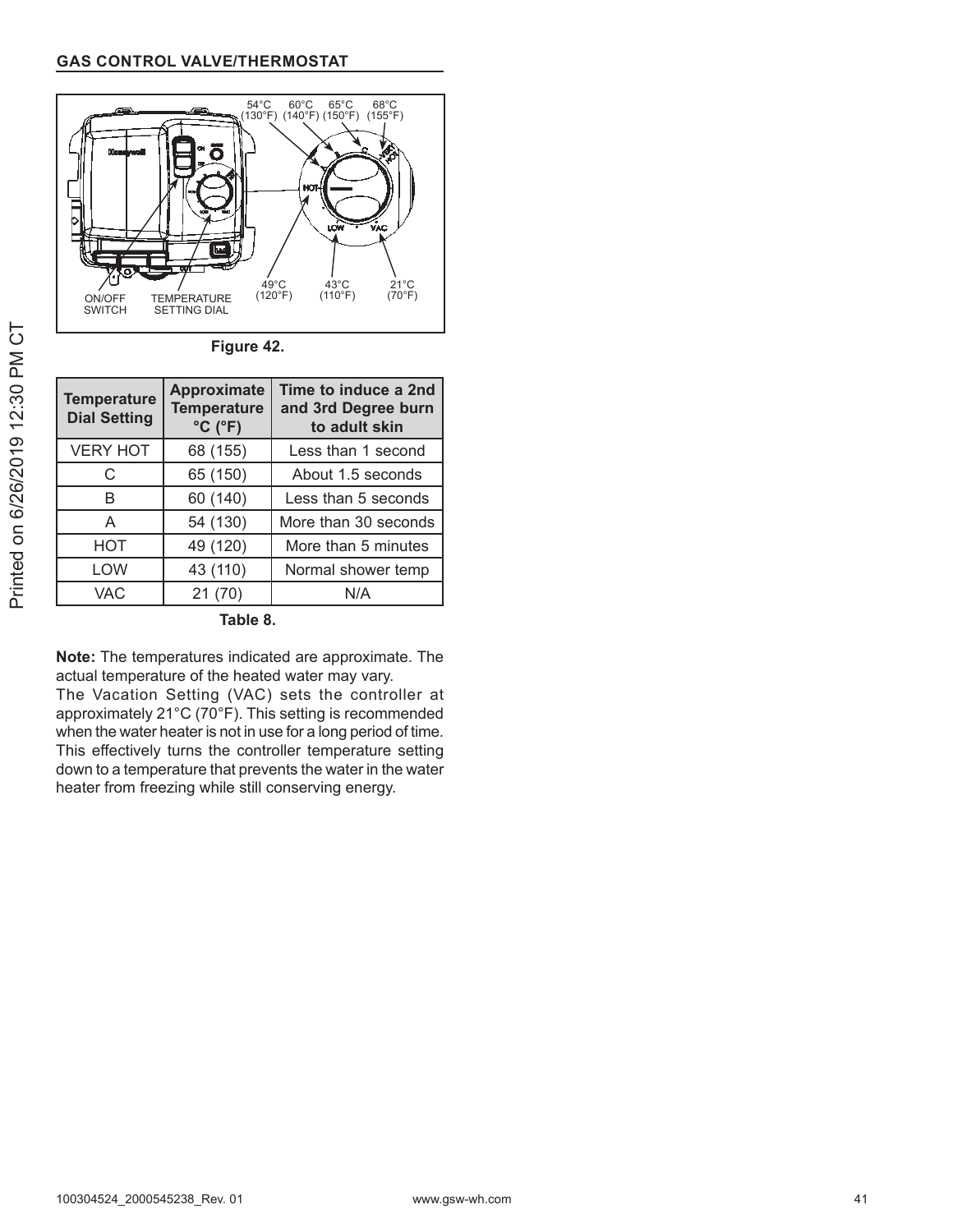#### **START UP CONDITIONS**

#### Condensation

Whenever the water heater is filled with cold water, some condensate will form while the burner is ON. A water heater may appear to be leaking when in fact the water is condensate. This usually happens when:

- a. A new water heater is filled with cold water for the first time
- b. Burning gas produces water vapour in water heaters, particularly high efficiency models where flue temperatures are lower.
- Large amounts of hot water are used in a short time C. and the refill water in the tank is very cold.

Moisture from the products of combustion condense on the cooler tank surfaces and form drops of water which may fall onto the burner or other hot surfaces to produce a "sizzling" or "frying" noise.

Because of the suddenness and amount of water, condensate water maybe diagnosed as a "tank leak". After the water in the tank warms up (about 1-2 hours), the condition should disappear.

Do not assume the water heater is leaking until there has been enough time for the water in the tank to warm up.

An undersized water heater will cause more condensation. The water heater must be sized properly to meet the family's demands for hot water including dishwashers, washing machines and shower heads.

Excessive condensate maybe noticed during the winter and early spring months when incoming water temperatures are at their lowest.

Good venting is essential for a gas fired water heater to operate properly as well as to carry away products of combustion and water vapour (see also "Condensate (Exhaust)" section).

#### Smoke/Odour

It is not uncommon to experience a small amount of smoke and odour during the initial start-up. This is due to burning off of oil from metal parts, and will disappear in a short while.

#### **Strange Sounds**

Possible noises due to expansion and contraction of some metal parts during periods of heat-up and cool-down do not necessarily represent harmful or dangerous conditions. Condensation causes sizzling and popping within the burner area during heating and cooling periods and should be considered normal.

#### **OPERATIONAL CONDITIONS**

#### **Smelly Water**

Each water heater contains at least one anode rod for corrosion protection of the tank. Certain water conditions will cause a reaction between this rod and the water. The most common complaint associated with the anode rod is one of a "rotten egg smell" in the hot water. The smell is a result of four factors which must all be present for the odour to develop:

- A concentration of sulfate in the supply water. a.
- $b<sub>1</sub>$ Little or no dissolved oxygen in the water.
- A sulfate reducing bacteria which has accumulated C. within the water heater (this harmless bacteria is nontoxic to humans).
- d. An excess of active hydrogen in the tank. This is caused by the corrosion protective action of the anode.

Smelly water may be eliminated or reduced in some water heater models by replacing the anode(s) with one of less active material, and then chlorinating the water heater tank and all water lines. Contact the local water heater supplier or service agency for further information concerning an Anode Replacement Kit and this chlorination treatment. If the smelly water persists after the anode replacement and chlorination treatment, we can only suggest that chlorination or aeration of the water supply be considered to eliminate the water problem.

Do not remove the anode leaving the tank unprotected. By doing so, all warranty on the water heater tank is hebiov

#### "AIR" IN HOT-WATER FAUCETS



# **WARNING**

#### **Explosion Hazard**

- · Flammable hydrogen gases may be present.
- Keep all ignition sources away from faucet when turning on hot water.

HYDROGEN GAS: Hydrogen gas can be produced in a hot-water system that has not been used for a long period of time (generally two weeks or more). Hydrogen gas is extremely flammable and explosive. To prevent the possibility of injury under these conditions, it is recommended that the hot-water faucet. located farthest away, be opened for several minutes before any electrical appliances which are connected to the hot-water system are used (such as a dishwasher or washing machine). If hydrogen gas is present, there will probably be an unusual sound similar to air escaping through the pipe as the hotwater faucet is opened. There must be no smoking or open flame near the faucet at the time it is open.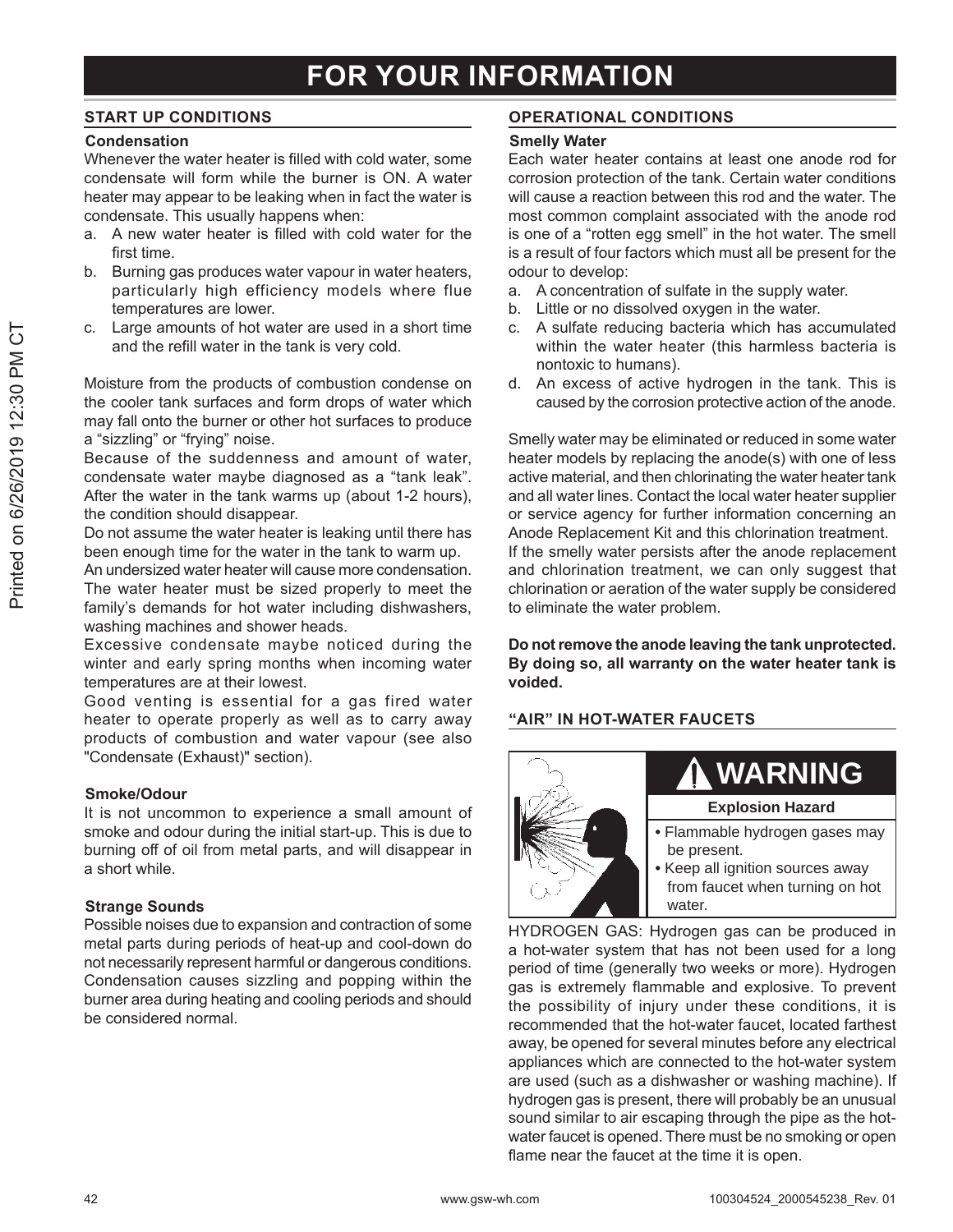### PERIODIC MAINTENANCE

#### **GENERAL UPKEEP**

Make it a habit to look around the heater, the vent piping, and the hot and cold water pipes. Do not allow any material to be piled up against the heater. Do not place any object on top of the vent pipes.

Every 3 - 6 months or as necessary:

Clean lint from blower, top of heater.

Once per year:

- $\bullet$ Inspect the Vent System.
- Burner Operation and Inspection.
- Combustion Chamber for scaling or sooting.
- Temperature-Pressure Relief Valve Test.
- Anode Rod Inspection.
- Flush a pail of water from the heater drain valve, once per year.

If any deficiencies or abnormalities are encountered during these inspections call a qualified service technician.

Flood damage to a water heater may not be readily visible or immediately detectable. However, over a period of time a flooded water heater will create dangerous conditions which can cause death, serious bodily injury, or property damage. Contact a qualified installer or service agency to replace a flooded water heater. Do not attempt to repair the unit! It must be replaced!

#### **VENTING SYSTEM INSPECTION**



Breathing carbon monoxide can cause brain damage or death. Always read and understand instruction manual.

At least once a year a visual inspection should be made of the venting system. You should look for:

- Obstructions which could cause improper venting. The combustion, dilution and ventilation air flow must not be obstructed.
- Damage or deterioration which could cause improper  $\bullet$ venting or leakage of combustion products.

Be sure the vent piping is properly connected to prevent escape of dangerous flue gases which could cause deadly asphyxiation.

Obstructions and deteriorated vent systems may present serious health risk or asphyxiation.

Chemical vapour corrosion of the flue and vent system may occur if air for combustion contains certain chemical vapours. Spray can propellants, cleaning solvents, refrigerator and air conditioner refrigerants, swimming pool chemicals, calcium and sodium chloride, waxes, bleach and process chemicals are typical compounds which are potentially corrosive.

If after inspection of the vent system you found sooting or deterioration, something is wrong. Call the local gas utility to correct the problem and clean or replace the flue and venting before resuming operation of the water heater.

#### **BURNER OPERATION AND INSPECTION**

At least once a year a visual inspection should be made of the main burner and the hot surface igniter assembly for proper flame characteristics and ignition sequences. This can be done by removing the outer door and viewing the main burner operation through the viewport on the inner door (see Figure 43). The main burner should provide complete combustion of gas, ignite rapidly, give reasonably quiet operation, and cause no excessive flame lifting from the burner ports. If the proper flame characteristics are not evident (see Figure 44), make sure that the flow of combustion and ventilation air is not blocked. Inspection of exhaust/air intake termination is needed to ensure there is no blockage there.

You should also check for sooting. Soot is not normal and will impair proper combustion. A visual inspection of the main burner and hot surface igniter should also be done at least once a year (see Figure 43).

Soot build-up indicates a problem that requires correction before further use. Turn "OFF" gas to water heater by unplugging the power cord and leave off until repairs are made. Failure to correct the cause of the sooting can result in a fire causing death, serious injury, or property damage.



Figure 43.

 $\overline{C}$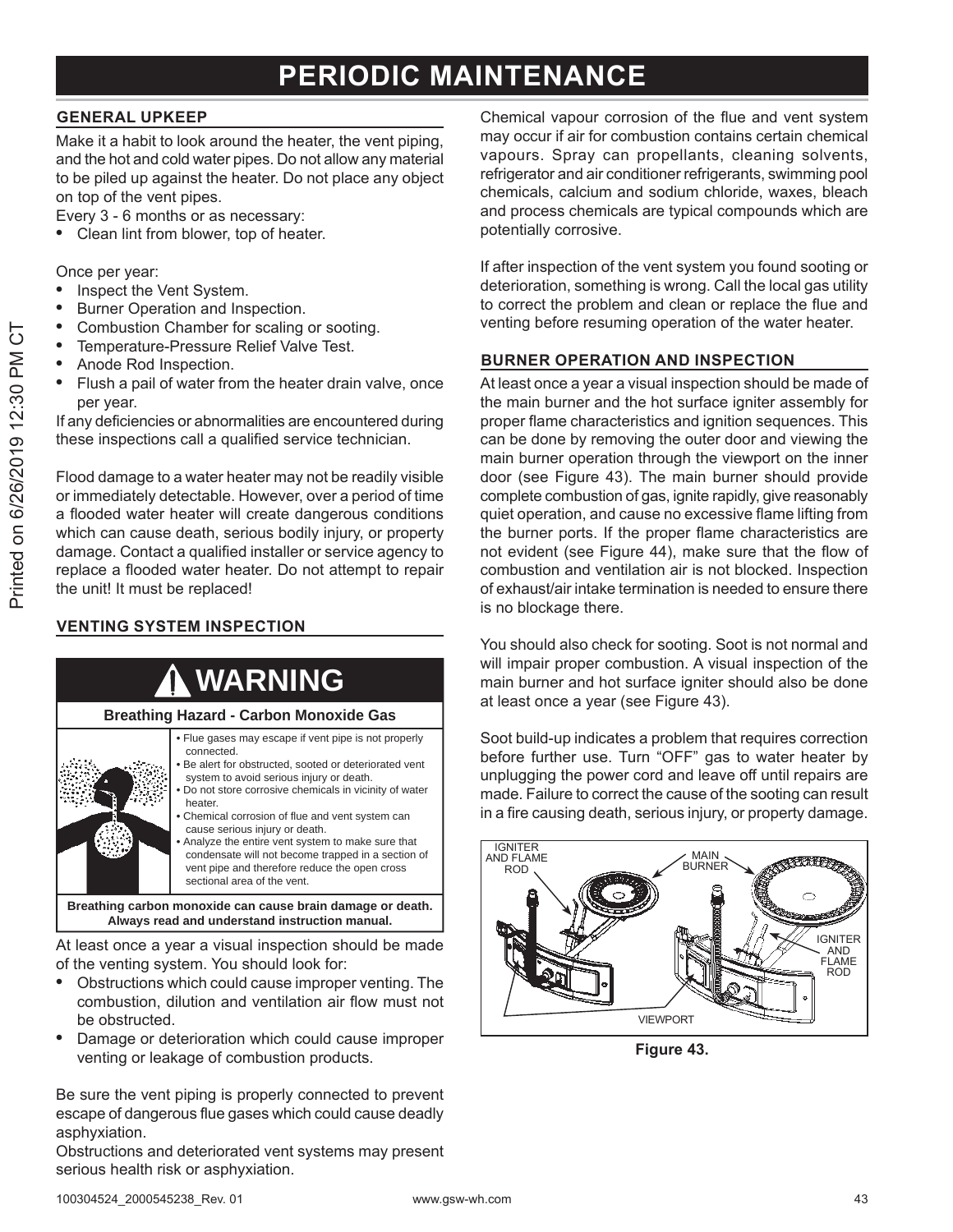

#### **COMBUSTION CHAMBER AND BURNER CLEANING**

In the event your burner or burner air openings require cleaning, Call your service agency to remove and clean the burner and correct the problem that required the burner to be cleaned.

#### **HOUSEKEEPING**



#### $INSTAI$  I FD IN SUITABLE AREA $\cdot$

To ensure sufficient ventilation and combustion air supply, proper clearances from the water heater must be maintained. See "Locating The New Water Heater" section. Combustible materials such as clothing, cleaning materials, or flammable liquids, etc. must not be placed against or adjacent to the water heater which can cause a fire.

#### **TEMPERATURE-PRESSURE RELIEF VALVE TEST**



It is recommended that the temperature-pressure relief valve be checked to ensure it is in operating condition at least once a year.

When checking the temperature-pressure relief valve

operation, make sure that (1) no one is in front of or around the outlet of the T&P valve discharge line, and  $(2)$  that water discharge will not cause any property damage, as water may be extremely hot. Use care when operating valve as the valve may be hot.

To check the relief valve, lift lever at the end of valve several times (see Figure 45). The valve should seat properly and operate freely.

If after manually operating the valve, it fails to completely reset and continues to release water, immediately close the cold-water inlet to the water heater and drain the water heater, see "Draining And Flushing" section. Replace the T&P valve with a properly rated/sized new one, see "Temperature-Pressure Relief Valve" for instructions on replacement.



**Figure 45.** 

If the Temperature-Pressure Relief Valve on the water heater weeps or discharges periodically, it may be due to thermal expansion.

**Note:** Excessive water pressure is the most common cause of temperature-pressure relief valve leakage. Excessive water system pressure is most often caused by "thermal expansion" in a "closed system." See "Closed Water Systems" and "Thermal Expansion" sections of this manual. The T&P valve is not intended for the constant relief of thermal expansion.

Temperature-pressure relief valve leakage due to pressure build up in a closed system that does not have a thermal expansion tank installed is not covered under the Limited Warranty. Thermal expansion tanks must be installed on all closed water systems.

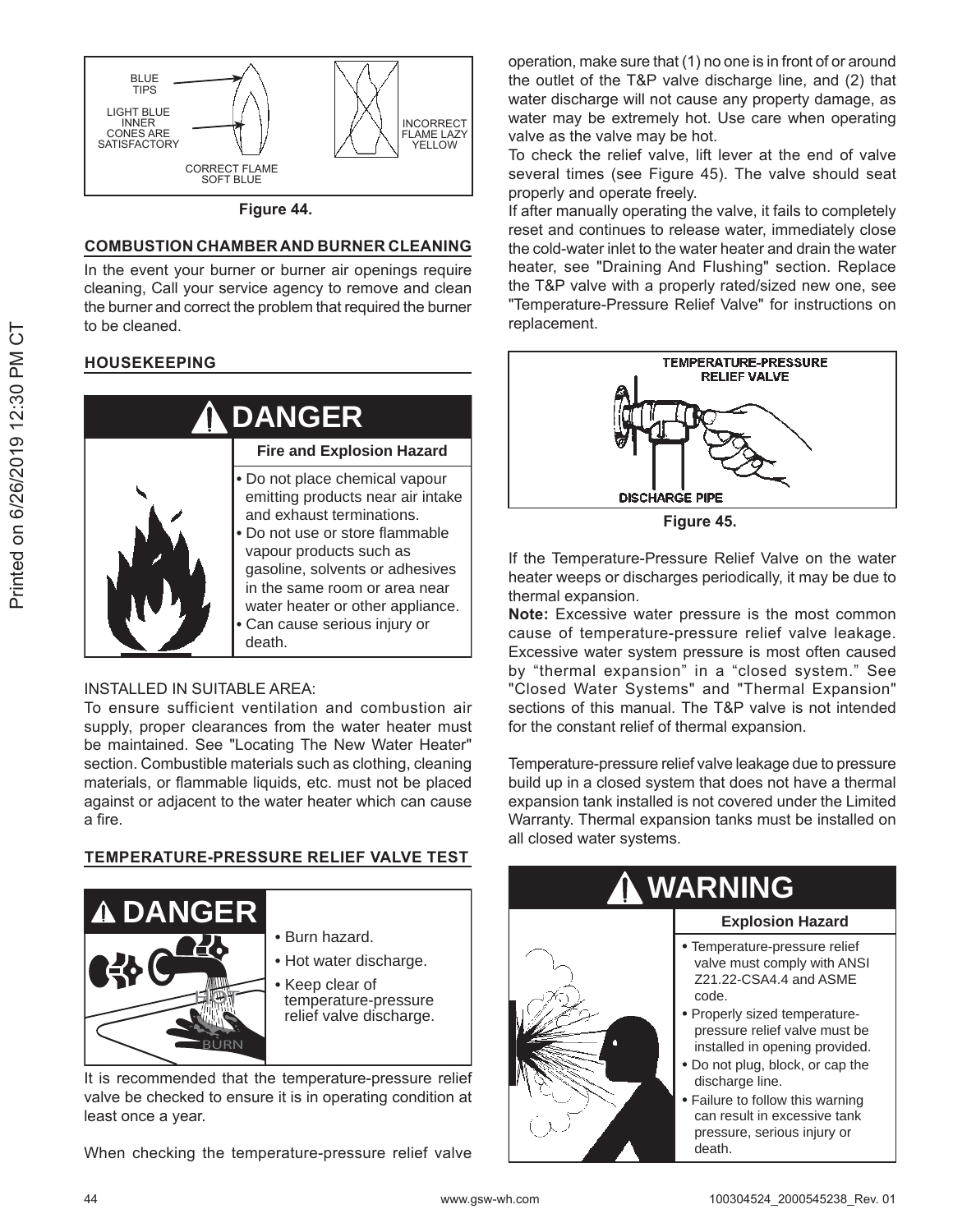#### **DRAINING AND FLUSHING**

Periodic draining and cleaning of sediment from the tank maybe necessary. It is recommended that the tank be drained and flushed every 6 months to remove sediment which may build up during operation. The water heater should be drained if being shut down during freezing temperatures. See "Typical Installation" section in this manual for location of the water heater components described below.



#### **To Drain The Water Heater Storage Tank**

- 1. Turn "OFF" the electrical supply to the water heater.
- 2. Turn "OFF" the gas supply at the Main Gas shut-off Valve.
- 3. Open a hot water faucet and let the hot water run until it is cool (This may take 10 minutes or longer).

**Warning:** Be sure the water runs cool before draining the tank to reduce the risk of scalding.

- 4. Connect a garden hose to the drain valve and place the other end of the hose in an adequate drain. Note that sediment in the bottom of the tank may clog the valve and prevent it from draining. If you can't get the tank to drain, contact a qualified person.
- 5. CLOSE the cold-water inlet valve to the water heater.
- 6. Open the drain valve on the water heater.
- 7. If not already done, open a hot water faucet to help the water in the tank drain faster.
- 8. If a large amount of sediment was present when the tank was drained, follow instructions in the "To Flush The Water Heater Storage Tank" section.
- 9. Close the water heater drain valve when all water in the storage tank has drained and remove the hose.
- 10. Follow instructions in the "Filling The Water Heater" section
- 11. Follow the lighting instructions on the label or see "Lighting Instructions" to restart the water heater.

**Note:** If the water heater is going to remain shut down and empty for an extended period, the drain valve should be left open with hose connected allowing water to terminate to an adequate drain.

#### **To Flush The Water Heater Storage Tank**

Follow Step 1 through Step 7 in the

"To Drain The Water Heater Storage Tank" section.

- 1. Flush the tank by opening the cold water supply valve and letting the water run until no more sediment drains from the tank.
- 2. Close the water heater drain valve when flushing is completed and remove the drain hose.
- 3. Ensure the heater is full of water.
- 4. Follow instructions in the "Filling The Water Heater" section.
- 5. Follow the lighting instructions on the label or see "Lighting Instructions" to restart the water heater.

**Caution:** Do not turn on power to the water heater unless the tank is full. Open a hot-water faucet and allow the water to run until the air is purged and the water flows uninterrupted from the faucet.

Important: When operating a cold tank, condensation can occur and drip on the burner. This should not be confused with a tank leak.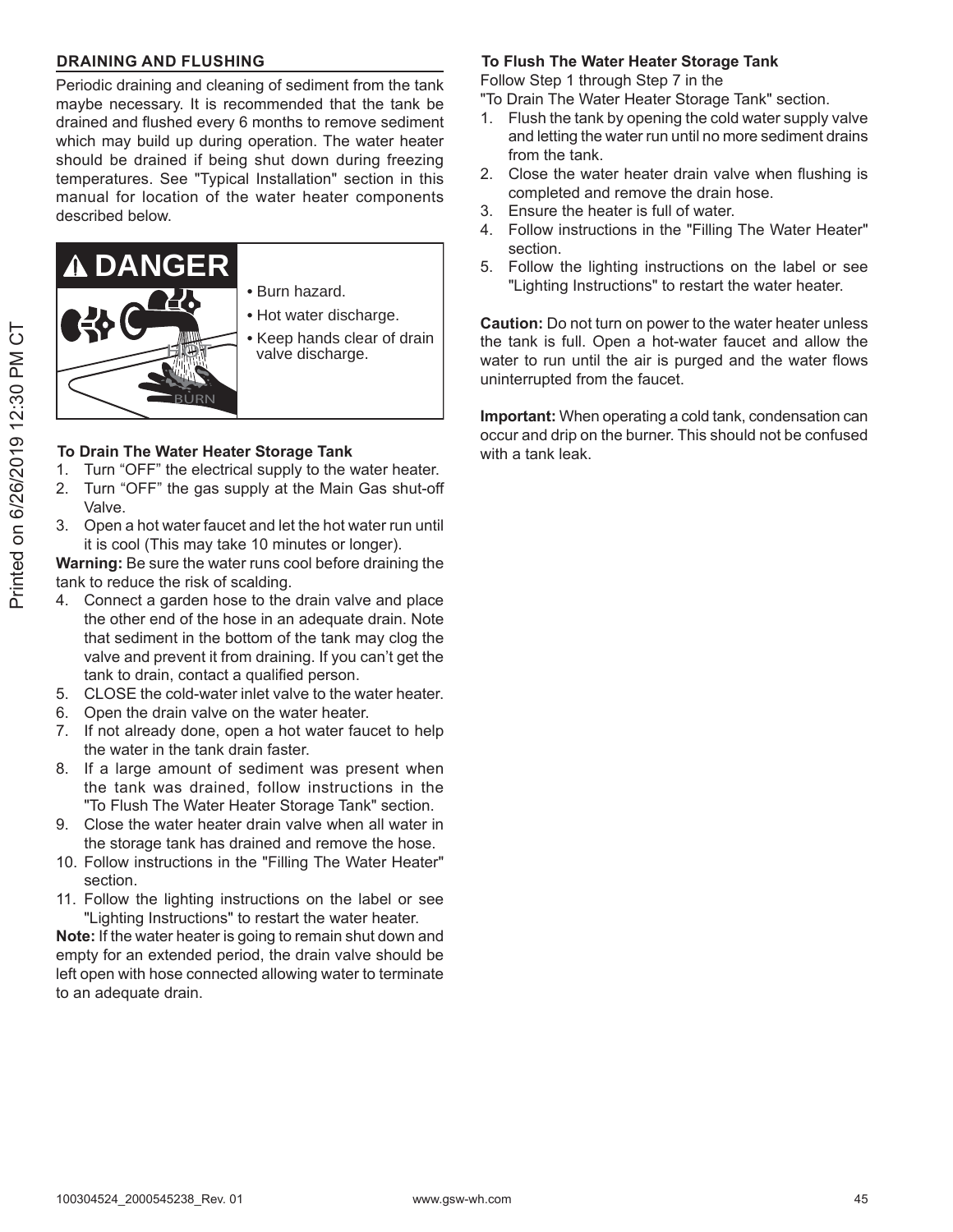### **CAUTION**

#### **Property Damage Hazard**

- Avoid water heater damage.
- Inspection and replacement of anode rod required.

The anode rod is a sacrificial metal rod that helps avoid corrosion and premature failure (leaks) in the tank. The anode rod is a consumable item. Inspect the anode rod after the first six months of operation when you drain and flush the tank. Replace the anode rod if it is substantially worn out or depleted (see Figure 46). Thereafter, inspect the anode rod annually or more frequently if needed. If you use a water softener, your anode rod will deplete faster than normal. Inspect the anode rod more frequently, replacing the anode rod if it is depleted. Once the anode rod is depleted, the tank will start to corrode, eventually developing a leak. Obtain a new anode rod from your local plumbing supplier or have a qualified person replace it. (Anode rods are a consumable item and are not covered under warranty).

Certain water conditions will cause a reaction between the anode rod and the water. The most common complaint associated with the anode rod is a "rotten egg smell" produced from the presence of hydrogen sulfide gas dissolved in the water. The removal of the anode rod requires a 1-1/16" socket.

**Important:** Do not operate the water heater without a functioning anode rod as this will void any warranties. A special anode rod may be available if water odour or discolouration occurs.

**Note:** This rod may reduce but not eliminate water odour problems. The water supply system may require special filtration equipment from a water conditioning company to successfully eliminate all water odour problems.

To replace the anode:

- 1. Turn "OFF" the electrical supply to the water heater.
- 2. Turn "OFF" the gas supply at the Main Gas shut-off Valve.
- 3. CLOSE the cold-water inlet valve to the water heater.
- 4. OPEN a nearby hot-water faucet and leave open to allow for draining.
- 5. Drain approximately 19I (5 gallons) of water from tank. (Refer to "Draining And Flushing" for proper procedures). Close drain valve.
- 6. Remove old anode rod.
- 7. Use Teflon<sup>®</sup> tape or approved pipe sealant on threads and install new anode rod.
- 8. Remove the hose and follow instructions in the "Filling The Water Heater" section.
- 9. Follow the lighting instructions on the label or see "Lighting Instructions" to restart the water heater.

See Figure 47 for anode rod location.



**Figure 46.** 



Figure 47.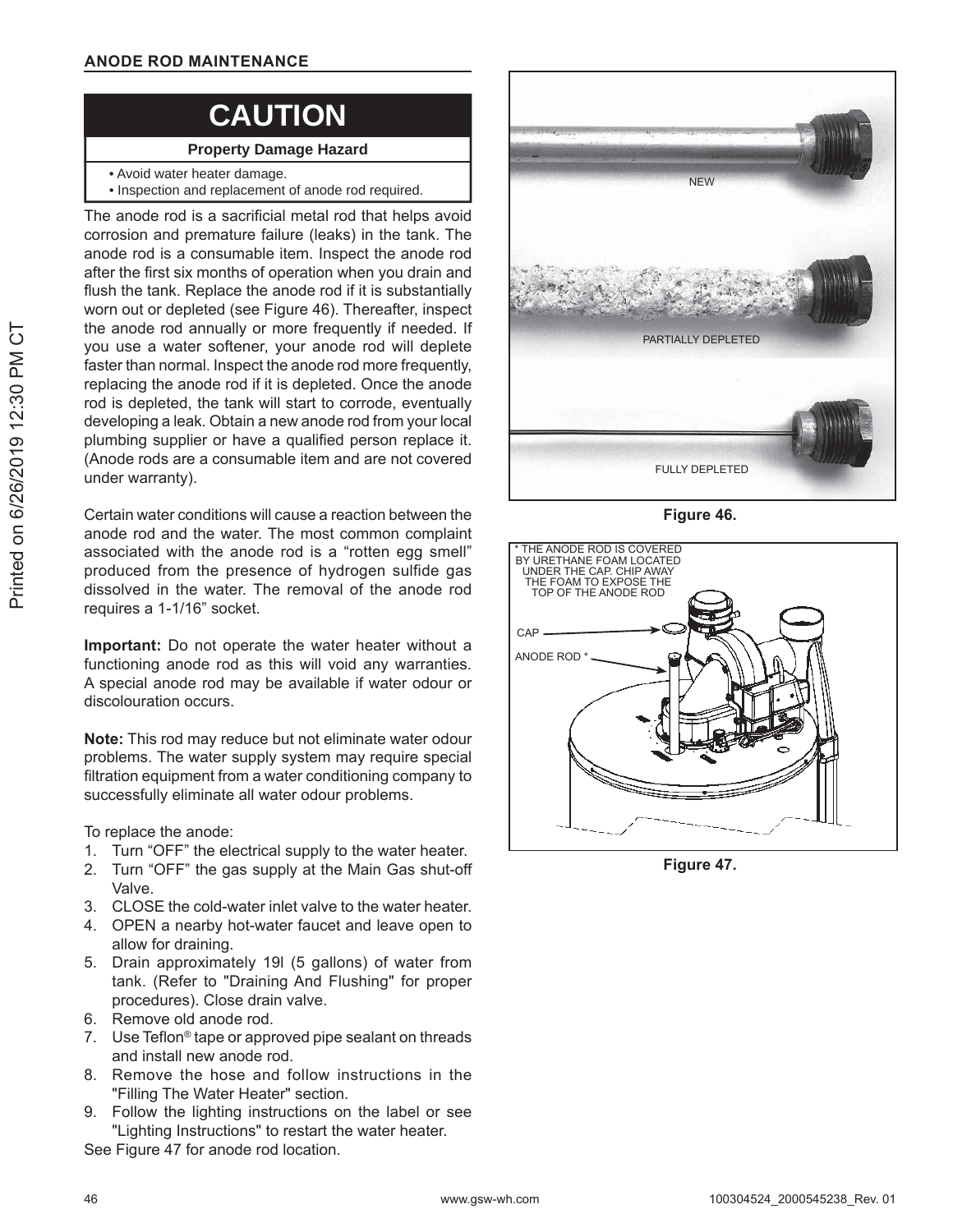### **LEAKAGE CHECKPOINTS**

#### **SERVICE**

If a condition persists or you are uncertain about the operation of the water heater contact a service agency. Use this guide to check a "leaking" water heater. Many suspected "leakers" are not leaking tanks. Often the source of the water can be found and corrected.

If you are not thoroughly familiar with gas codes, your water heater and safety practices, contact your gas supplier or qualified installer to check the water heater.

Ensure the venting is properly attached and secured.

Never use this water heater unless it is completely filled with water. To prevent damage to the tank, the tank must be filled with water. Water must flow from the hot-water faucet before turning "ON" gas to the water heater.

- Water at the blower assembly is water vapour which А. has condensed out of the combustion products. This is caused by a problem in the vent. A drainage port is included at the vent pipe connection.
- B. \*Condensation may be seen on pipes in humid weather or pipe connections may be leaking.
- C. \*The anode rod fitting may be leaking.
- D. Small amounts of water from temperature-pressure relief valve may be due to thermal expansion or high water pressure in your area.
- E. \*The temperature-pressure relief valve may be leaking at the tank fitting.
- F. Water from a drain valve may be due to the valve being slightly opened.
- G. \*The drain valve may be leaking at the tank fitting.
- H. Combustion products contain water vapour which can condense on the cooler surfaces of the tank. Droplets form and drip onto the burner. This is common at the time of start-up after installation and when incoming water is cold.
- Water in the water heater bottom may be from  $\mathbf{L}$ condensation. loose connections, or the relief valve. DO NOT replace the water heater until a full inspection of all possible water sources is made and necessary corrective steps taken.

Leakage from other appliances, water lines, or ground seepage should also be checked.

\* To check where threaded portion enters tank, insert cotton swab between jacket opening and fitting. If cotton is wet, follow the instructions in the "Draining And Flushing" section and then remove fitting. Put pipe dope or Teflon<sup>®</sup> tape on the threads and replace. Then follow the instructions in the "Filling The Water Heater" section.





Figure 48.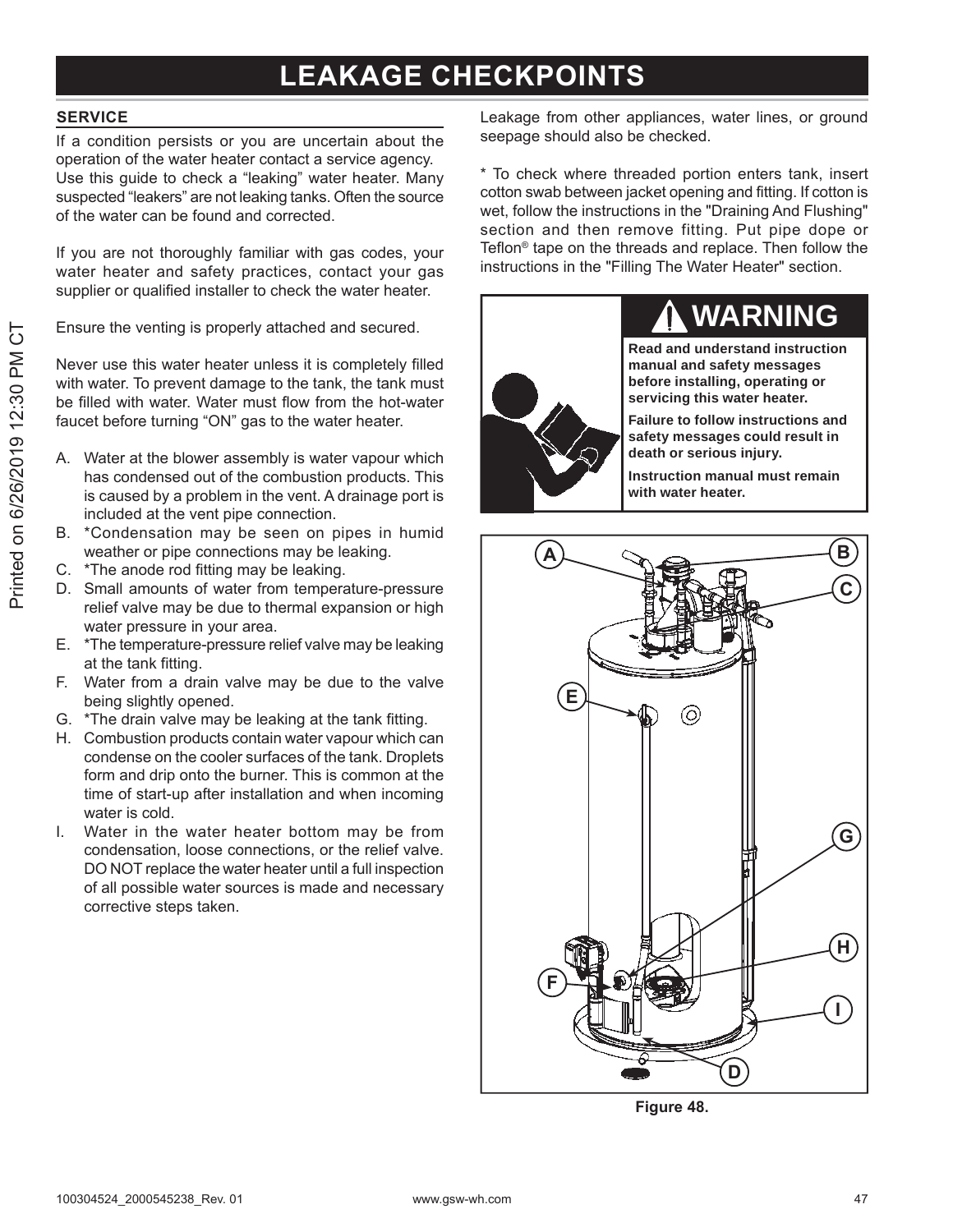### **REFERENCE PARTS LISTING**

Replacement parts may be ordered 12 Outer Gas Door through your plumber or the local distributor. When ordering replacement parts, always have the following information ready:

- Model, Serial and Product number  $1.$
- 2. Type of gas
- Item number 3.
- $4.$ Parts description

1 Termination Elbow with Vent Screen

- 2 \*Vent Pipe
- 3 \*Vent Pipe Elbow (long radius)
- 5 Cold-Water Inlet Nipple/Diptube
- 6 \*\* Combo Heating System Supply Outlet (Optional)
- 7 T&P Valve
- 8 \*Discharge Pipe
- 9 \*\* Combo Heating System Return Inlet (Optional)
- 10 Gas Control Valve/Thermostat (Honeywell)
- 11 Drain Valve
- 
- 13 Manifold Door Assembly (behind outer door) (see Figure 3 & Figure 4) (see also Figure 51 & Figure 52)
- 14 \*Metal Drain Pan
- 15 \*Floor Drain
- 22 Anode (under cap)
- 23 Baffle Assembly
- 24 Hot-Water Outlet Nipple/Anode
- 26 \*\*\*\*Rubber Coupling (see Figure 5) (see also Figure 53)
- 27 Gear Clamp (see Figure 5) (see also Figure 53)
- \*\*\* Blower with Power Cord (see Figure 28 5) (see also Figure 53)
- 29 Air Duct Adapter
- 30 Air Inlet Snorkel
- 31 Air Duct
- 33 Flame Sensor Rod (see Figure 3 & Figure 4) (see also Figure 51 & Figure 52)
- 34 Sheet Metal Burner (see Figure 3 & Figure 4) (see also Figure 51 & Figure 52)
- 35 Gas Orifice (see Figure 3 & Figure 4) (see also Figure 51 & Figure 52)
- 36 Gas Manifold (see Figure 3 & Figure 4) (see also Figure 51 & Figure 52)
- 37 Hot-Surface Igniter (see Figure 3 & Figure 4) (see also Figure 51 & Figure 52)
- 38 Manifold Door Gasket (see Figure 3 & Figure 4) (see also Figure 51 & Figure 52)
- 39 Manifold Door (see Figure 3 & Figure 4) (see also Figure 51 & Figure 52)
- 40 Two Piece Grommet With Clip (see Figure 3 & Figure 4) (see also Figure 51 & Figure 52)
- 41 Viewport (see Figure 3 & Figure 4) (see also Figure 51 & Figure 52)
- 42 Air Tubing (Intake) (see Figure 5) (see also Figure 53)
- 43 Blower High Limit Switch (see Figure 5) (see also Figure 53)
- 44 Intake Air Pressure Switch (NC) (inside box) (see Figure 5) (see also Figure 53)
- 45 Capacitor (see Figure 5) (see also Figure 53)
- 46 Air Tubing (Exhaust) (see Figure 5) (see also Figure 53)
- 47 Exhaust Air Pressure Switch (NO) (inside box) (see Figure 5) (see also Figure 53)
- \*\*, \*\*\*, \*\*\*\* see notes on following page.



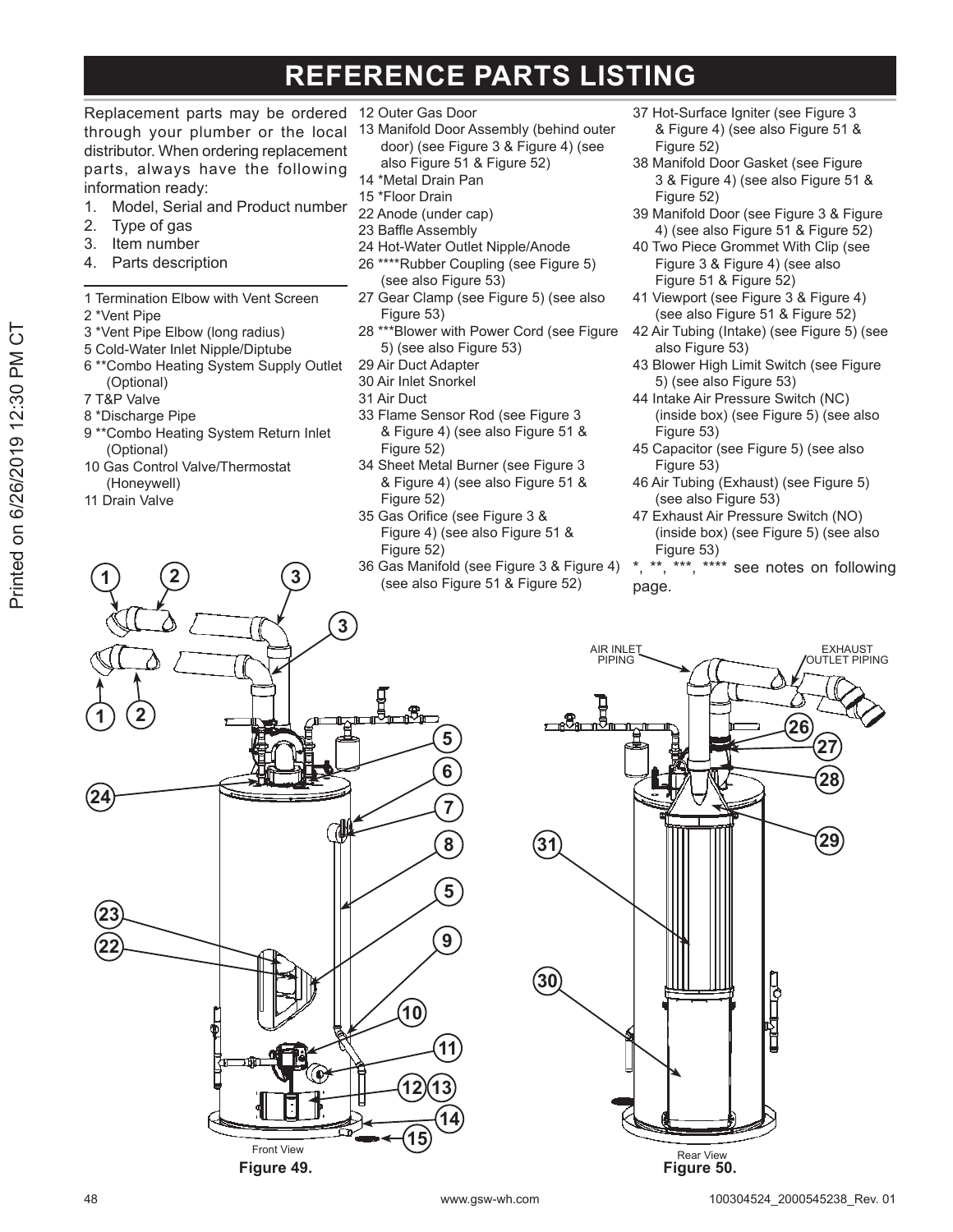

Figure 51.



Figure 52.



Figure 53.

#### Notes:

- Items not supplied with the water heater.
- $**$ The side recirculation loop connections may not be used as the primary water inlet and outlet connections. See "Combo Heating Inlet And Outlet Side Taps".
- $***$ Caution: harness has 120 VAC during operation.
- \*\*\*\* See "Vent Pipe Installation" for more information.
- The orifice on Natural gas models has Right-hand  $^{\dagger}$ thread, the orifice on Propane (LP) models has Lefthand thread.
- †† For Natural gas models the Flare Nut has Right-hand thread. For Propane (LP) models the Flare Nut has Left-hand thread.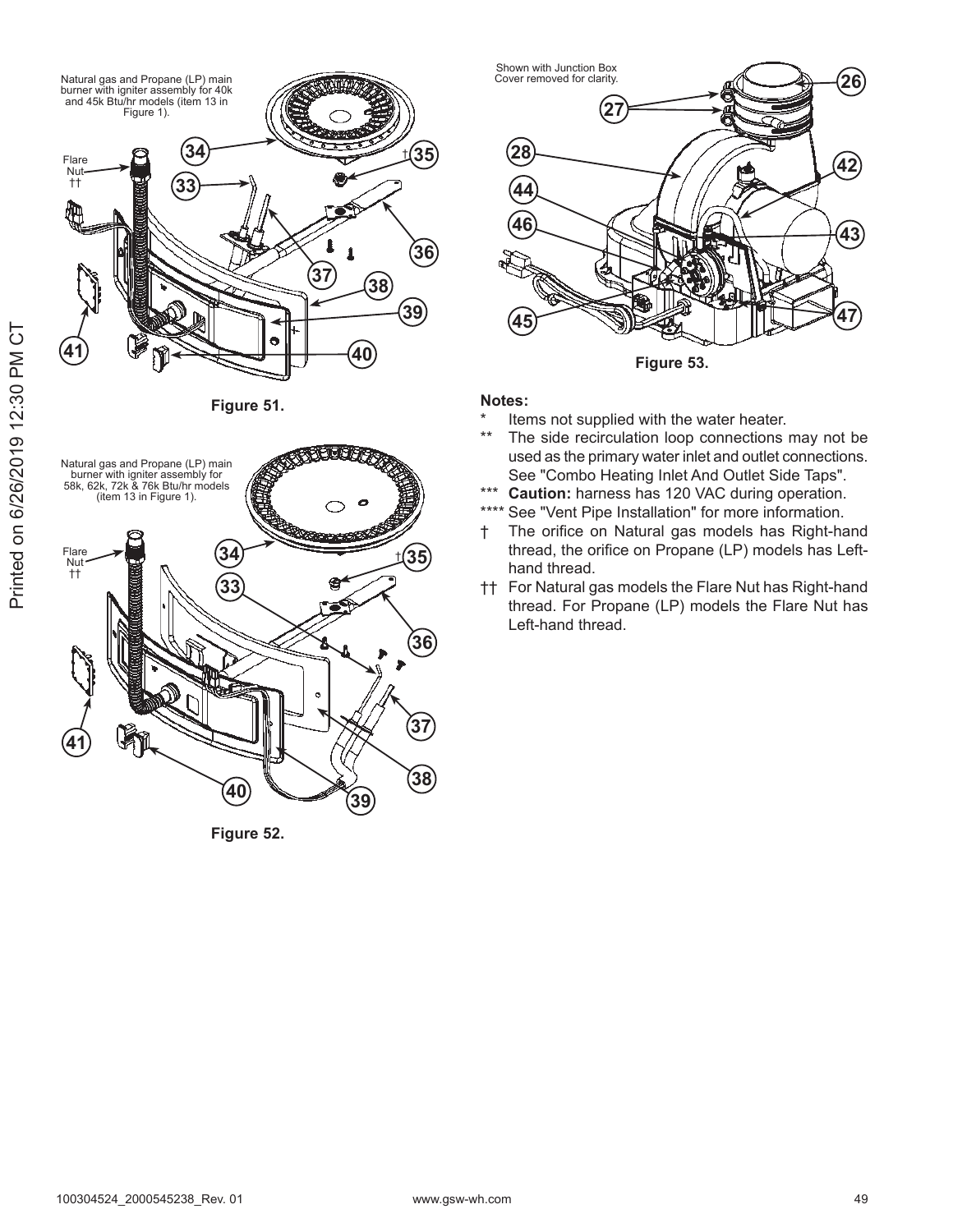### **TROUBLESHOOTING GUIDELINES**

These guidelines should be utilized by a qualified service agent.

#### **LOCKOUTS**

#### **Soft Lockout**

 $\bullet$ Occurs when a system safety device trips to break the sequence of operation. The control will try to start the system in a timed basis but will not reinstate operation until the failure is corrected.

#### **Hard Lockout**

Occurs when the main controller fails and must be  $\bullet$ replaced.

#### **RESETTING THE HEATER CONTROL**

- Soft lockouts as diagnosed by the system error codes  $\bullet$ require the gas control to be reset.
- $\bullet$ To reset the control, slide the "ON/OFF" switch to the "OFF" position. Wait for 10 seconds and move the switch back to the "ON" position.
- If the problem that caused the control to lock out has not been corrected, the control will remain or again go back into lockout.

#### **IGNITION STATE AND TIMING**

| <b>IGNITION STATE</b>                                       | <b>TIMING</b>                          |  |
|-------------------------------------------------------------|----------------------------------------|--|
|                                                             | 5 seconds (NG models)                  |  |
| Pre-purge                                                   | 15 seconds (LP models)                 |  |
| Hot Surface Igniter<br>(HSI) Warmup                         | 10 seconds                             |  |
| Ignition Activation<br>Period (IAP)                         | 3.5 seconds maximum                    |  |
| <b>Flame Recognition</b><br>Period (FRP)                    | $0.5$ second                           |  |
| <b>Trial For Ignition</b>                                   | IAP + FRP                              |  |
| <b>Flame Stabilization</b><br>Period                        | Not Applicable                         |  |
| Inter-purge                                                 | 30 seconds                             |  |
| <b>Flame Failure</b><br><b>Response Time</b>                | 2 seconds max<br>(@ 1uA flame current) |  |
| Post-purge                                                  | 30 seconds                             |  |
| Pressure Switch (PS)<br>Prove Period                        | 2 minutes                              |  |
| Pressure Switch (PS)<br>Fault Delay (failed<br>open/closed) | 2 minutes                              |  |
| Soft Lockout                                                | 20 minutes                             |  |
| Energy Cut Off<br>(ECO) Limit Lockout                       | Indefinite                             |  |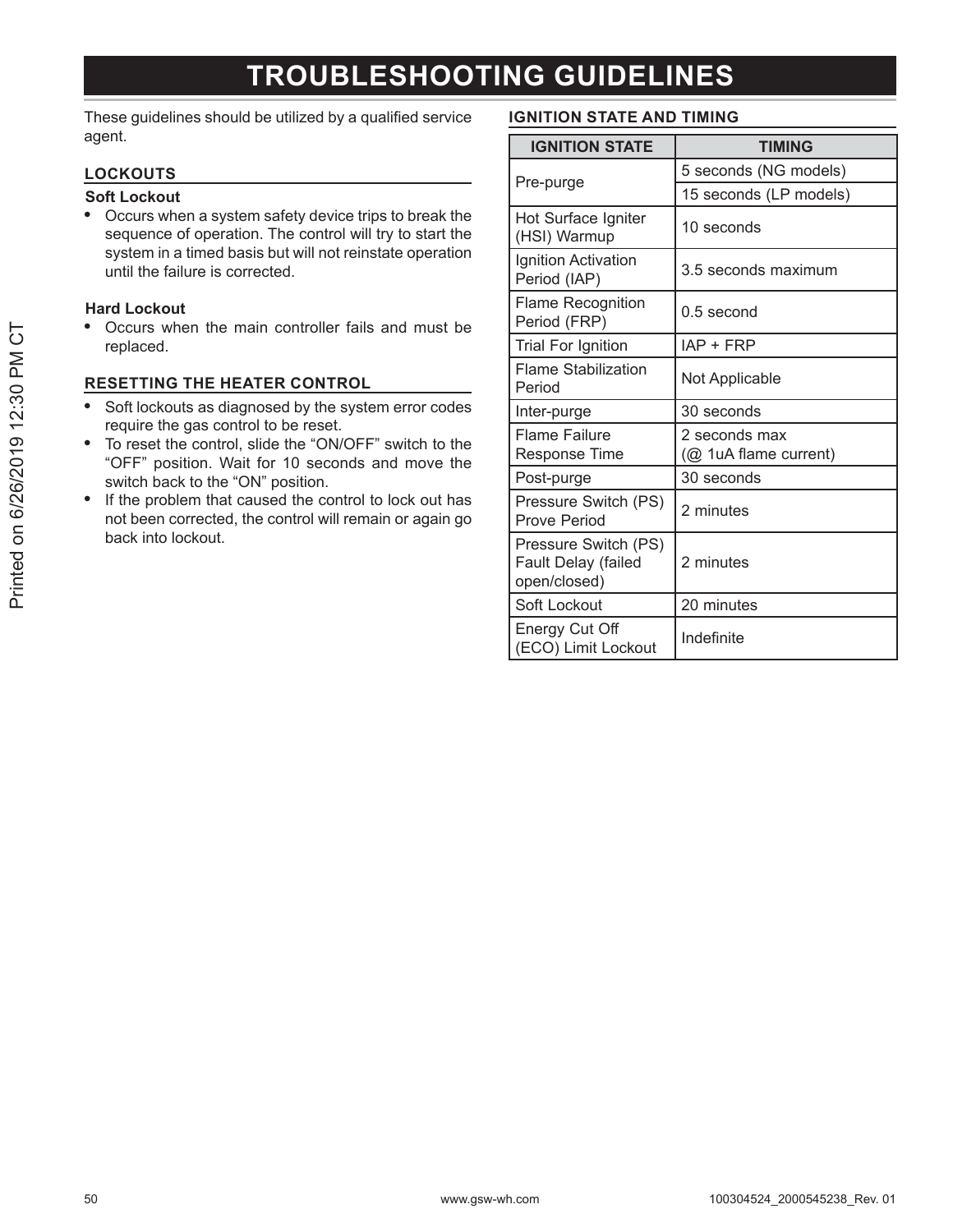#### **SYSTEM STATUS AND ERROR CODES**

The micro-controller inside the gas control monitors the ignition sequence, temperature settings, and overall operation of the heater. If any of these parameters does not operate properly the controller will shut down the water heater, diagnose the failure and flash an error code. The table below lists the System Status Codes for the Honeywell control. Refer to it and to the "Ignition State And Timing" to diagnose the problem before attempting corrective action.

| <b>LED Flash Sequence</b>             | <b>Control Status</b>                                                            | <b>Corrective</b><br><b>Action</b><br><b>Number</b> |
|---------------------------------------|----------------------------------------------------------------------------------|-----------------------------------------------------|
| Short flash once every four seconds   | IDLE (no call for heat, no fault conditions)                                     | $\mathbf{1}$                                        |
| "Heartbeat", alternates bright/dim    | Call For Heat (no fault conditions)                                              | $\overline{2}$                                      |
| One Flash, three second pause         | Low Flame Signal (control continues to operate)                                  | 3                                                   |
| Two Flash, three second pause         | <b>Pressure Switch Failed Closed</b>                                             | 4                                                   |
| Three Flash, three second pause       | Pressure Switch Failed Open                                                      | 5                                                   |
| Four Flash, three second pause        | ECO (Energy Cut Off) Limit Lockout<br>thermostat temperature limit was exceeded. | 6                                                   |
| Five Flash, three second pause        | Flame Out Of Sequence                                                            | $\overline{7}$                                      |
| Six-One Flash, three second pause     | Soft Lockout<br>- Retry Limit<br>- Failed Trial For Ignition                     | 8                                                   |
| Six-Two Flash, three second pause     | Soft Lockout<br>- Recycle Limit<br>- Pressure Switch/ High Limit opened          | 9                                                   |
| Six-Three Flash, three second pause   | Soft Lockout<br>- Recycle Limit<br>- Flame Lost                                  | 10                                                  |
| Six-Four Flash, three second pause    | Soft Lockout<br>- Flame out of Sequence Sensed                                   |                                                     |
| Seven Flash, three second pause       | N/A<br>(Flammable Vapour Sensor Lockout)                                         | 12                                                  |
| Eight-One Flash, three second pause   | (Flammable Vapour Sensor Fault Detected)<br>N/A                                  | 13                                                  |
| Eight-Two Flash, three second pause   | <b>Temperature Sensor Fault Detected</b>                                         | 14                                                  |
| Eight-Three Flash, three second pause | <b>Electronics Fault Detected</b>                                                | 15                                                  |
| Eight-Four Flash, three second pause  | <b>Valve Fault Detected</b>                                                      | 16                                                  |
| LED continuously "ON"                 | <b>Hard Lockout</b>                                                              | 17                                                  |

#### **READING THE LED FLASH SEQUENCE.**

The LED indicator light is active when the gas valve/thermostat is in operation. The light will normally show a flash sequence of a short flash once every four seconds or a "Heartbeat" of alternating bright/dim. Multiple flash codes indicate an error and can be read as follows:

Example: Corrective Action Number 9, Six-Two Flash, three second pause. For this code, the LED indicator light will make six bright flashes, pause for one second and then make two more bright flashes. The LED will pause for three seconds and repeat the six-two cycle of flashes.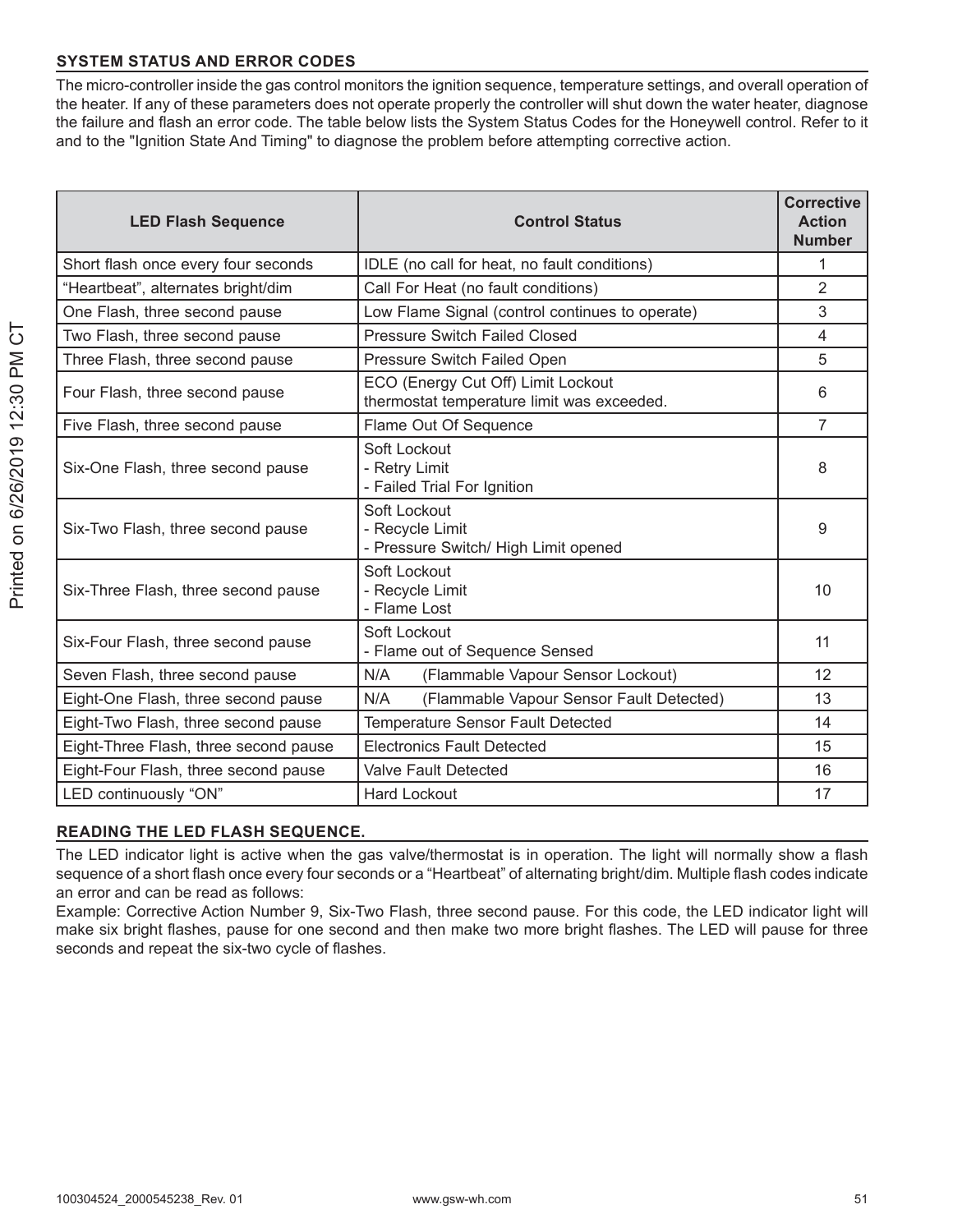#### **CORRECTIVE ACTIONS**

See the table below for corrective actions corresponding to the Corrective Action Number in the "System Status And Error Codes" section above. If following those corrective actions does not resolve the error, refer to "Other Symptoms" table later in this manual.

| <b>Corrective</b><br><b>Action</b><br><b>Number</b> | <b>Corrective Action</b>                                                                                                                                                                                                                                                                                                                                                                                                                                                                                                                                                                                                                                                                                                                                                                                                                                                                                                                                                                                                                                                                                                                                                                                                                                                                                                                                                                                                                                                                                                                                                                                                       |  |  |
|-----------------------------------------------------|--------------------------------------------------------------------------------------------------------------------------------------------------------------------------------------------------------------------------------------------------------------------------------------------------------------------------------------------------------------------------------------------------------------------------------------------------------------------------------------------------------------------------------------------------------------------------------------------------------------------------------------------------------------------------------------------------------------------------------------------------------------------------------------------------------------------------------------------------------------------------------------------------------------------------------------------------------------------------------------------------------------------------------------------------------------------------------------------------------------------------------------------------------------------------------------------------------------------------------------------------------------------------------------------------------------------------------------------------------------------------------------------------------------------------------------------------------------------------------------------------------------------------------------------------------------------------------------------------------------------------------|--|--|
| 1                                                   | Normal operation, no action necessary.                                                                                                                                                                                                                                                                                                                                                                                                                                                                                                                                                                                                                                                                                                                                                                                                                                                                                                                                                                                                                                                                                                                                                                                                                                                                                                                                                                                                                                                                                                                                                                                         |  |  |
| $\overline{2}$                                      | Normal operation, no action necessary.                                                                                                                                                                                                                                                                                                                                                                                                                                                                                                                                                                                                                                                                                                                                                                                                                                                                                                                                                                                                                                                                                                                                                                                                                                                                                                                                                                                                                                                                                                                                                                                         |  |  |
| $\mathbf{3}$                                        | 1. Flame rod not properly seated in flame, reposition rod.<br>2. Clean flame sensor rod with fine steel wood to avoid lock-out.                                                                                                                                                                                                                                                                                                                                                                                                                                                                                                                                                                                                                                                                                                                                                                                                                                                                                                                                                                                                                                                                                                                                                                                                                                                                                                                                                                                                                                                                                                |  |  |
| 4                                                   | 1. Check that blower operates and does not have any blockages.<br>2. Check that all wiring is correct.<br>3. Ensure the air pressure sensing tubes are properly connected and not kinked or damaged.<br>4. Ensure the air pressure switch is correct and the air pressure switch (N.O.) is not bypassed<br>(jumpered).<br>5. Turn power to the unit "OFF" – check for continuity of the air pressure switch (N.O.) with wires<br>disconnected;<br>a. If the pressure switch contacts show continuity (closed circuit), replace the pressure switch,<br>b. If the pressure switch contacts are open and all wiring is correct, replace the Gas Control.                                                                                                                                                                                                                                                                                                                                                                                                                                                                                                                                                                                                                                                                                                                                                                                                                                                                                                                                                                         |  |  |
| 5                                                   | 1. Ensure the blower is running - check for 120 VAC to the blower when the heating cycle begins.<br>a. If the Gas Control does not energize the blower - replace the Gas Control.<br>b. If the blower fails to start when energized:<br>Turn power to the heater "OFF" - check if the capacitor is connected;<br>i.<br>Turn power to the heater "OFF" - check the capacitor rating (3uF +/-5%);<br>ii.<br>iii. Turn power to the heater "OFF" - replace the blower assembly.<br>2. Ensure the air pressure sensing tubes are properly connected and not kinked or damaged;<br>3. Check continuity of the vent temperature limit switch – replace switch if contact remain open.<br>4. Check continuity of the air pressure switch (N.C.) – replace switch if contact remain open.<br>5. Ensure the correct size of exhaust and air intake pipes were used per the instruction manual<br>for vent length. Ensure maximum number of elbows or equivalent feet of both pipes was not<br>exceeded.<br>6. Ensure there are no obstructions in the exhaust and air intake pipes.<br>7. If there are excessive restrictions in the air intake pipe the air pressure switch (N.C.) will open.<br>8. Check air pressure switch performance - Check blower vacuum with a manometer - Compare<br>with air pressure switch (N.O.) setting. If the air pressure switch proves defective – replace the air<br>pressure switch (N.O.).<br>9. If the air pressure switch (N.O.) performance test results prove the air pressure switch is working<br>properly, and all other steps are followed, and fault code persist – replace the control. |  |  |
| 6                                                   | Resetting the ECO (Energy Cut-Out) requires manual intervention. It cannot be reset by cycling power<br>to the control.<br><b>Reset Procedure</b><br>1. Manual reset is performed by turning the set point knob to lowest set point position for a minimum<br>of 10 seconds and then return it to the desired set point.<br>2. The manual reset of the ECO can only be performed 2 times, after the ECO trips a third time, the<br>gas valve will enter a hard lock out where the gas control will need to be replaced.                                                                                                                                                                                                                                                                                                                                                                                                                                                                                                                                                                                                                                                                                                                                                                                                                                                                                                                                                                                                                                                                                                        |  |  |
| $\overline{7}$                                      | 1. Turn the power "OFF" for 10-20 seconds then "ON" again to clear the fault code.<br>2. Flame rod not properly seated in flame, reposition rod.<br>3. Clean flame sensor rod with fine steel wood to avoid lock-out.<br>4. Replace the control if the fault code persists.                                                                                                                                                                                                                                                                                                                                                                                                                                                                                                                                                                                                                                                                                                                                                                                                                                                                                                                                                                                                                                                                                                                                                                                                                                                                                                                                                    |  |  |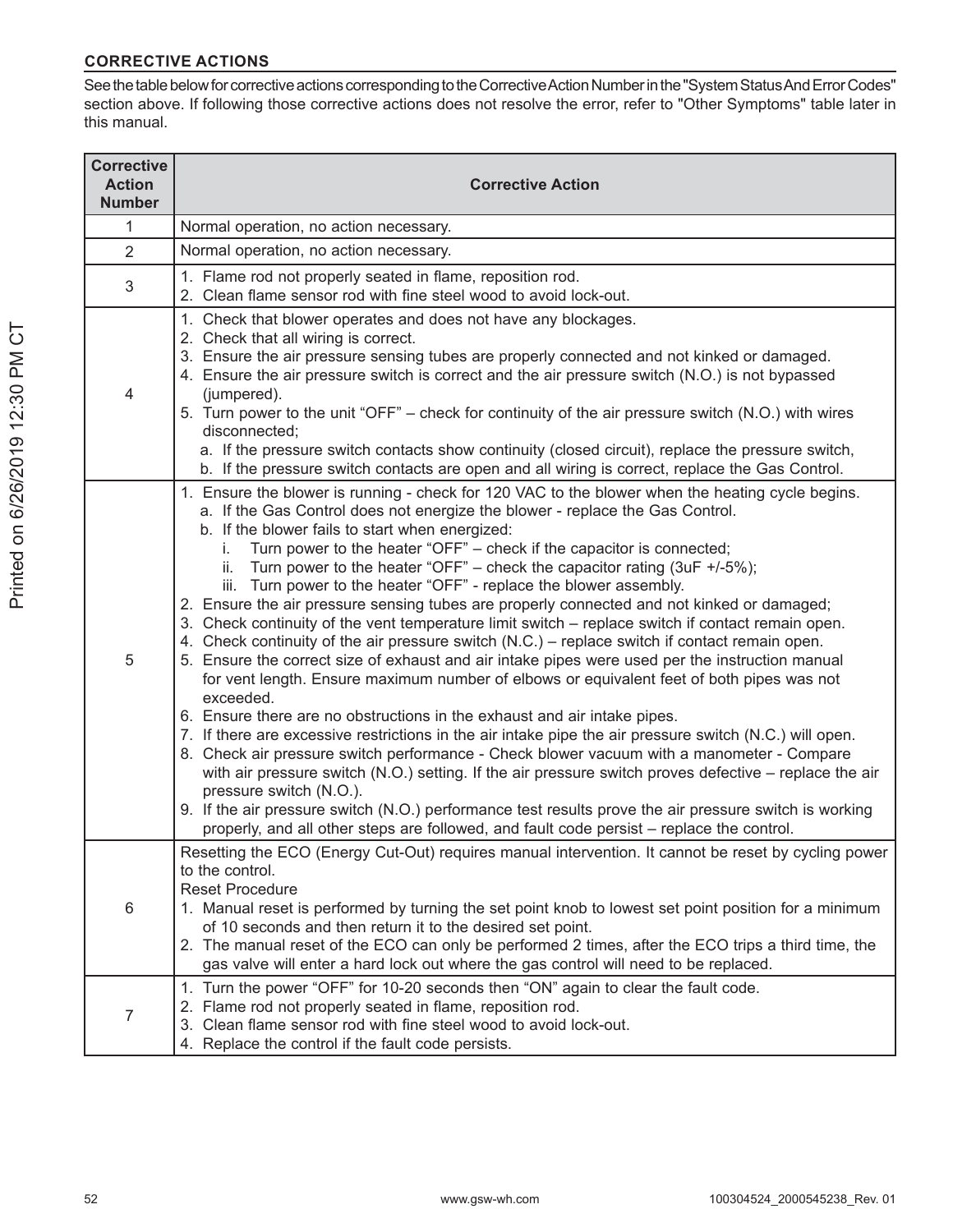| <b>Corrective</b><br><b>Action</b><br><b>Number</b> | <b>Corrective Action</b>                                                                                                                                                                                                                                                                                                                                                                                                                                                                                                                                                                                                                                                                                                                                                                                                                                                                                                                                                                                                                                                                                                                                                                                                                                                                                                                                                                                                                                                                                                                                                                                         |
|-----------------------------------------------------|------------------------------------------------------------------------------------------------------------------------------------------------------------------------------------------------------------------------------------------------------------------------------------------------------------------------------------------------------------------------------------------------------------------------------------------------------------------------------------------------------------------------------------------------------------------------------------------------------------------------------------------------------------------------------------------------------------------------------------------------------------------------------------------------------------------------------------------------------------------------------------------------------------------------------------------------------------------------------------------------------------------------------------------------------------------------------------------------------------------------------------------------------------------------------------------------------------------------------------------------------------------------------------------------------------------------------------------------------------------------------------------------------------------------------------------------------------------------------------------------------------------------------------------------------------------------------------------------------------------|
| 8                                                   | 1. Gas supply is turned off or gas pressure is too low. Ensure supply pressure and manifold gas<br>pressures are within requirements. Manifold pressure is nonadjustable, if gas supply pressure<br>proves correct and manifold pressure is off by more than 0.3" WC replace the control.<br>2. Low supply voltage - should be 115 - 125 VAC<br>3. Ensure flame sensor is making good contact with the burner flame and flame is steady.<br>4. Ensure flame sensor is clean, use ultra-fine steel wool to clean flame sensor.<br>5. Ensure the Hot Surface Igniter is positioned properly to provide consistent ignition.<br>6. Check for any cracks in igniter assembly ceramic insulators - replace igniter assembly if damaged.<br>7. Check resistance of igniter at room temperature (at the plug). Replace the igniter if resistance is<br>not within 42-76 ohms at room temperature.<br>8. Ensure correct size of exhaust and air intake pipes were used per the instruction manual for vent<br>length. Ensure maximum number of elbows or equivalent feet of both pipes was not exceeded.                                                                                                                                                                                                                                                                                                                                                                                                                                                                                                                 |
| $\overline{9}$                                      | 1. Ensure the blower is running - check for 120 VAC to the blower when the heating cycle begins.<br>a. If the Gas Control does not energize the blower - replace the Gas Control.<br>b. If the blower fails to start when energized:<br>Turn power to the unit "OFF" - check if the capacitor is connected;<br>i.<br>ii. Turn power to the unit "OFF" - check the capacitor rating (3uF +/-5%);<br>iii. Turn power to the unit "OFF" - replace the blower assembly.<br>2. Ensure the air pressure sensing tubes are properly connected and not kinked or damaged;<br>3. Check continuity of the vent temperature limit switch – replace switch if contacts remain open.<br>4. Check continuity of the air pressure switch (N.C.) – replace switch if contacts remain open.<br>5. Ensure correct size of exhaust and air intake pipes were used per the instruction manual for vent<br>length. Ensure maximum number of elbows or equivalent feet of both pipes was not exceeded.<br>6. Ensure there are no obstructions in the exhaust and air intake pipes.<br>7. If there are excessive restrictions in the air intake pipe the air pressure switch (N.C.) will open.<br>8. Check air pressure switch performance - Check blower vacuum with a manometer - Compare<br>with air pressure switch (N.O.) setting. If the air pressure switch proves defective - replace the air<br>pressure switch (N.O.).<br>9. If the air pressure switch (N.O.) performance test results prove the air pressure switch is working<br>properly, and all other steps are followed, and fault code persist - replace the control. |
| 10                                                  | 1. Gas supply is turned "OFF" or gas pressure is too low. Ensure supply pressure and manifold gas<br>pressures are within requirements. Manifold pressure is nonadjustable. If supply pressure proves<br>correct and manifold, pressure is off by more than 0.3" WC replace the control.<br>2. Low supply voltage - should be 115 - 125 VAC<br>3. Ensure flame sensor is making good contact with the burner flame and flame is steady.<br>4. Ensure the flame sensor is clean, use ultra-fine steel wool to clean flame sensor.<br>5. Ensure the Hot Surface Igniter is positioned properly to provide consistent ignition.<br>6. Check for any cracks in igniter assembly ceramic insulators - replace igniter assembly if damaged.<br>7. Check resistance of igniter at room temperature (at the plug). Replace the igniter if resistance is<br>not within 42-76 ohms at room temperature.<br>8. Ensure correct size of exhaust and air intake pipes were used per the instruction manual for vent<br>length. Ensure maximum number of elbows or equivalent feet of both pipes was not exceeded.                                                                                                                                                                                                                                                                                                                                                                                                                                                                                                              |
| 11                                                  | 1. Turn the power "OFF" for 10-20 seconds then "ON" again to clear the fault code.<br>2. Replace the control if fault code persists.                                                                                                                                                                                                                                                                                                                                                                                                                                                                                                                                                                                                                                                                                                                                                                                                                                                                                                                                                                                                                                                                                                                                                                                                                                                                                                                                                                                                                                                                             |
| 12                                                  | $N/A - If this happens replace the gas control.$                                                                                                                                                                                                                                                                                                                                                                                                                                                                                                                                                                                                                                                                                                                                                                                                                                                                                                                                                                                                                                                                                                                                                                                                                                                                                                                                                                                                                                                                                                                                                                 |
| 13                                                  | $N/A - If this happens replace the gas control.$                                                                                                                                                                                                                                                                                                                                                                                                                                                                                                                                                                                                                                                                                                                                                                                                                                                                                                                                                                                                                                                                                                                                                                                                                                                                                                                                                                                                                                                                                                                                                                 |
| 14                                                  | 1. Turn the power "OFF" for 10-20 seconds then "ON" again to clear the fault code.<br>2. Replace the control if the fault code persist.                                                                                                                                                                                                                                                                                                                                                                                                                                                                                                                                                                                                                                                                                                                                                                                                                                                                                                                                                                                                                                                                                                                                                                                                                                                                                                                                                                                                                                                                          |
| 15                                                  | 1. Turn the power "OFF" for 10-20 seconds then "ON" again to clear the fault code.<br>2. Replace the control if the fault code persist.                                                                                                                                                                                                                                                                                                                                                                                                                                                                                                                                                                                                                                                                                                                                                                                                                                                                                                                                                                                                                                                                                                                                                                                                                                                                                                                                                                                                                                                                          |
| 16                                                  | 1. Turn the power "OFF" for 10-20 seconds then "ON" again to clear the fault code.<br>2. Replace the control if the fault code persist.                                                                                                                                                                                                                                                                                                                                                                                                                                                                                                                                                                                                                                                                                                                                                                                                                                                                                                                                                                                                                                                                                                                                                                                                                                                                                                                                                                                                                                                                          |
| 17                                                  | 1. Control has failed. If resetting the control does not clear the fault code, replace the control.                                                                                                                                                                                                                                                                                                                                                                                                                                                                                                                                                                                                                                                                                                                                                                                                                                                                                                                                                                                                                                                                                                                                                                                                                                                                                                                                                                                                                                                                                                              |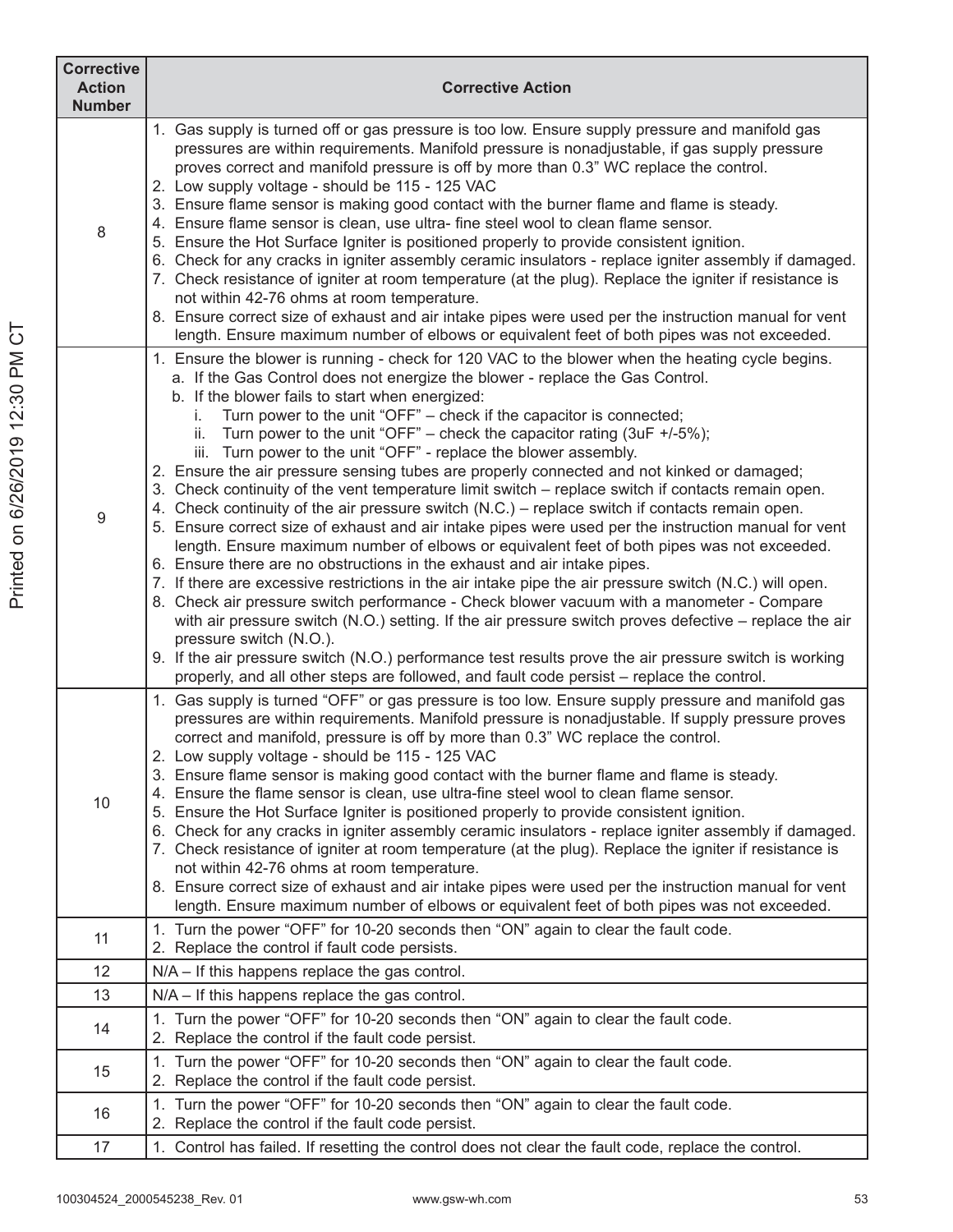#### **OTHER SYMPTOMS**

| <b>Problem</b>                    | <b>Possible Cause(S)</b>                                                                                                                                                                                                             | <b>Corrective Action</b>                                                                                                                                                                                                                                                                                                           |
|-----------------------------------|--------------------------------------------------------------------------------------------------------------------------------------------------------------------------------------------------------------------------------------|------------------------------------------------------------------------------------------------------------------------------------------------------------------------------------------------------------------------------------------------------------------------------------------------------------------------------------|
| Insufficient<br><b>Hot Water</b>  | 1. Thermostat set too low<br>2. Leaking faucets/Wasted hot water<br>3. Wrong piping connections<br>4. Water heater too small<br>5. Sediment or lime in tank<br>6. Long runs of exposed piping<br>7. Hot-water piping in outside wall | 1. Turn temperature knob to higher setting<br>2. Repair faucets<br>3. Correct piping: dip tube must be in cold inlet<br>4. Install adequate heater<br>5. Drain/flush-provide water treatment if needed<br>6. Insulate piping<br>7. Insulate piping                                                                                 |
| Water Is<br>Too Hot               | 1. Thermostat setting is too high<br>2. Heater stacking (Failure to install<br>the proper vent screens)                                                                                                                              | 1. Turn temperature knob to lower setting<br>2. Ensure correct size of exhaust and air intake pipes<br>were used per the instruction manual for vent<br>length. Ensure proper vent screens were used.                                                                                                                              |
| Slow Hot<br><b>Water Recovery</b> | 1. Thermostat set too low<br>2. Wrong piping connection<br>3. Wasted hot water<br>4. Heater too small                                                                                                                                | 1. Turn temperature knob to higher setting<br>2. Correct piping-dip tube must be in cold inlet<br>3. Advise customer<br>4. Install adequate heater                                                                                                                                                                                 |
| Drip From<br><b>Relief Valve</b>  | 1. Heater stacking (Failure to install<br>the proper vent screens)<br>2. Closed water system<br>3. Pressure build-up<br>4. Improperly seated valve                                                                                   | 1. Ensure the correct size of exhaust and air intake<br>pipes were used per the instruction manual for vent<br>length. Ensure the proper vent screens were used.<br>2. See thermal expansion section<br>3. Use a pressure-reducing valve and relief valve<br>4. Check Relief valve for proper operation (Do Not<br>plug T&P valve) |
| <b>Smelly Water</b>               | 1. Sulfides in water supply<br>2. Bacteria in water supply<br>3. Incompatible anode                                                                                                                                                  | 1. Chlorination procedure<br>2. Chlorination procedure<br>3. Replace with anode appropriate for water<br>conditions                                                                                                                                                                                                                |
| Condensation                      | 1. Filling the new water heater for the<br>first time<br>2. Water dripping from blower<br>assembly                                                                                                                                   | 1. Normal operation: the condensation should<br>disappear after heater warms up<br>2. Install condensate hose to drain port on the rubber<br>coupling                                                                                                                                                                              |
| Water Leakage                     |                                                                                                                                                                                                                                      | 1. Check "Leakage Checkpoints"                                                                                                                                                                                                                                                                                                     |
| <b>Exhaust Pipe</b><br>Too Hot    | 1. Failure to use correct size of<br>exhaust and air intake pipes;<br>2. Failure to install the vent screens;<br>3. Blower high limit switch fails to<br>open - switch defective                                                     | 1. Ensure the correct size of exhaust and air intake<br>pipes were used per the instruction manual for<br>vent length. Ensure maximum number of elbows or<br>equivalent feet of both pipes was not exceeded.<br>2. Ensure that the proper vent screens were used.<br>3. Replace blower high limit switch                           |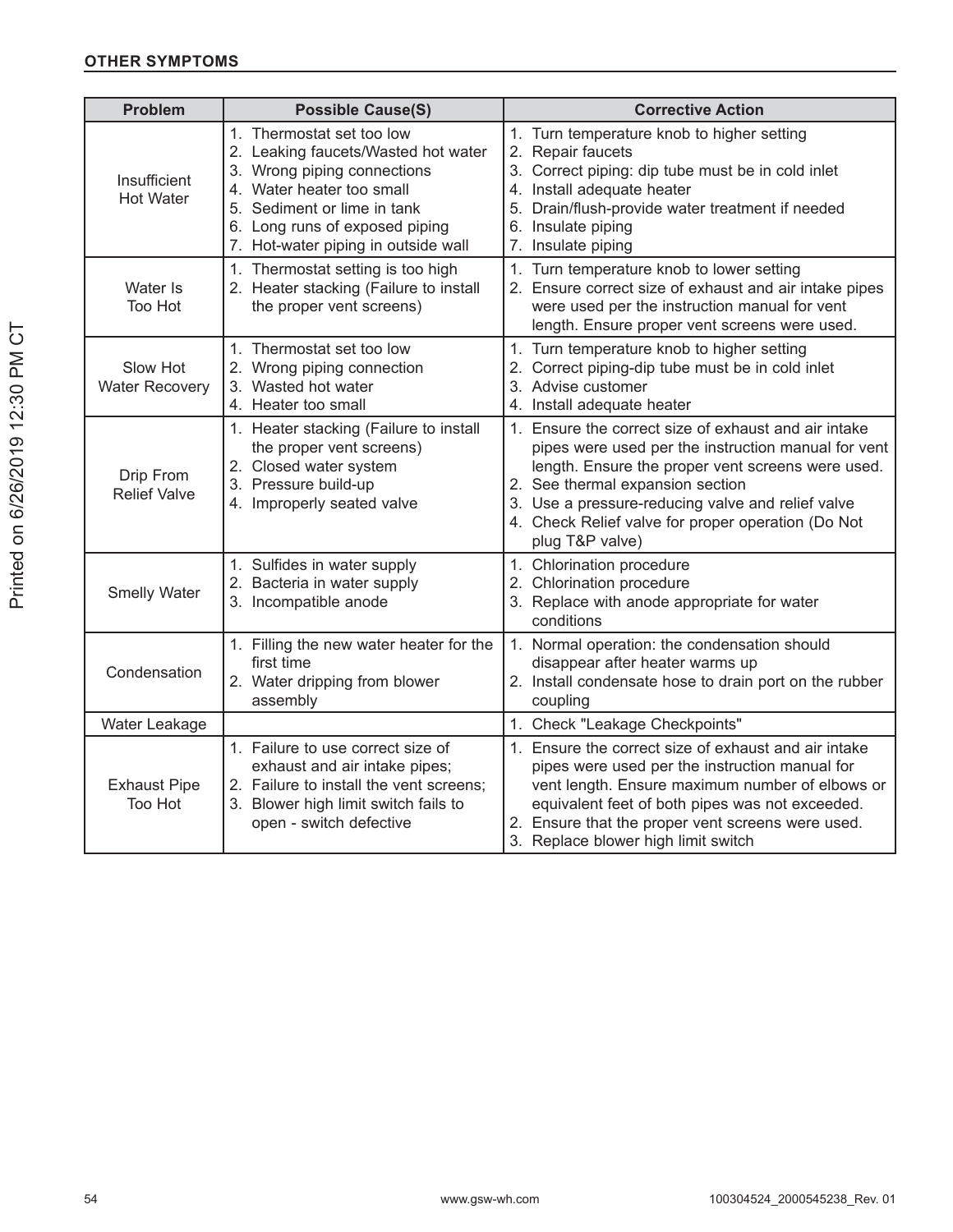### **NOTES**